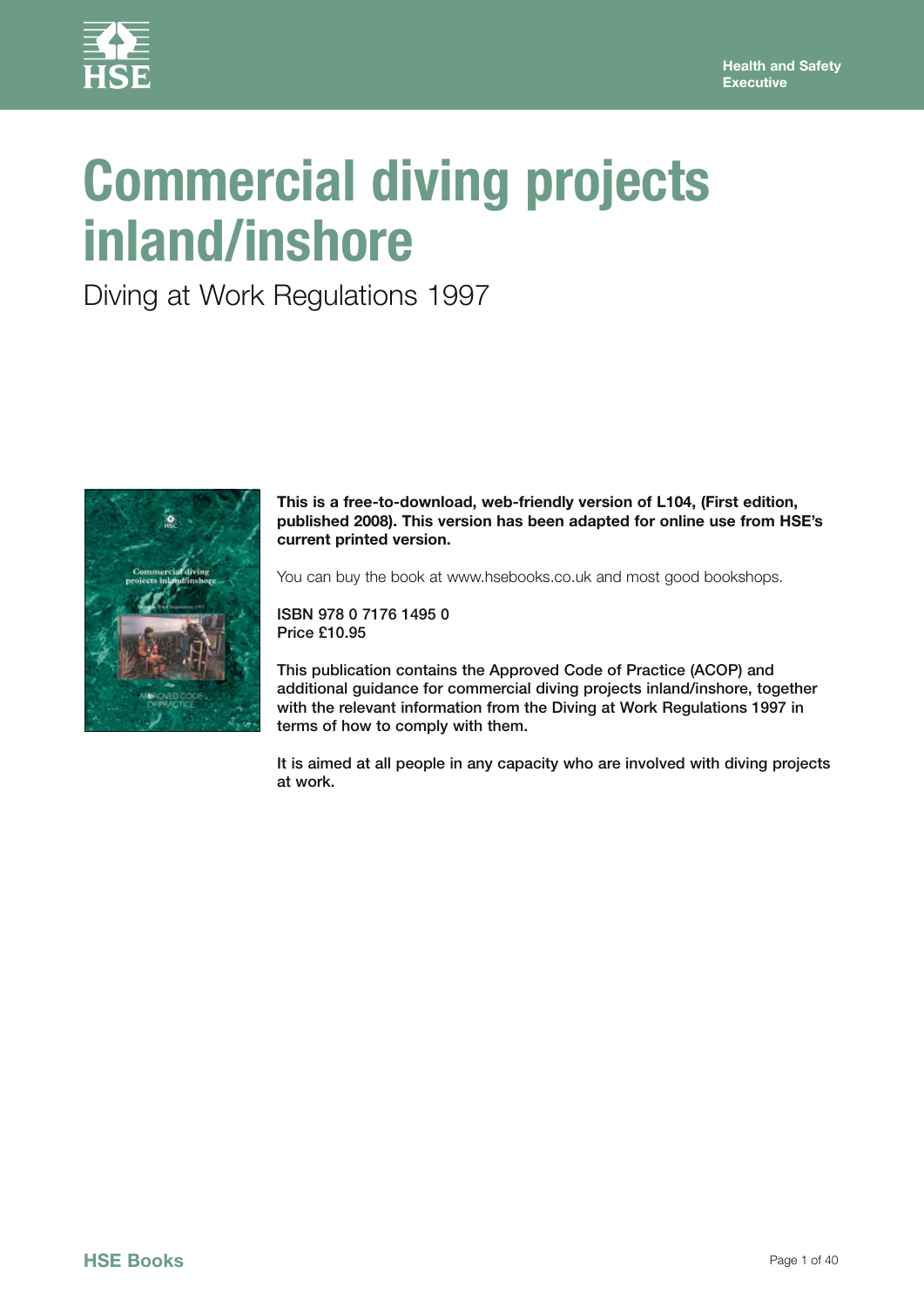© *Crown copyright 1998*

First published 1998 Reprinted 2001, 2002, 2007, 2008

ISBN 978 0 7176 1495 0

All rights reserved. No part of this publication may be reproduced, stored in a retrieval system, or transmitted in any form or by any means (electronic, mechanical, photocopying, recording or otherwise) without the prior written permission of the copyright owner.

Applications for reproduction should be made in writing to: The Office of Public Sector Information, Information Policy Team, Kew, Richmond, Surrey TW9 4DU or e-mail: licensing@opsi.gov.uk

This Code has been approved by the Health and Safety Executive, with the consent of the Secretary of State. It gives practical advice on how to comply with the law. If you follow the advice you will be doing enough to comply with the law in respect of those specific matters on which the Code gives advice. You may use alternative methods to those set out in the Code in order to comply with the law.

However, the Code has a special legal status. If you are prosecuted for breach of health and safety law, and it is proved that you did not follow the relevant provisions of the Code, you will need to show that you have complied with the law in some other way or a Court will find you at fault.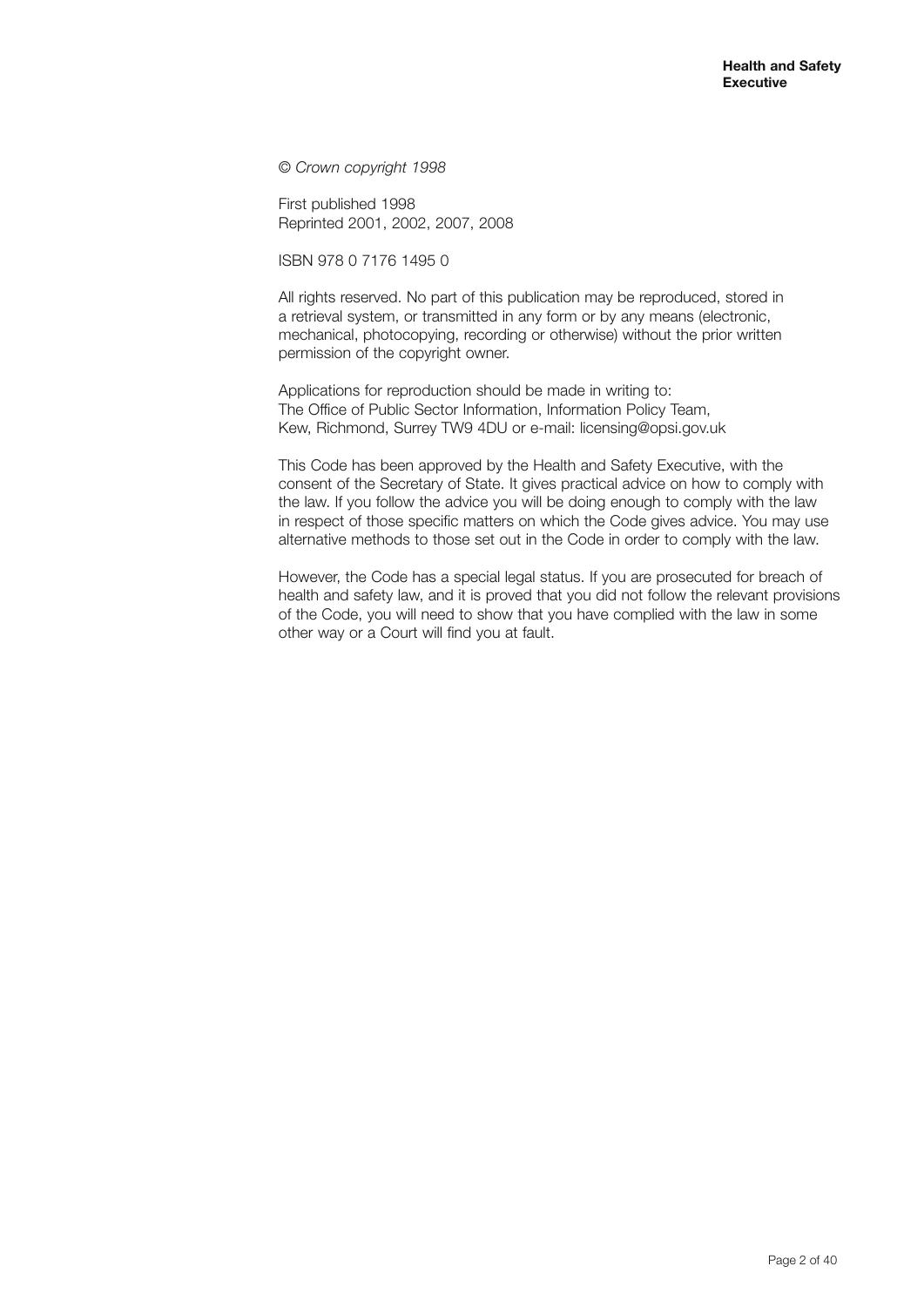## **Contents**

**Notice of Approval** *4* **Preface** *4* **Introduction and scope** *5* **Definitions in the Regulations** *7* **Clients and others** *10* **Diving contractors** *11* **Diving project plan and risk assessment** *13* **Dive teams and associated working practice** *19* **Diving plant** *22* **Maintenance of diving plant** *25* **Supervisors** *26* **Divers** *29* **Medical checks** *31* **Annex 1** Particulars to be included in the diving operation record *33* **Annex 2** Details to be included in the diver's daily record (log) *34* **Annex 3** Glossary of terms and abbreviations *35* **Annex 4** Major legislation *37* **Annex 5** Sources of information *38*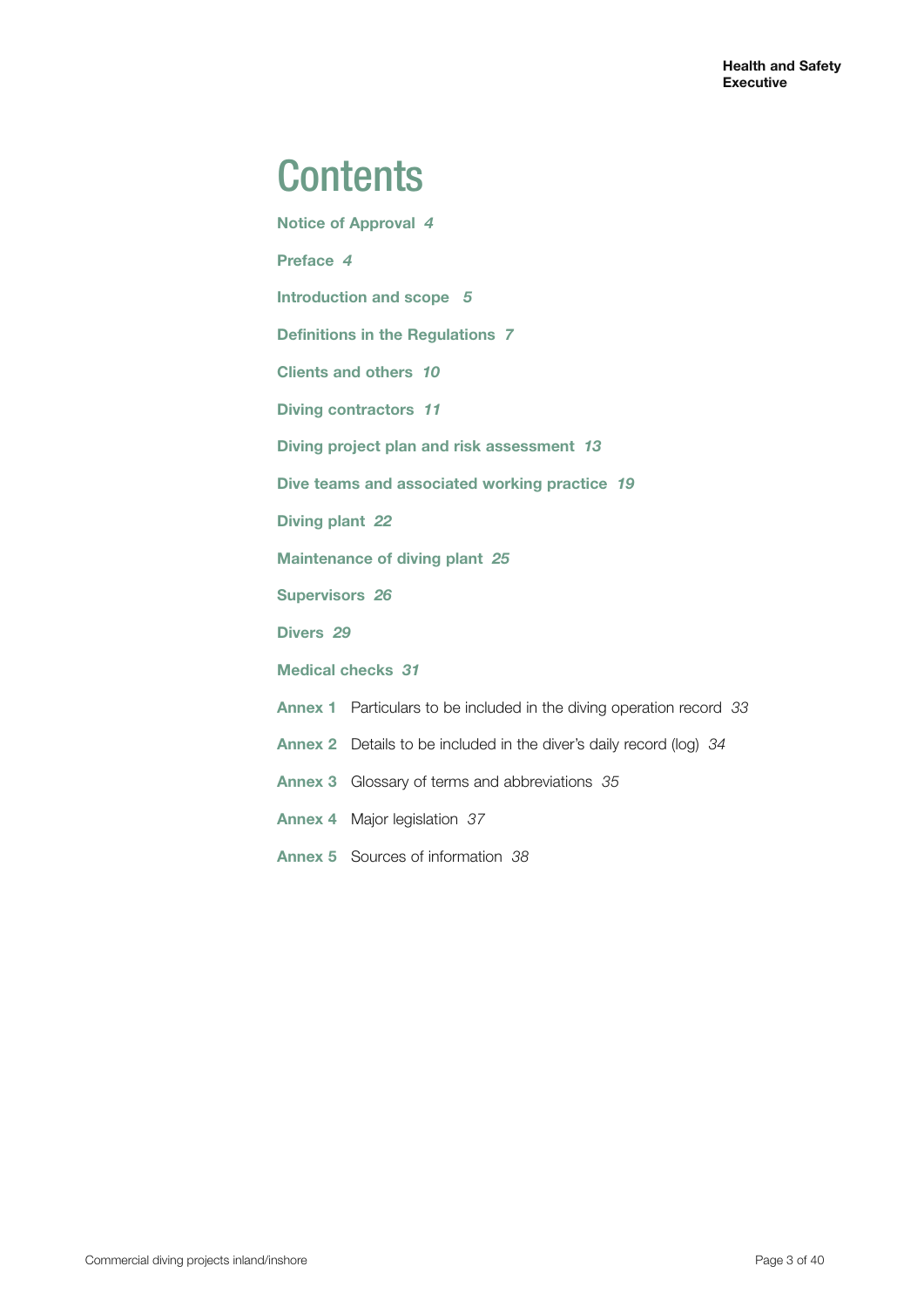## Notice of Approval

By virtue of section 16(1) of the Health and Safety at Work etc Act 1974, and with the consent of the Secretary of State for Environment, Transport and the Regions, the Health and Safety Commission has on 10 December 1997 approved the Code of Practice entitled *Commercial diving projects inland/inshore*.

The Code of Practice is approved for the purposes of providing practical guidance with respect to the requirements of the Diving at Work Regulations 1997 (SI 1997 No 2776) and with respect to regulation 3 of the Management of Health and Safety at Work Regulations 1992 (SI 1992 No 2051). The Code of Practice comes into force on 1 April 1998.

Reference in this Code of Practice to another document does not imply approval by HSC of that document except to the extent necessary to give effect to this Code of Practice.

Signed

## ROSEMARY BANNER

*Secretary to the Health and Safety Commission*

19 January 1998

## Preface

This publication contains the Approved Code of Practice (ACOP) and additional guidance for commercial diving projects inland/inshore, together with the relevant regulations from the Diving at Work Regulations 1997. The full text of the Regulations (SI 1997 No 2776) is available from the Stationery Office.

For convenience, the full text of the Regulations is included in *italic* type, with the accompanying ACOP in **bold** type.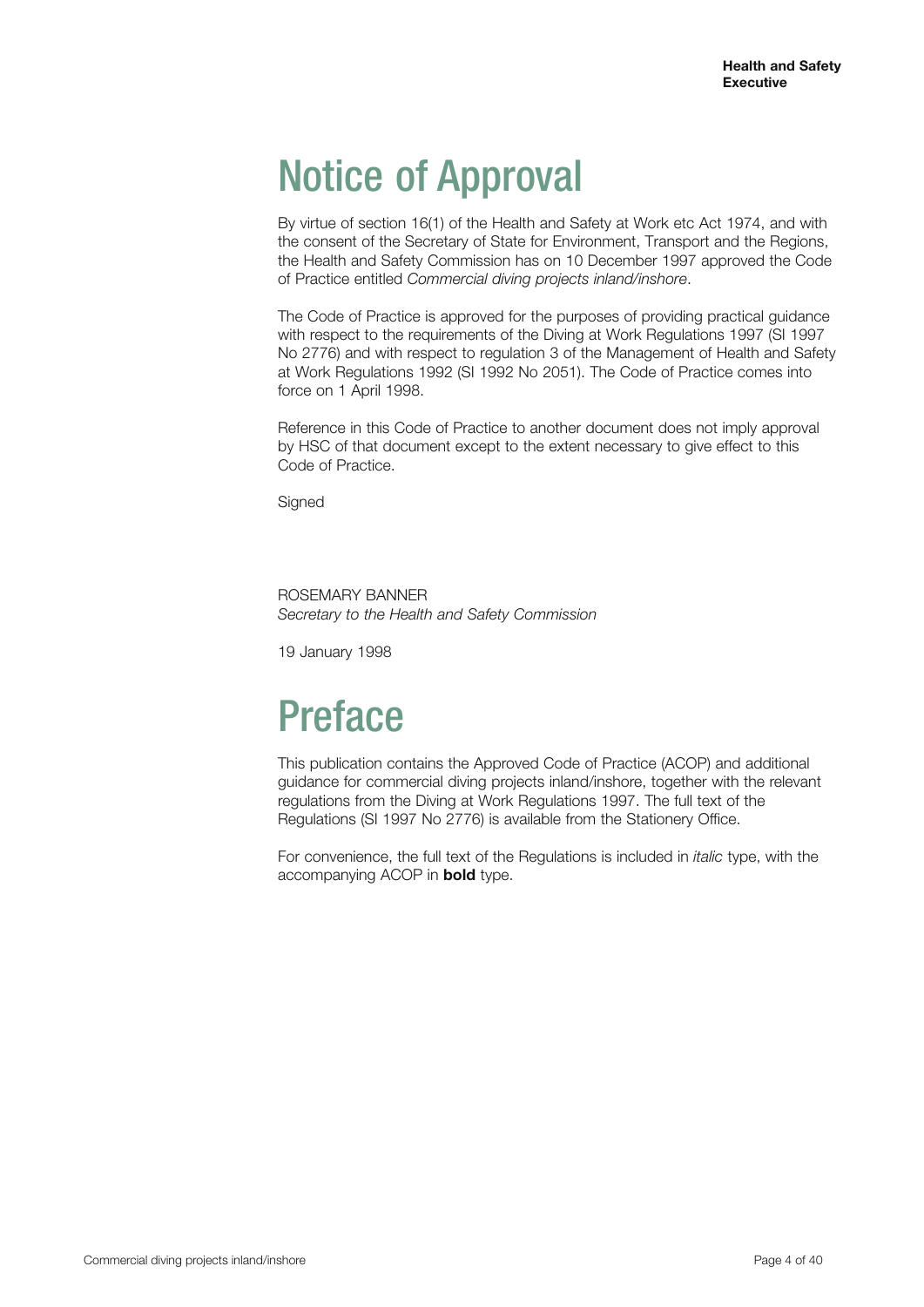# Introduction and scope Explanation and intention of the Approved Code of Practice

1 This Approved Code of Practice (ACOP) (referred to as the Code) gives advice on meeting the requirements of the Diving at Work Regulations 1997 (referred to as the Diving Regulations) for commercial diving projects inland/inshore. In particular, the Code gives advice on how to comply with those Regulations that are set out in general terms.

2 It should not be assumed that compliance with the Diving Regulations means that all aspects of the law are being complied with. The requirements of other legislation may also need to be fulfilled. A list of other major health and safety at work legislation in force when this Code was published is set out in Annex 4.

## **Health and safety legislation**

3 The basis of health and safety law in Great Britain is the Health and Safety at Work etc Act 1974 (the HSW Act). The HSW Act sets out the general duties that employers and the self-employed have towards employees and members of the public, and the duties that employees have to themselves and to each other. These duties are qualified in the HSW Act by the principle of *so far as is reasonably practicable.*

4 Health and safety regulations are law, approved by Parliament. These are usually made under the HSW Act following proposals from the Health and Safety Commission (HSC). Regulations set out requirements which should be met.

## **Scope and areas covered by the Code**

5 This Code applies to all diving projects conducted in support of civil engineering or marine-related projects and fish farming:

- (a) inshore within United Kingdom territorial waters adjacent to Great Britain (generally 12 nautical miles from the low water line);
- (b) inland in Great Britain including in docks, harbours, rivers, culverts, canals, lakes, ponds and reservoirs; and
- (c) in tanks or swimming pools.
- 6 This Code does not apply to:
- (a) scallop diving for which the Health and Safety Executive (HSE) has issued specific guidance material;
- (b) diving projects specifically covered by one of the other Codes approved by HSC under the Diving Regulations.

## **Who wrote the Code and how it was agreed**

7 Representatives of the Association of Diving Contractors (ADC) worked with HSE to produce a draft Code that was published by HSC in July 1996 for public consultation.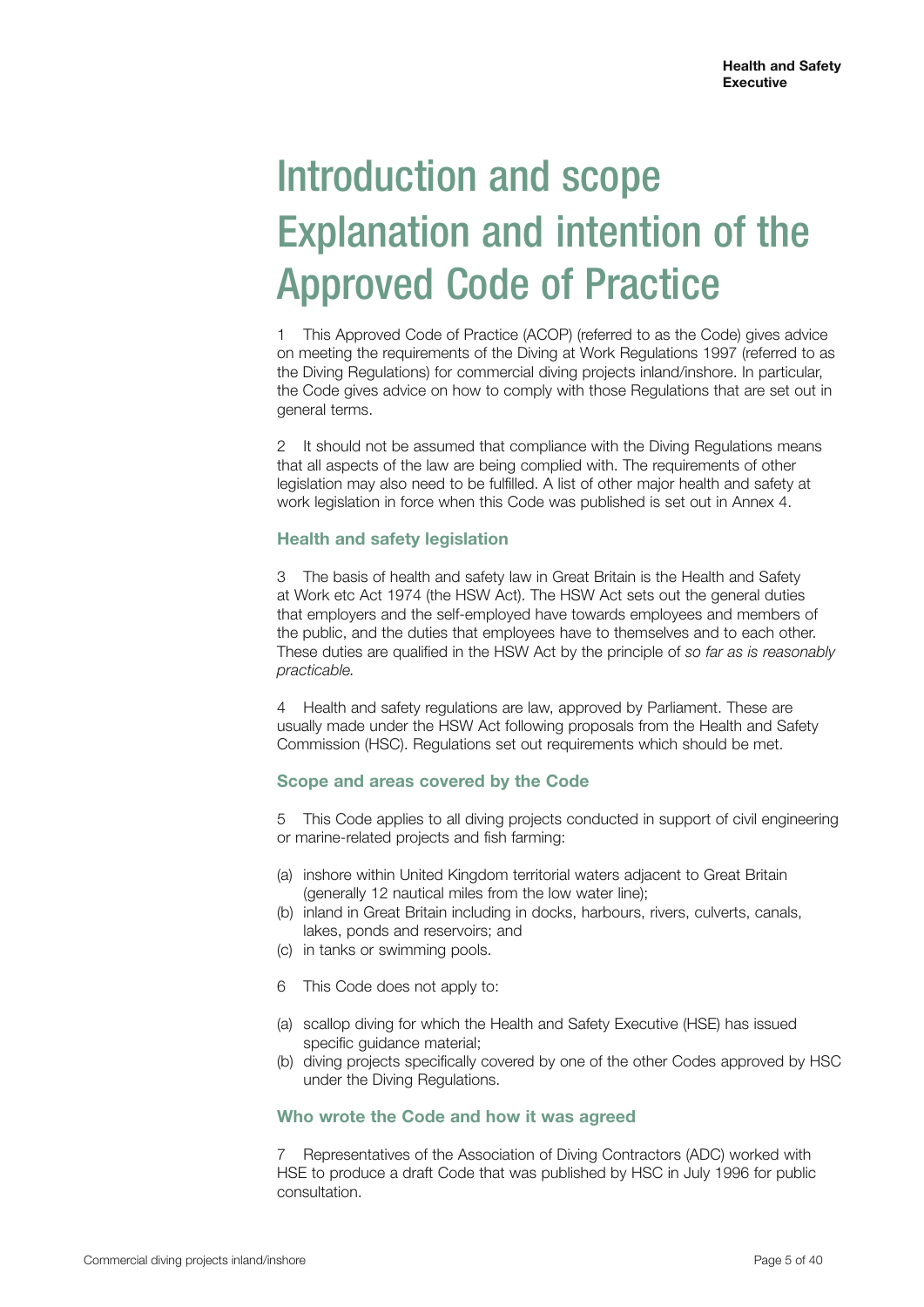## **Updating arrangements**

8 There will be regular discussions between HSE, the ADC and other parties in the industry to discuss the current applicability of the Code. When technology, industry standards or practices change, consideration will be given to amending the Code. All amendments will be the subject of formal public consultation.

## **The other diving Codes**

- 9 There are four other Codes covering diving at work:
- (a) Commercial diving projects offshore (ISBN 978 0 7176 1494 3);
- (b) Media diving projects (ISBN 978 0 7176 1497 4);
- (c) Recreational diving projects (ISBN 978 0 7176 1496 7); and
- (d) Scientific and archaeological diving projects (ISBN 978 0 7176 1498 1).

10 Each of these Codes has been drafted by HSE with the help of the industry associations for the relevant sector and covers standards and practices that are relevant to that sector's particular area of diving.

## **Sources of information**

11 The Codes do not cover the detailed technical aspects of controlling the risks from diving at work. Guidance published by HSE provides detailed technical advice on assessing and minimising the risks. Details can be obtained from HSE.

12 Guidance is also published by the ADC, the International Marine Contractors Association (IMCA) (and its predecessor the Association of Offshore Diving Contractors (AODC)) and the Diving Medical Advisory Committee (DMAC). A list giving details of this guidance is set out in Annex 5. You should check that the list is still current.

13 When an ACOP paragraph has an adjacent asterisk (\*) this indicates that relevant industry technical guidance is listed in Annex 5. This does not mean, however, that the industry guidance has the legal status of an Approved Code of Practice.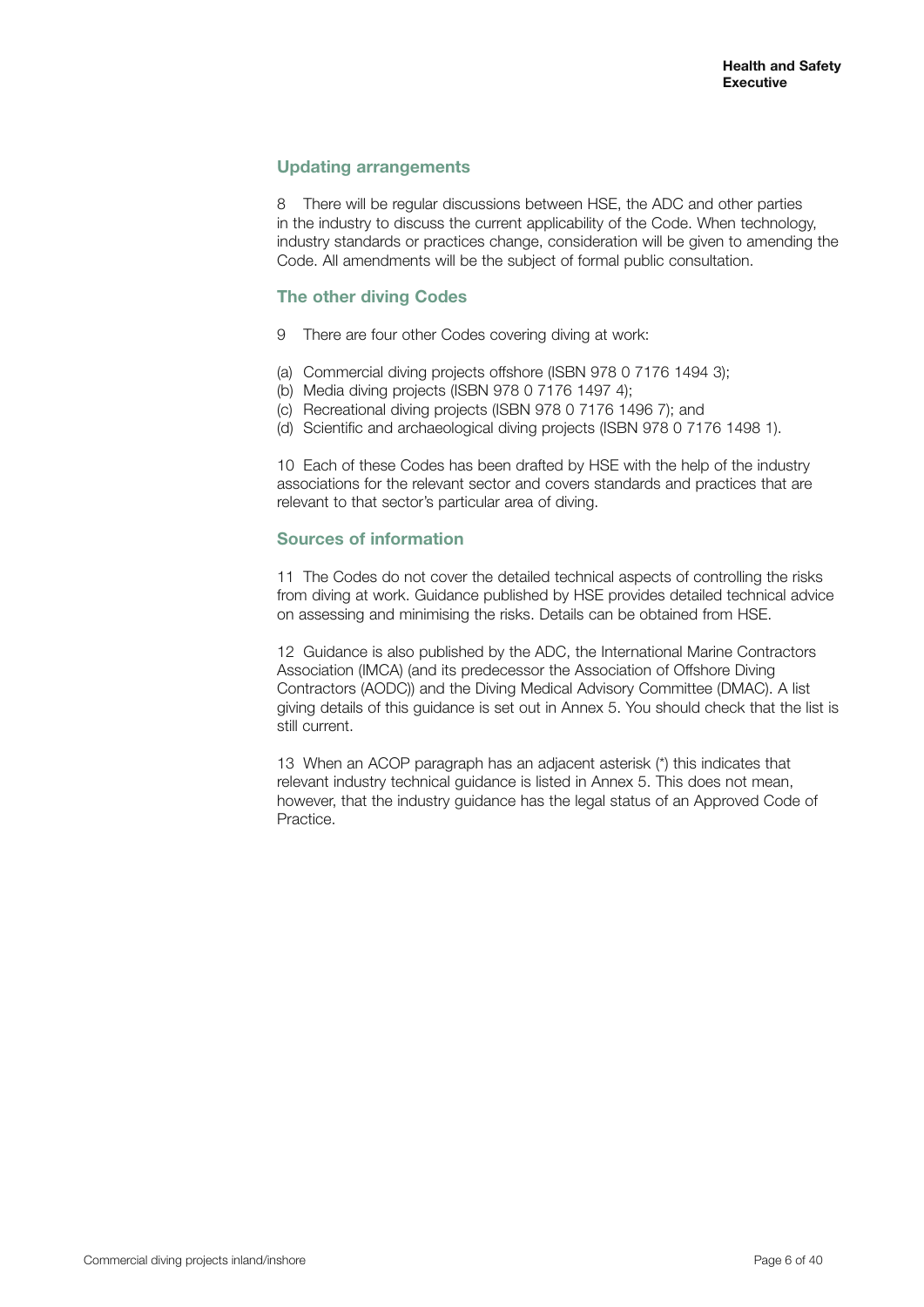**Regulation**

## **2 (1)**



**Regulation**

**2 (2)**

**Guide**

**2 (2)**

**Regulation**

## Definitions in the Regulations

## **Regulation 2**

*(1) "diver" means a person at work who dives;*

14 'At work' means as an employee or as a self-employed person. The phrase covers divers who dive as part of their duties as an employee and divers who are in business on their own account during the time that they devote themselves to work as a self-employed person. Diving does not have to be the main activity of the employee or the self-employed person. The Diving Regulations apply to any diving project when at least one person is at work.

- *(2) For the purposes of these Regulations a person "dives" if*
- *(a) he enters -*

**Regulation 8**

- *(i) water or any other liquid; or*
- *(ii) a chamber in which he is subject to pressure greater than 100 millibars above atmospheric pressure; and*
- *(b) in order to survive in such an environment he breathes in air or other gas at a pressure greater than atmospheric pressure.*

15 Environments such as scientific clean rooms or submersible craft subject to an internal pressure of less than 100 millibars above local ambient atmospheric pressure are not covered by the Diving Regulations.

*(1) "diving project" means any activity, made up of one or more diving operations, in which at least one person takes part or will take part as a diver and extends from the time when that person, or the first such person, commences to prepare to dive until that person, or the last such person, has left the water, chamber or other environment in which the dive, or any part of the dive, took place and has completed any requisite decompression procedures, including, where it may be reasonably anticipated that this will be needed, any therapeutic recompression.*

16 'Diving project' is the term used for the overall diving job - whether it lasts two hours or two months.

**2 (1)**

**2 (1)**

**Guide**

**Regulation 2**

*(1) "diving operation" means a diving operation identified in the diving project plan pursuant to regulation 8(3);*

17 A diving project is made up of one or more diving operations.

**8 (3)**

*(3) The diving project plan shall identify each diving operation which makes up the diving project and the nature and size of any diving operation so identified shall be such that it can be safely supervised by one person.*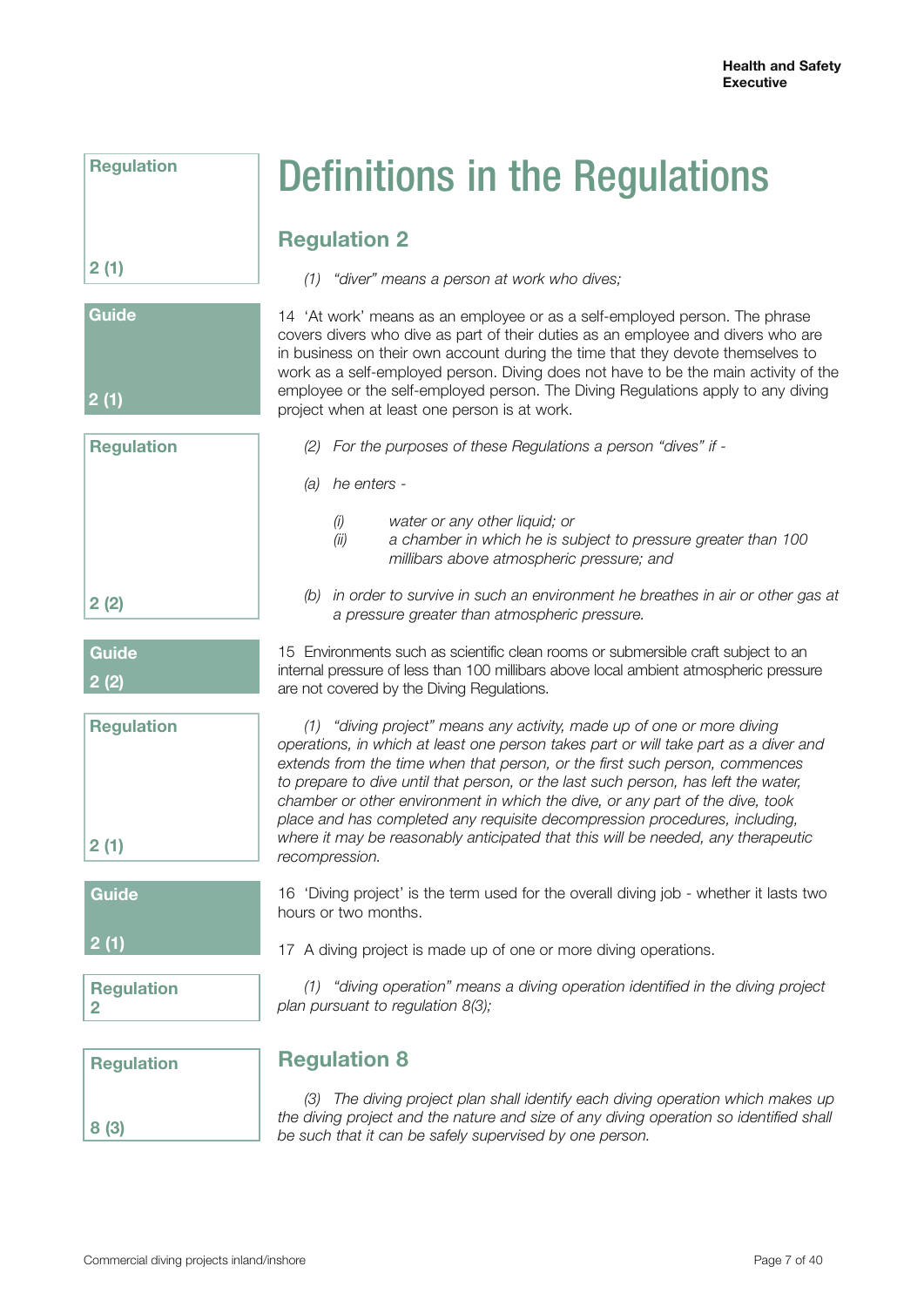| <b>Guide</b> | 18 'Diving operations' can be made up of either a number of dives or even a single<br>dive. A diving operation is the portion of a diving project identified in the diving<br>project plan which can be safely supervised by one supervisor. It will normally be<br>evident what this portion of work is, but factors such as the task, site conditions<br>and the diving techniques to be used, all contribute to making the decision. For<br>example, a 28-day diving project might be made up of 40 diving operations.                                                                                                                                                                                                                                                                                                                                        |
|--------------|------------------------------------------------------------------------------------------------------------------------------------------------------------------------------------------------------------------------------------------------------------------------------------------------------------------------------------------------------------------------------------------------------------------------------------------------------------------------------------------------------------------------------------------------------------------------------------------------------------------------------------------------------------------------------------------------------------------------------------------------------------------------------------------------------------------------------------------------------------------|
|              | 19 The diving contractor has the main responsibility under the Diving Regulations<br>for ensuring that a safe diving project is carried out, although other people have<br>responsibilities under the Diving Regulations, for example clients. The diving<br>contractor should determine, after studying the risk assessment, how many<br>diving operations the diving project is to be broken down into and must appoint a<br>supervisor to supervise each operation. The diving contractor has responsibility for<br>ensuring that all parts of a diving project are managed in such a way as to ensure<br>the safety of the people involved in it. If there is more than one diving operation<br>being conducted at the same time, as part of the diving project, the diving<br>contractor has a responsibility to ensure that there is proper co-ordination. |
| 2(1), 8(3)   | 20 The supervisor has a duty to direct the diving operation safely. If a supervisor<br>does not agree with the size or complexity of the portion of the diving project<br>allocated to him or her as an operation to supervise, the supervisor should raise<br>the matter with the diving contractor. A supervisor should not participate in a<br>diving operation that he or she considers to be unsafe because, for example, in<br>the supervisor's opinion it is too large for one person to supervise safely or that the<br>supervisor knows that he or she is not competent to supervise.                                                                                                                                                                                                                                                                   |

## **Regulation 2**

*(1) "the 1995 Order" means the Health and Safety at Work etc. Act 1974 (Application outside Great Britain) Order 1995(a);*

(a) SI 1995/263

**Regulation 3**

*(2) These Regulations shall apply to and in relation to the premises and activities outside Great Britain to which sections 1 to 59 and 80 to 82 of the Health and Safety at Work etc. Act 1974 apply by virtue of the 1995 order as they apply within Great Britain.*

21 The Diving Regulations cover all diving projects inland in Great Britain, within territorial waters, as well as oil- and gas-related diving projects (including diving projects involving offshore installations and any preparatory work and pipelines) beyond territorial waters on the UK designated areas of the continental shelf.

**Regulation 3 (1)(a)**

*(1) These Regulations shall apply to and in relation to any diving project apart from the following -*

*(a) the care or treatment of patients in a hospital or other place, not under the control of the diving contractor, where emergency medical treatment is provided or in transit to such hospital or place where the means of transit is provided by or in respect of the hospital or other place;*

**3 (2)**

**Regulation**

**Regulation**

**2 (1)**

**2 (1), 3(2)**

**Guide**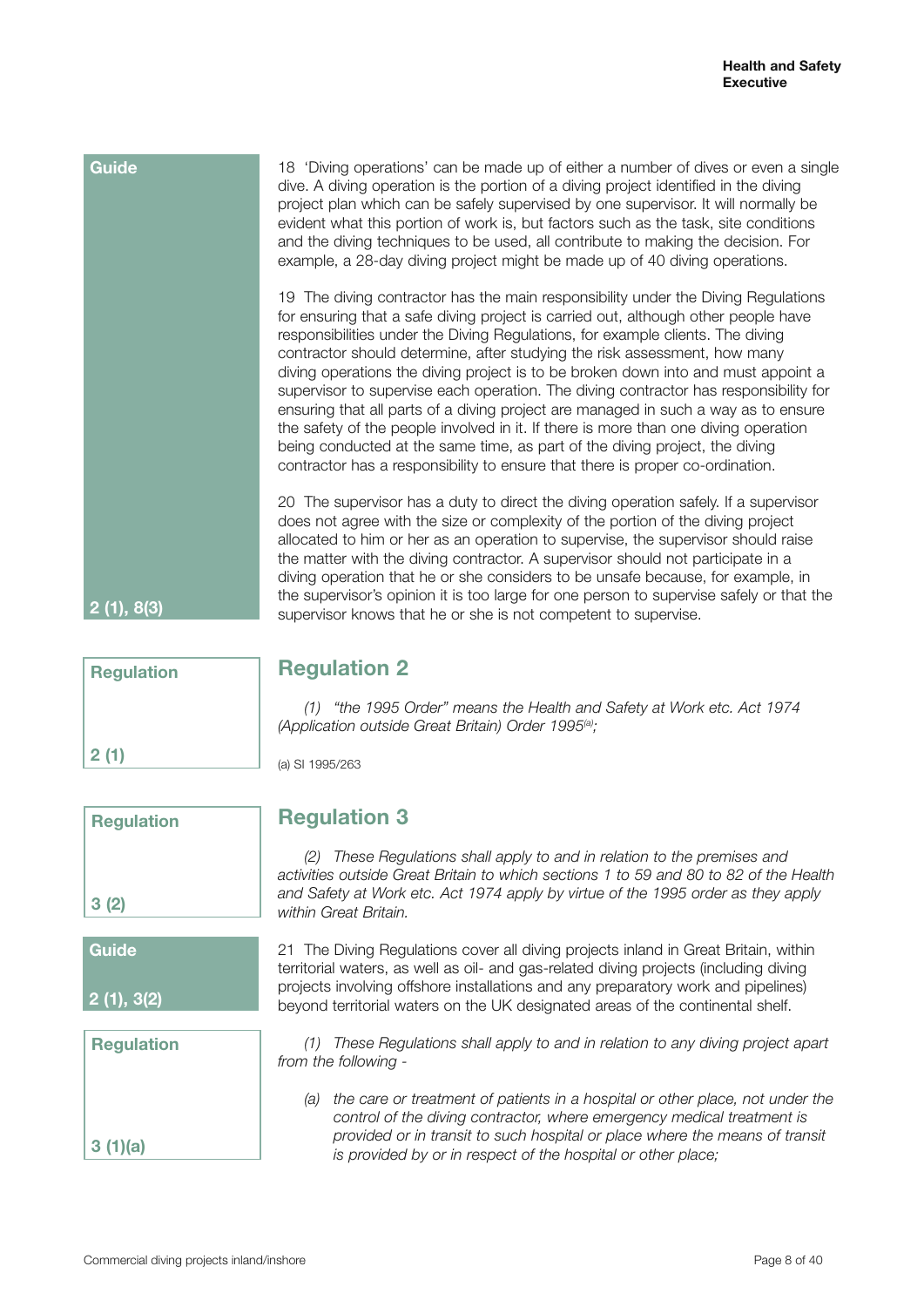| <b>Guide</b>      | 22 The use of hyperbaric chambers within diving projects is covered by the Diving<br>Regulations. However, those receiving hyperbaric treatment at a hospital or other<br>place are outside the scope of the Diving Regulations. This is to avoid duplication<br>of responsibilities when another authority is involved in the medical treatment of a<br>diver. |
|-------------------|-----------------------------------------------------------------------------------------------------------------------------------------------------------------------------------------------------------------------------------------------------------------------------------------------------------------------------------------------------------------|
| 3(1)(a)           | 23 Where hyperbaric treatment is to be provided in a recompression chamber<br>provided by a person other than the diving contractor for that diving project, the<br>arrangements for this should be covered in the diving project plan. The Diving<br>Regulations do not apply to the hyperbaric treatment provided by that other<br>person.                    |
| <b>Regulation</b> | These Regulations shall apply to and in relation to any diving project apart<br>(1)<br>from the following -                                                                                                                                                                                                                                                     |

*(c) work carried out in any air which is compressed in order to prevent the ingress of ground water to the works or to stabilise the area around the works.*

24 Construction activities that are subject to the Compressed Air Regulations 1996 where the primary purpose is either to keep ground water out or to make a structure stable are not covered by the Diving Regulations.

| <b>Regulation</b> |  |
|-------------------|--|
| 5(1)              |  |
| Guide             |  |

**3 (1)(c)**

**Guide**

**3 (1)(c)**

**5 (1)**

## **Regulation 5**

*(1) No person at work shall dive in a diving project and no employer shall*  employ any person in such a project unless there is one person and one person *only who is the diving contractor for that project.*

25 The term 'person' used to identify the diving contractor under this Regulation means a person with legal identity such as an individual or a company and includes a body of people corporate or incorporate.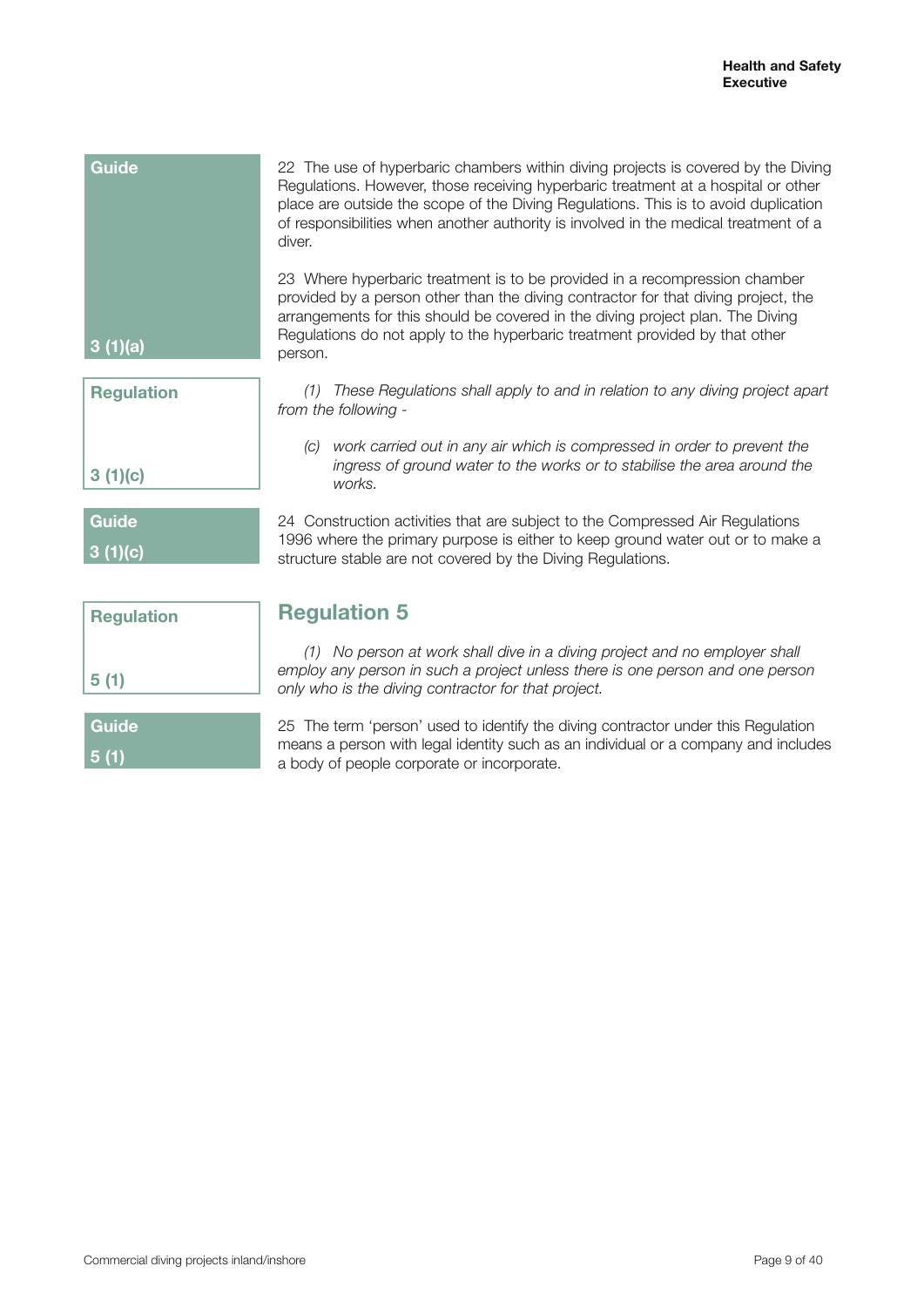## **Regulation**

## Clients and others

## **Regulation 4**

*Every person who to any extent is responsible for, has control over or is engaged in a diving project or whose acts or omissions could adversely affect the health and safety of persons engaged in such a project, shall take such measures as it is reasonable for a person in his position to take to ensure that these Regulations are complied with.*

## **ACOP**

**4**

**26 The actions and activities of other people can affect the safety of the dive team even though they are not members of the team, and therefore they may have responsibilities for ensuring that the Regulations are complied with for those matters under their control. These people include:**

- **(a) the client who has placed a contract with a diving contractor to deliver a diving project. The client may be the owner of a site where diving work is going to take place, or the owner's agent, or a contractor acting on behalf of the owner or agent. If the owner or agent appoints an on-site representative, he or she should be satisfied that that person is competent for the task;**
- **(b) the principal contractor carrying out work for the client and overseeing the work of the diving contractor;**
- **(c) a consultant acting for the client, owner, contractor or agent;**
- **(d) a master of a vessel or floating structure from which diving is to take place who controls the vessel or floating structure and who has overall responsibility for the safety of the vessel or floating structure and all personnel on it;**
- **(e) any other person whose actions or activities may affect the safety of the diving project.**

**27 These people should consider carefully the actions required of them to comply with the Diving Regulations. They should, where appropriate:**

- **(a) take reasonable steps to ensure that any diving contractor selected is capable of complying with the Diving Regulations;**
- **(b) make available to the diving contractor the results of any risk assessments undertaken by other persons under other statutory legislation that could affect the health and safety of the dive team;**
- **(c) agree to provide facilities and extend all reasonable support to the supervisor or diving contractor in the event of an emergency. The diving project plan should reflect this;**
- **(d) consider whether any known underwater or above-water items of plant under their control may cause a hazard to the dive team. Such items may include locks, weirs, water intakes or discharge points causing suction or turbulence, and ship propellers. The diving contractor should be informed of the location and nature of such hazards. They should also provide the diving contractor, in good time, with details of any changes to this information occurring before or during the course of the diving project;**
- **(e) consider whether other activities in the vicinity may affect the safety of the diving project; for example, they may need to arrange for the suspension of loading or unloading of vessels, piling work or demolition activities;**

**4**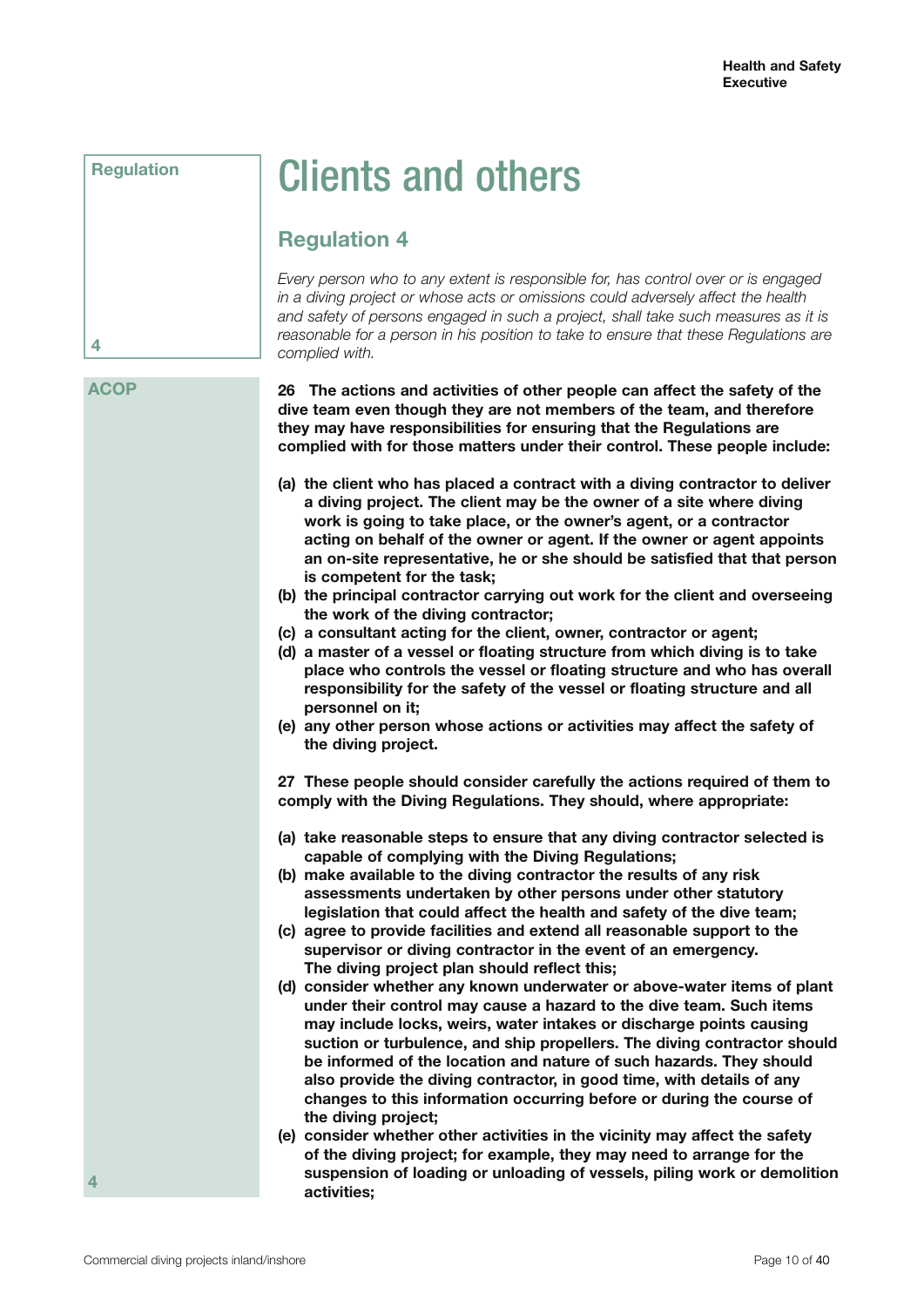| activities, for example, a permit-to-work system;                           |
|-----------------------------------------------------------------------------|
| provide the diving contractor with details of any possible substance<br>(g) |
| likely to be encountered by the dive team that would be a hazard to         |
| their health, for example sewage or chemicals. This information should      |
| be provided in writing and in sufficient time to allow the diving           |
| contractor to carry out the relevant risk assessment and, if necessary,     |
| to take appropriate action;                                                 |
| (h) keep the supervisor informed of any changes that may affect the         |
| supervisor's diving operation in so far as they have control over or        |
| knowledge of such changes; for example, vessel movement in a                |
| harbour or on a river, so that diving can be suspended if the diving site   |
| is, or may be, endangered.                                                  |
|                                                                             |
|                                                                             |

**28 Other groups of people, for example harbour masters, may have authority over the dive under Regulations other than the Diving Regulations.**

**(f) ensure that they have a formal control system in place to cover diving**

**29 The duty under this regulation extends to diving contractors, supervisors, divers and people involved in the diving project whether directly or indirectly, for example crane operators, lorry drivers, and maintenance personnel. They should ensure that their tasks and how they undertake them do not affect the safety of the dive team.**

## Diving contractors

## **Regulation 5**

*(1) No person at work shall dive in a diving project and no employer shall*  employ any person in such a project unless there is one person and one person *only who is the diving contractor for that project.*

*(2) The diving contractor shall, subject to paragraph (3), be the person who -*

*(a) is the employer of the diver or divers engaged in the diving project; or*

*(b) dives in the diving project as a self-employed diver.*

*(3) Where there is more than one person falling within paragraph (2) those persons shall jointly appoint in writing before the commencement of the diving project one of themselves to act as diving contractor.*

**30 The Diving Regulations require that one person (see paragraph 25 for definition) is identified as the diving contractor for each diving project. The main duties under the Diving Regulations are placed on the diving contractor. The diving contractor will normally be the employer of the divers engaged in the diving project.** 

**31 Where the client engages more than one employer of divers or selfemployed diver for the diving project, it must be established and recorded in writing who will be the diving contractor for that project.** 

**4**

**ACOP**

**Regulation**

| 5 |  |  |
|---|--|--|

**ACOP**

**5**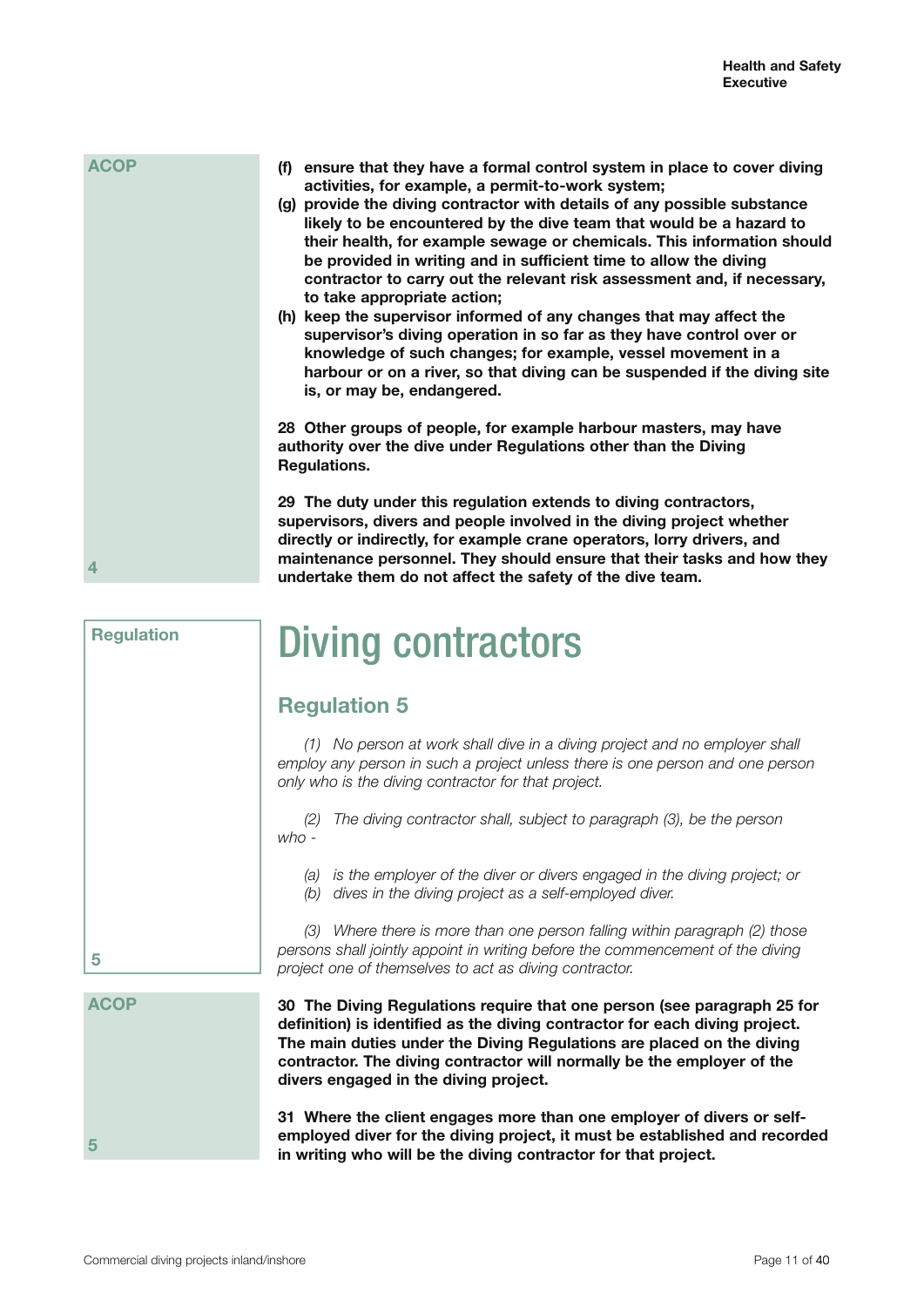| <b>Regulation</b> | <b>Regulation 6</b>                                                                                                                                                                                                                                                                                                                                                                                                                                                                                                                                                                                                                                                                                                                                                                                                                                                                                                                                                                                                                                                                                                                                                                                                                                                                                                                                                                                                                                                                                                                                                                                                                                                                                                                                                                                                                  |
|-------------------|--------------------------------------------------------------------------------------------------------------------------------------------------------------------------------------------------------------------------------------------------------------------------------------------------------------------------------------------------------------------------------------------------------------------------------------------------------------------------------------------------------------------------------------------------------------------------------------------------------------------------------------------------------------------------------------------------------------------------------------------------------------------------------------------------------------------------------------------------------------------------------------------------------------------------------------------------------------------------------------------------------------------------------------------------------------------------------------------------------------------------------------------------------------------------------------------------------------------------------------------------------------------------------------------------------------------------------------------------------------------------------------------------------------------------------------------------------------------------------------------------------------------------------------------------------------------------------------------------------------------------------------------------------------------------------------------------------------------------------------------------------------------------------------------------------------------------------------|
|                   | (1) The diving contractor shall ensure, so far as is reasonably practicable, that<br>the diving project is planned, managed and conducted in a manner which protects<br>the health and safety of all persons taking part in that project.                                                                                                                                                                                                                                                                                                                                                                                                                                                                                                                                                                                                                                                                                                                                                                                                                                                                                                                                                                                                                                                                                                                                                                                                                                                                                                                                                                                                                                                                                                                                                                                            |
|                   | (3) The diving contractor shall -                                                                                                                                                                                                                                                                                                                                                                                                                                                                                                                                                                                                                                                                                                                                                                                                                                                                                                                                                                                                                                                                                                                                                                                                                                                                                                                                                                                                                                                                                                                                                                                                                                                                                                                                                                                                    |
| 6(1), (3)(d), (e) | (d) ensure, so far as reasonably practicable, that any person taking part in the<br>diving project complies with the requirements and prohibitions imposed on<br>him by or under the relevant statutory provisions and observes the<br>provisions of the diving project plan;<br>(e) ensure that a record containing the required particulars is kept for each<br>diving operation;                                                                                                                                                                                                                                                                                                                                                                                                                                                                                                                                                                                                                                                                                                                                                                                                                                                                                                                                                                                                                                                                                                                                                                                                                                                                                                                                                                                                                                                  |
| <b>ACOP</b>       | 32 The diving contractor's responsibilities are to ensure that:                                                                                                                                                                                                                                                                                                                                                                                                                                                                                                                                                                                                                                                                                                                                                                                                                                                                                                                                                                                                                                                                                                                                                                                                                                                                                                                                                                                                                                                                                                                                                                                                                                                                                                                                                                      |
|                   | (a) the diving project is properly and safely managed;<br>(b) risk assessments have been carried out (see section 'Diving project<br>plan and risk assessment');<br>(c) the place from which the diving is to be carried out is suitable and safe;<br>(d) a suitable diving project plan is prepared which includes emergency<br>and contingency plans (see section 'Diving project plan and risk<br>assessment');<br>(e) the supervisor and dive team are fully briefed on the diving operation<br>that they will be involved with and aware of the contents of the overall<br>diving project plan;<br>(f) there are sufficient personnel in the dive team to enable the diving<br>project to be carried out safely (see section 'Dive teams and associated<br>working practice');<br>(g) the personnel are competent and/or qualified (see sections<br>'Supervisors' and 'Divers');<br>(h) supervisors are appointed in writing and the extent of their control<br>documented (see section 'Supervisors');<br>(i) where appropriate a suitable mobilisation and familiarisation<br>programme is completed by all the members of the dive team. Other<br>personnel involved in the dive project, for example ship's crew, may<br>also need to complete the programme (see section 'Diving project plan<br>and risk assessment');<br>(j) adequate arrangements exist for first aid and medical treatment (see<br>section 'Dive teams and associated working practice');<br>(k) suitable and sufficient plant is provided and that it is correctly certified<br>and maintained (see sections 'Diving plant' and 'Maintenance of diving<br>plant');<br>(I) as far as they are able, the team is medically fit to dive (see section<br>'Medical checks');<br>(m) diving project records are kept containing the required details of the |
| 6(1), (3)(d), (e) | diving project (see Annex 1);<br>(n) a clear reporting and responsibility structure is laid down in writing;                                                                                                                                                                                                                                                                                                                                                                                                                                                                                                                                                                                                                                                                                                                                                                                                                                                                                                                                                                                                                                                                                                                                                                                                                                                                                                                                                                                                                                                                                                                                                                                                                                                                                                                         |
|                   | (o) all other relevant regulations are complied with.                                                                                                                                                                                                                                                                                                                                                                                                                                                                                                                                                                                                                                                                                                                                                                                                                                                                                                                                                                                                                                                                                                                                                                                                                                                                                                                                                                                                                                                                                                                                                                                                                                                                                                                                                                                |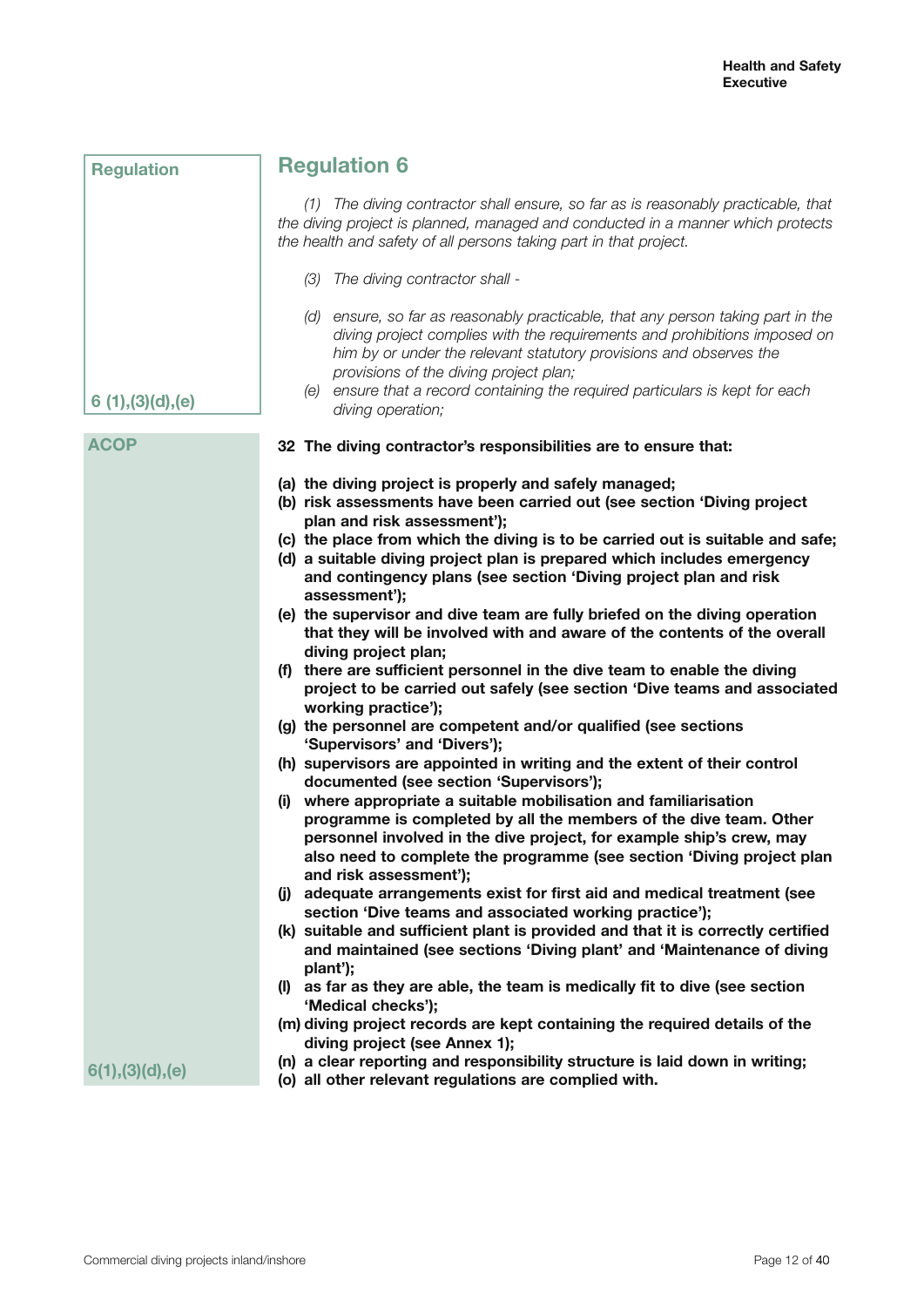| neguiation |  |
|------------|--|
|            |  |
|            |  |
|            |  |
|            |  |
|            |  |
|            |  |
|            |  |
|            |  |
| 7(1), (2)  |  |
|            |  |

**Regulation**

## **Regulation 7**

*(1) No person shall act as a diving contractor unless the particulars listed in Schedule 1 have been supplied in writing to the Executive by or in respect of that person.*

*(2) Where there is a change in any of the particulars supplied under paragraph (1) the diving contractor shall ensure that details of the change are forthwith supplied in writing to the Executive.*

# **ACOP 7 (1),(2)**

**33 Before any person (see paragraph 25 for definition) acts as a diving contractor, he or she must ensure that HSE is provided with information about his or her identity and where he or she can be contacted. The diving contractor is also required to inform HSE of any subsequent changes to this information. Full details required are set out in Schedule 1 to the Diving Regulations. HSE will acknowledge receipt of such information.**

Diving project plan and risk assessment

## **Regulation 6**

- *(2) The diving contractor shall -*
- *(a) ensure that, before the commencement of the diving project, a diving project plan is prepared in respect of that project in accordance with regulation 8 and that the plan is thereafter updated as necessary during the continuance of the project;*
- *(b) before the commencement of any diving operation -*
	- *(i) appoint a person to supervise that operation in accordance with regulation 9;*
	- *(ii) make a written record of that appointment; and*
	- *(iii) ensure that that person is supplied with a copy of any part of the diving project plan which relates to that operation;*
- *(c) as soon as possible after the appointment of a supervisor, provide that supervisor with a written record of his appointment.*

| <b>Regulation</b> |  |
|-------------------|--|
|                   |  |
|                   |  |
|                   |  |
|                   |  |
|                   |  |
|                   |  |
| 8(1), (3)         |  |

## **Regulation 8**

*(1) The diving project plan shall be based on an assessment of the risks to the*  health and safety of any person taking part in the diving project and shall consist of *a record of the outcome of the planning carried out in accordance with regulation 6(1) including all such information and instructions as are necessary to give advice to and to regulate the behaviour of those so taking part to ensure, so far as is reasonably practicable, their health and safety.*

*(3) The diving project plan shall identify each diving operation which makes up the diving project and the nature and size of any diving operation so identified shall be such that it can be safely supervised by one person.*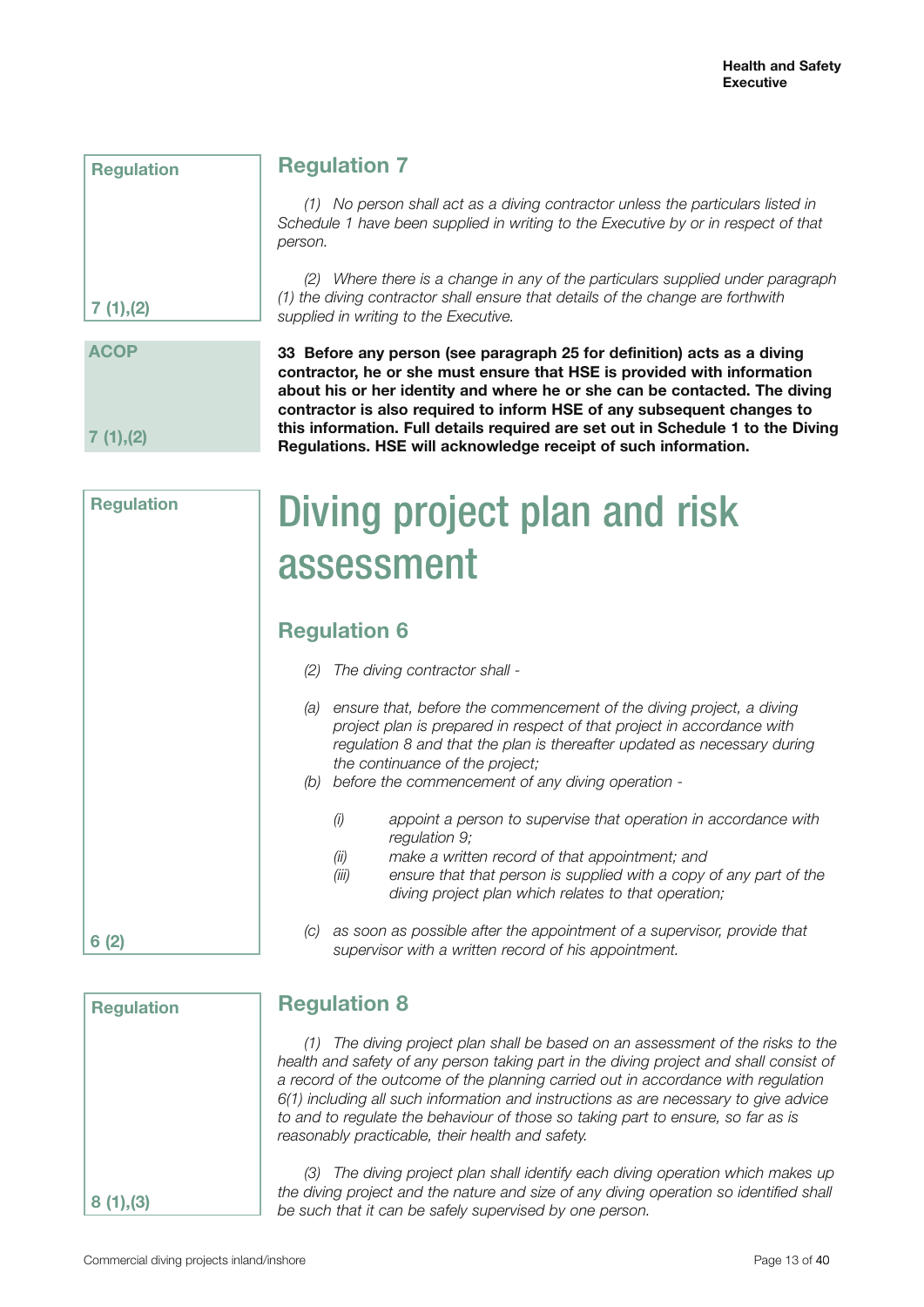**34 The diving contractor is responsible for ensuring that a risk assessment is carried out and a diving project plan prepared.**

### **Risk assessment**

**35 A risk assessment must be carried out to identify site-specific hazards and their risks.** 

**36 As a matter of safe working practice, the project risk assessment should be reviewed at regular intervals, even if the risk is minimal, to ensure that the risk assessment is still adequate and does not need to be revised.** 

**37 A risk assessment made under the Diving Regulations will cover, in part, the obligation to make an assessment under the Management of Health and Safety at Work Regulations 1999. There will be no need to repeat those aspects of the assessment, so long as they remain valid, in any other assessment that is carried out. However, all significant risks not covered by the diving project assessment (including risks to members of the public arising from the diving project/diving activities) must be covered by the risk assessment carried out under the Management of Health and Safety at Work Regulations 1999 or in any assessment required to be carried out under other specific regulations.**

## **Diving project plan**

**38 Based on this information, the diving project plan must state how the hazards identified and risks assessed will be controlled. The diving project plan may include a diving contractor's standard operating rules, including generic risk assessments. All documents should show the date upon which they were prepared. The diving project plan should record the outcome of the planning carried out in preparing the risk assessment including all information and instructions which, so far as is reasonably practicable, are necessary to protect the health and safety of all those taking part in the diving project. It should also explain when and how reviews of the plan, the dive site and the specific risk assessments should be conducted. The results of the review will only need to be recorded if there has been a significant change.**

**39 The diving project plan must cover the general principles of the diving techniques to be used as well as the needs of the particular operation. It must also provide contingency procedures for any foreseeable emergency, including retrieving injured and/or unconscious divers from the water.**

**40 Each supervisor must be given a copy of that part of the diving project plan relevant to the diving operation that he or she will be supervising.**

**41 Some examples of hazards and risks are given in paragraphs 42-72. However, this is not a complete list of all hazards or all measures needed to control risk and in special circumstances, or if certain contingencies arise, more stringent safeguards may be needed.**

**6 (2), 8(1),(3)**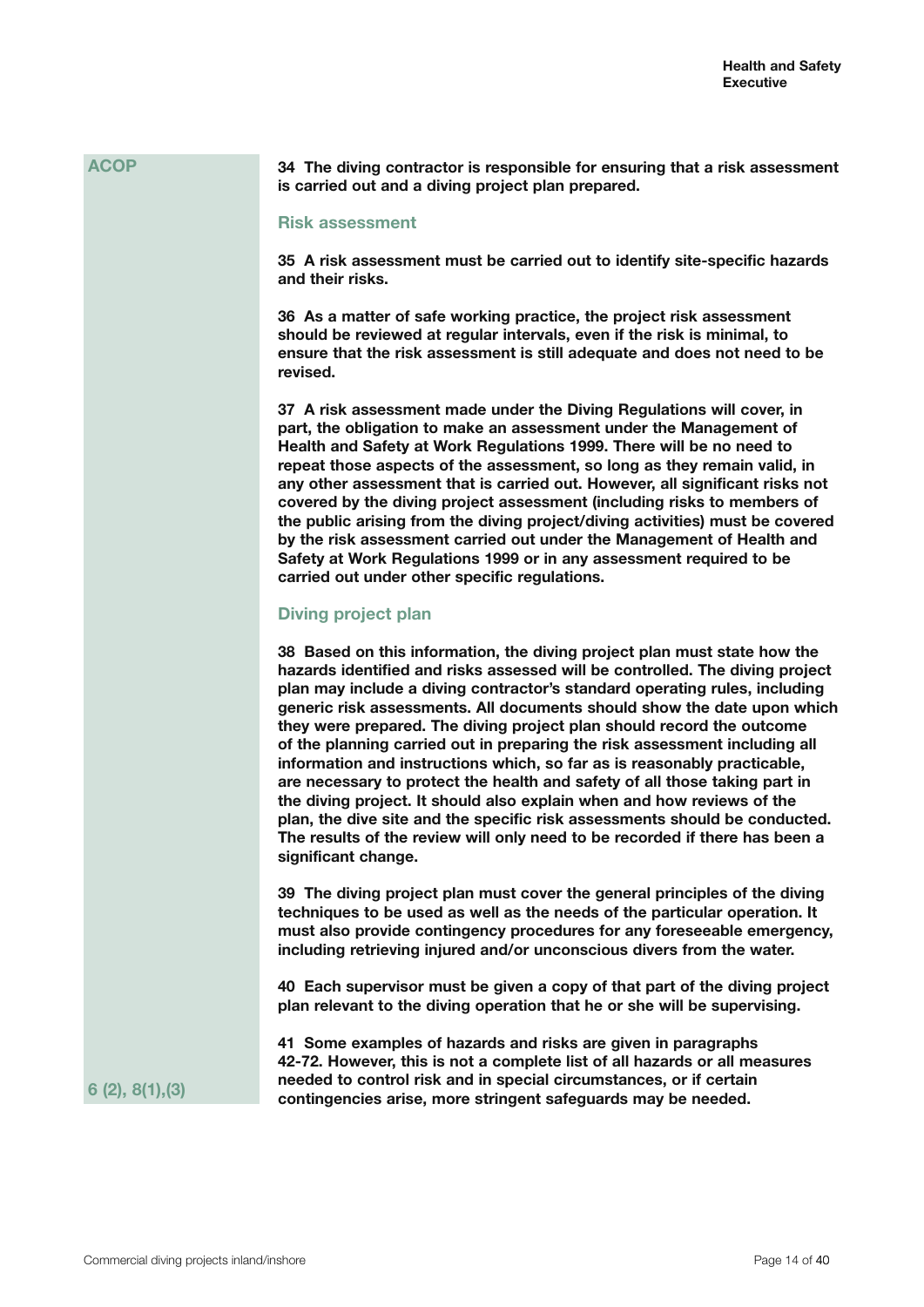| <b>ACOP</b>     | <b>General</b>                                                                                                                                                                                                                                                                                                                                                                                                                                                                                                                          |
|-----------------|-----------------------------------------------------------------------------------------------------------------------------------------------------------------------------------------------------------------------------------------------------------------------------------------------------------------------------------------------------------------------------------------------------------------------------------------------------------------------------------------------------------------------------------------|
|                 | <b>Diving methods</b>                                                                                                                                                                                                                                                                                                                                                                                                                                                                                                                   |
|                 | 42 Diving methods and equipment should be determined as part of the risk<br>assessment.                                                                                                                                                                                                                                                                                                                                                                                                                                                 |
|                 | 43 Diving using surface-supplied breathing apparatus is the preferred<br>method of carrying out diving operations under this Code because it is<br>considered to be the safest method of diving for the vast majority of diving<br>operations covered.                                                                                                                                                                                                                                                                                  |
|                 | 44 The diving contractor should ensure as a minimum that:                                                                                                                                                                                                                                                                                                                                                                                                                                                                               |
|                 | (a) the diver wears a full face mask which should be fitted with either an<br>oral nasal or a mouthpiece;<br>(b) the diver carries an independent secondary source of breathing gas (for<br>example, a bail-out cylinder);                                                                                                                                                                                                                                                                                                              |
|                 | (c) there is a lifeline from the diver to the surface. This should be tended.<br>Two divers connected by a buddy line need only be provided with one<br>tended lifeline; and                                                                                                                                                                                                                                                                                                                                                            |
|                 | (d) appropriate two-way communication with the diver is provided.                                                                                                                                                                                                                                                                                                                                                                                                                                                                       |
|                 | 45 When the diver is connected by a lifeline to a surface marker float,<br>the appropriate surface support team should be in a position to render<br>assistance in an emergency. If two divers are connected by a buddy line,<br>only one marker float need be used.                                                                                                                                                                                                                                                                    |
|                 | Use of compressed air or gas mixtures                                                                                                                                                                                                                                                                                                                                                                                                                                                                                                   |
|                 | 46 Divers breathing a mixture of oxygen and nitrogen under pressure,<br>whether compressed natural air or an artificial mixture, are at risk of<br>both oxygen toxicity and nitrogen narcosis as the depth increases. The<br>maximum depth for breathing mixtures of compressed air or oxygen<br>and nitrogen is 50 metres of water. The recommended maximum partial<br>pressures for oxygen are 1.4 atmosphere for SCUBA and 1.5 atmosphere<br>for surface-supplied diving plant. This does not apply to therapeutic<br>recompression. |
|                 | <b>Exposure limits for surface-orientated diving</b>                                                                                                                                                                                                                                                                                                                                                                                                                                                                                    |
|                 | 47* Diving carries an inherent risk of decompression illness (DCI). The<br>incidence of DCI drops if the length of time that a diver spends at any<br>particular depth is limited. The depth/time limitations are reproduced<br>in Table 1. Use of this table has resulted in a significant reduction in<br>the incidence of DCI, and diving project plans should incorporate these<br>maximum time limits.                                                                                                                             |
|                 | 48 When breathing oxy-nitrogen mixtures with oxygen percentages higher<br>than in natural air, the equivalent air depth should be established. It is this<br>equivalent air depth that should be used to establish bottom time limits.                                                                                                                                                                                                                                                                                                  |
| 6(2), 8(1), (3) | * See Annex 5 for relevant industry technical guidance                                                                                                                                                                                                                                                                                                                                                                                                                                                                                  |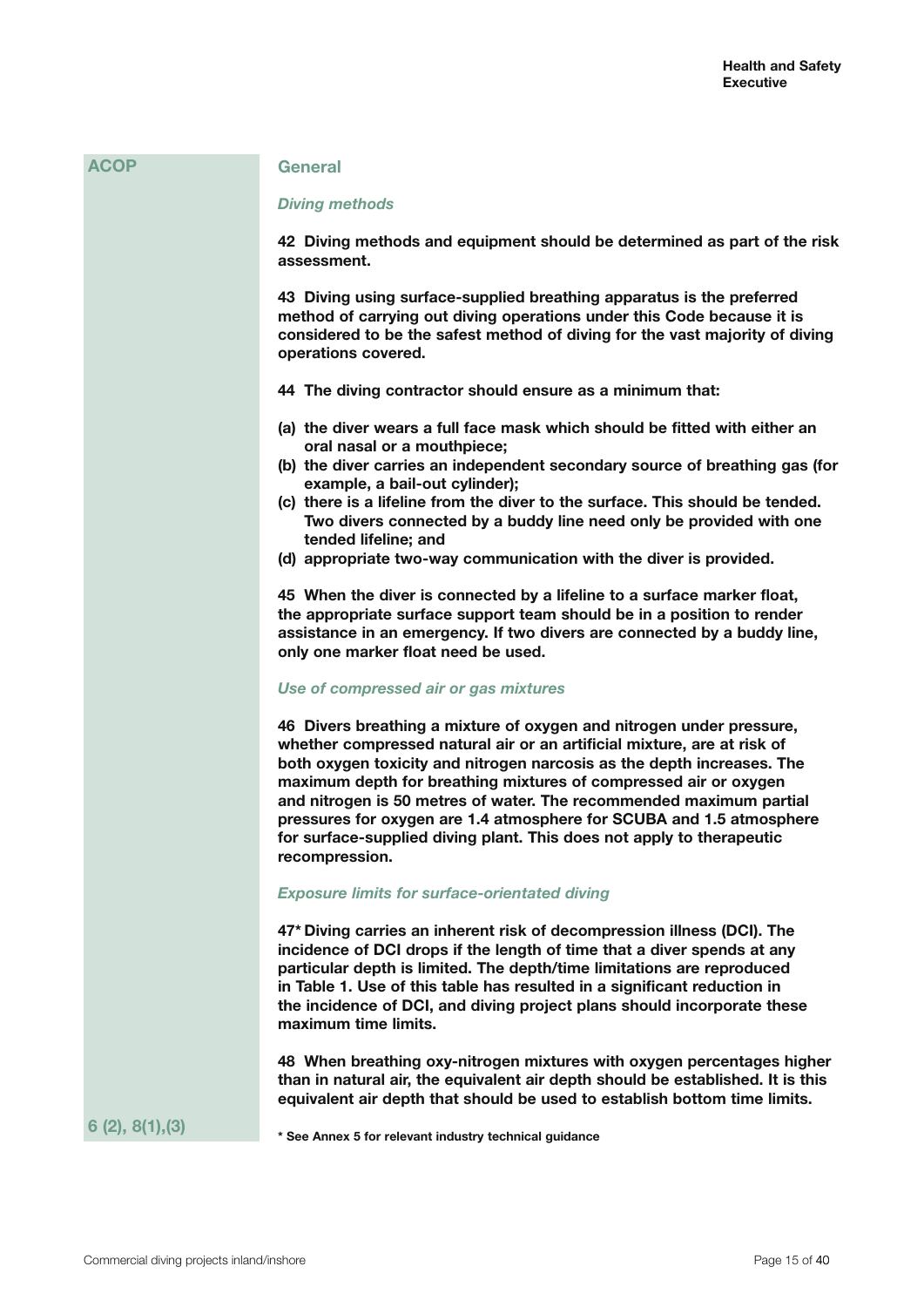**Table 1** Maximum bottom time limitations for surface decompression (SD) and in-water decompression

| Depth         |          | Bottom timet limits<br>(minutes) |
|---------------|----------|----------------------------------|
| <b>Metres</b> | Feet     | SD<br>and in water               |
|               |          |                                  |
| $0 - 12$      | $0 - 40$ | 240                              |
| 15            | 50       | 180                              |
| 18            | 60       | 120                              |
| 21            | 70       | 90                               |
| 24            | 80       | 70                               |
| 27            | 90       | 60                               |
| 30            | 100      | 50                               |
| 33            | 110      | 40                               |
| 36            | 120      | 35                               |
| 39            | 130      | 30                               |
| 42            | 140      | 30                               |
| 45            | 150      | 25                               |
| 48            | 160      | 25                               |
| 51            | 170      | 20                               |

† Bottom time is the total elapsed time from when the diver is first exposed to a pressure greater than atmospheric, (that is when leaving the surface to the time (next whole minute) that the diver begins decompression (measured in minutes)). Divers should always take the lowest depth stop, for example, for 49 metres the 51 metres stop should be used.

#### *Water flow, intakes and discharges*

**49\* Divers are vulnerable to water flow, suction or turbulence - whether natural or caused by water intakes or discharges. Measures to protect the diver should be part of a safe system of work, for example a permit-towork system.**

## *Restricted surface visibility*

**50 Restricted surface visibility may affect the safety of the operation, for example when diving in darkness, heavy rain or fog. The diving project plan should identify when an operation should be suspended because of restricted visibility.**

## *Weather*

**51 Adverse weather conditions may affect the safety of a diving operation and the diving project plan should identify when an operation should be suspended.**

#### *Underwater currents*

**6 (2), 8(1),(3)**

**52\* Currents may impose limitations on a diver's operational ability and safety.**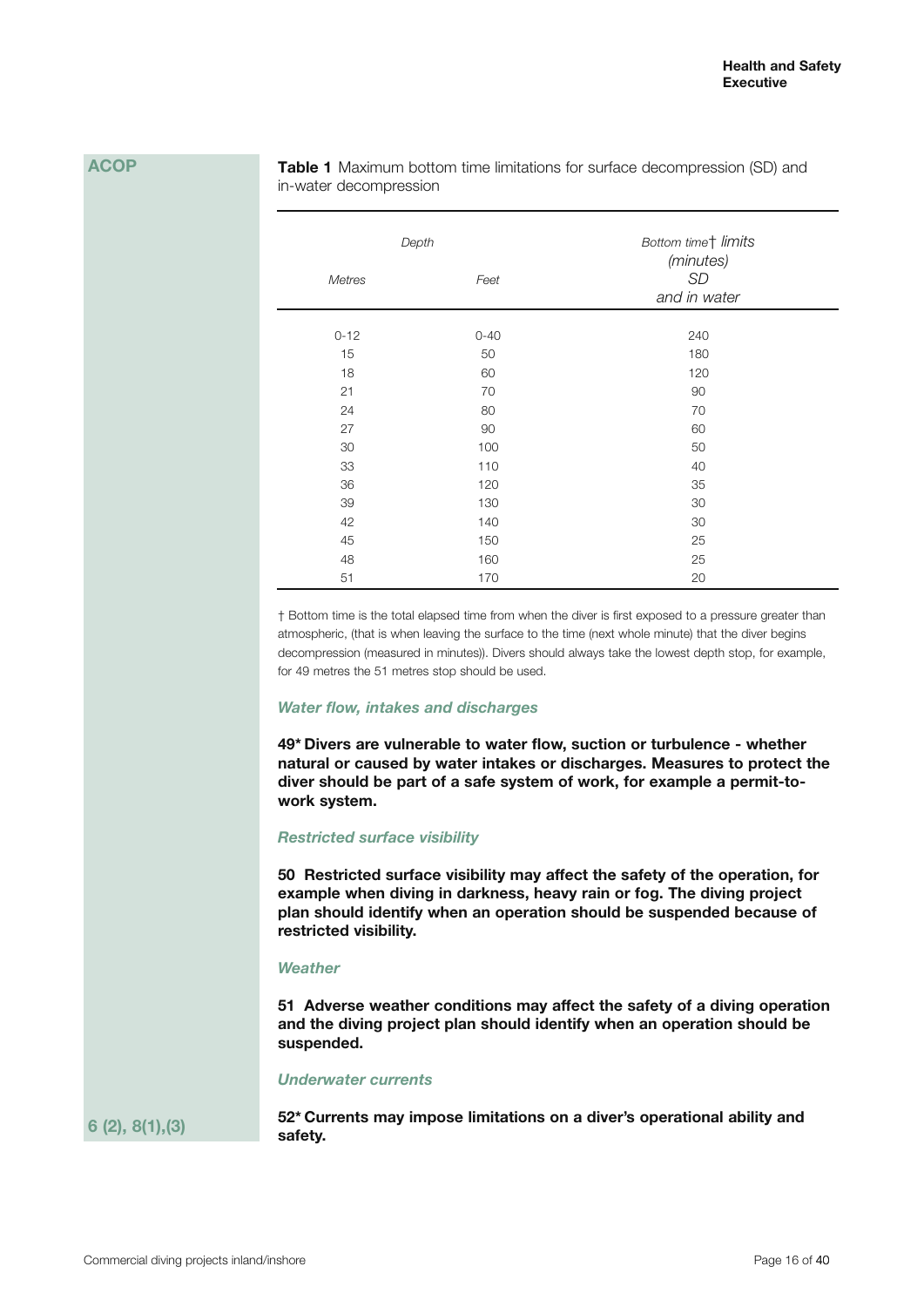## *Diving near remotely operated vehicle (ROV) operations*

**53\* There are a number of safety considerations that should be taken into account when divers are working with, or in the vicinity of, ROVs. These include entanglement of umbilicals, physical contact, electrical hazards. Possible solutions include restricting umbilicals in length and employing guards and electrical trip mechanisms.**

#### *Safe use of electricity*

**54\* Divers often come into contact with plant, including battery-powered equipment, operated by or carrying electricity. Care should be taken to ensure that the divers and other members of the dive team are protected from the risk arising from the use of electricity, in particular from any shock.** 

### *High-pressure water jetting*

**55\* Even an apparently minor accident with this plant has the potential to cause a serious internal injury to the diver. Safe operating procedures when using such plant should be followed.**

### *Lift bags*

**56\* The use of lift bags underwater can be hazardous, for example the uncontrolled ascent or descent of a load.**

## *Abrasive cutting discs*

**57\* The adhesive used in cutting discs tends to degrade under water causing the discs to break during use. Only dry discs not previously exposed to water should be used, and only those discs required for use by a diver at any one time should be taken under water.**

**\* See Annex 5 for relevant industry technical guidance**

### *Oxy-arc cutting and burning operations*

**58\* There are dangers in the use of oxy-arc cutting and burning underwater, for example explosions from trapped gases, and the trapping of a diver by items after cutting. Safe operating procedures should be followed.**

### *Diving from vessels*

**59 Safe systems of work should be enforced to prevent divers from suffering injury from vessel propulsion systems, and must include exhibiting appropriate signs and signals.**

#### *Flat-bottomed vessels*

**6 (2), 8(1),(3)**

**60 Precautions to help the diver avoid disorientation when working beneath a flat-bottomed vessel should be considered.**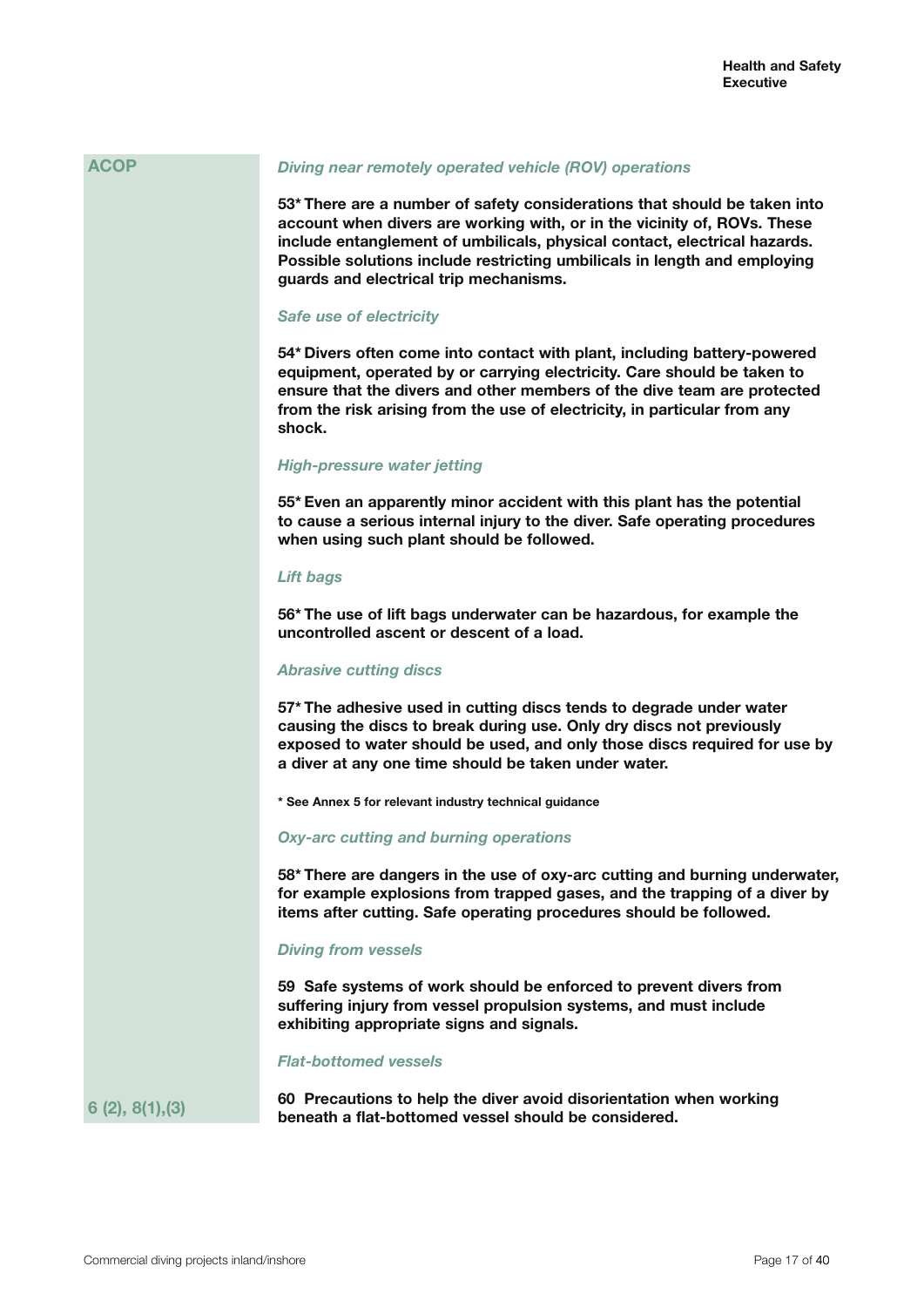#### **Breathing gases**

#### *Quantity of gases*

**61 The quantities of gases required for diving operations, including primary, secondary and therapeutic treatments, should be calculated and procedures for the provision of them stated when planning a diving project.**

#### *Quality of gases*

**62 Procedures for checking and maintaining gas purity standards should be provided.**

## **Medical and physiological considerations**

### *Liaison with a doctor*

**63 The situation where a member of the dive team is injured or becomes ill but a doctor is not available at the work site should be considered.**

#### *Diver monitoring*

**64\* Supervisors should monitor divers' breathing patterns and receive oral reports from divers of their condition.**

#### *Adjacent noisy operations*

**65 There are potential problems for divers and the dive team exposed to high noise levels, for example from pile driving and concrete breaking. Noise reduction and hearing protection procedures should be used.**

#### *Decompression illness*

**66 The diving contractor should identify the arrangements in place for the treatment of any cases of decompression illness (DCI).**

**\* See Annex 5 for relevant industry technical guidance**

## *Altitude changes after diving*

**67\* Guidance on travelling/flying after diving should be contained in the company's generic risk assessment. If these factors are relevant to a particular project they should be identified in the diving project plan.**

#### *Thermal stress*

**68\* Excessive heat and cold can affect the health, safety and efficiency of divers and the dive team. Appropriate personal protective equipment and procedures should be provided to maintain thermal balance.**

### **Familiarisation**

**6 (2), 8(1),(3)**

**69 When arriving at a dive site before the start of a diving project, all members of the dive team should familiarise themselves with the diving project, plant, and any other relevant details.**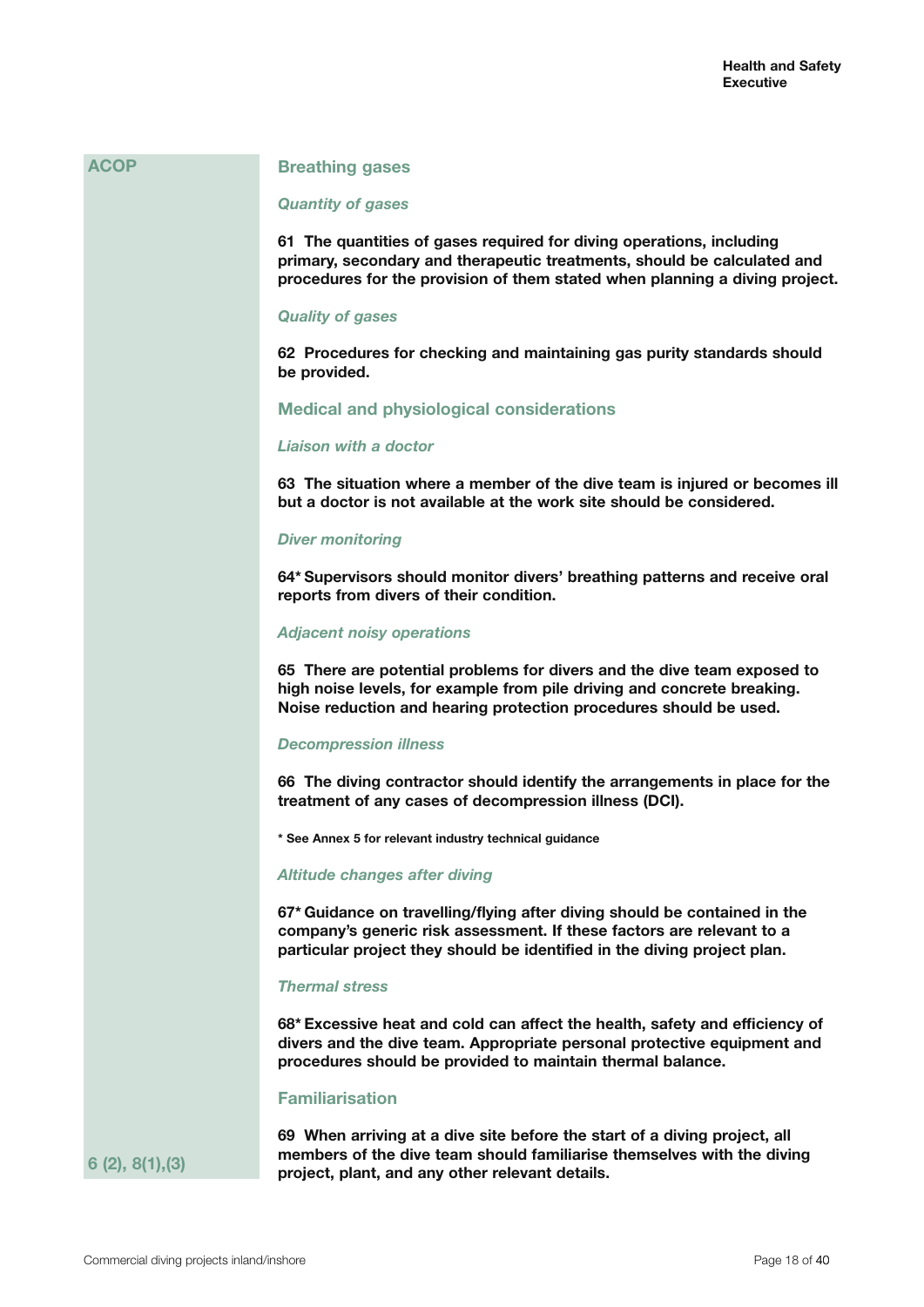| <b>ACOP</b> | 70 A familiarisation programme should be included in the diving project<br>plan where it is appropriate for one to be carried out, for example a large<br>and/or complex diving project. The personnel conducting any explanations<br>or training should be identified and their names recorded. Satisfactory<br>completion of the familiarisation programme by each individual in the dive<br>team should be recorded. |
|-------------|-------------------------------------------------------------------------------------------------------------------------------------------------------------------------------------------------------------------------------------------------------------------------------------------------------------------------------------------------------------------------------------------------------------------------|
|             | 71 The time required for familiarisation will depend on the experience of<br>each individual and whether that individual has previously carried out the<br>same job in that location or a similar job in another location.                                                                                                                                                                                              |
|             | <b>Use of checklists</b>                                                                                                                                                                                                                                                                                                                                                                                                |
|             | 72 A diving project will involve sequences, some of which may be<br>complex, of different steps. There is a risk that steps may be omitted or<br>taken out of sequence. A suitable way to ensure the thoroughness of such                                                                                                                                                                                               |

**6 (2), 8(1),(3)**

**Regulation**

**sequences is the use of prepared checklists that require relevant personnel to tick a box to demonstrate correct completion.** Dive teams and associated

## working practice

## **Regulation 6**

- *(3) The diving contractor shall -*
- *(a) ensure that there are sufficient people with suitable competence to carry out safely and without risk to health both the diving project and any action (including the giving of first-aid) which may be necessary in the event of a reasonably foreseeable emergency connected with the diving project;*

## **Dive teams**

**73 The diving contractor must specify the size of the dive team based on the details of the diving project and the risk assessment. There must be a sufficient number of competent and, where appropriate, qualified personnel to operate all the diving plant and to provide support functions to the dive team.**

**74 The diving contractor and the supervisor must satisfy themselves that a diver has the competences for the specific tasks required during a particular diving operation. On-the-job or other training may be necessary for individuals to gain competence. Where an inexperienced diver is gaining experience in a dive team the other team members and the supervisor will need to be aware of this and provide support.**

## **Overall management**

**75 The diving contractor should provide a clear reporting and responsibility structure in the diving project plan which takes into account that certain individuals, for example supervisors, have specific responsibilities that cannot be changed.**

**6 (3)(a)**

## **ACOP**

**6 (3)(a)**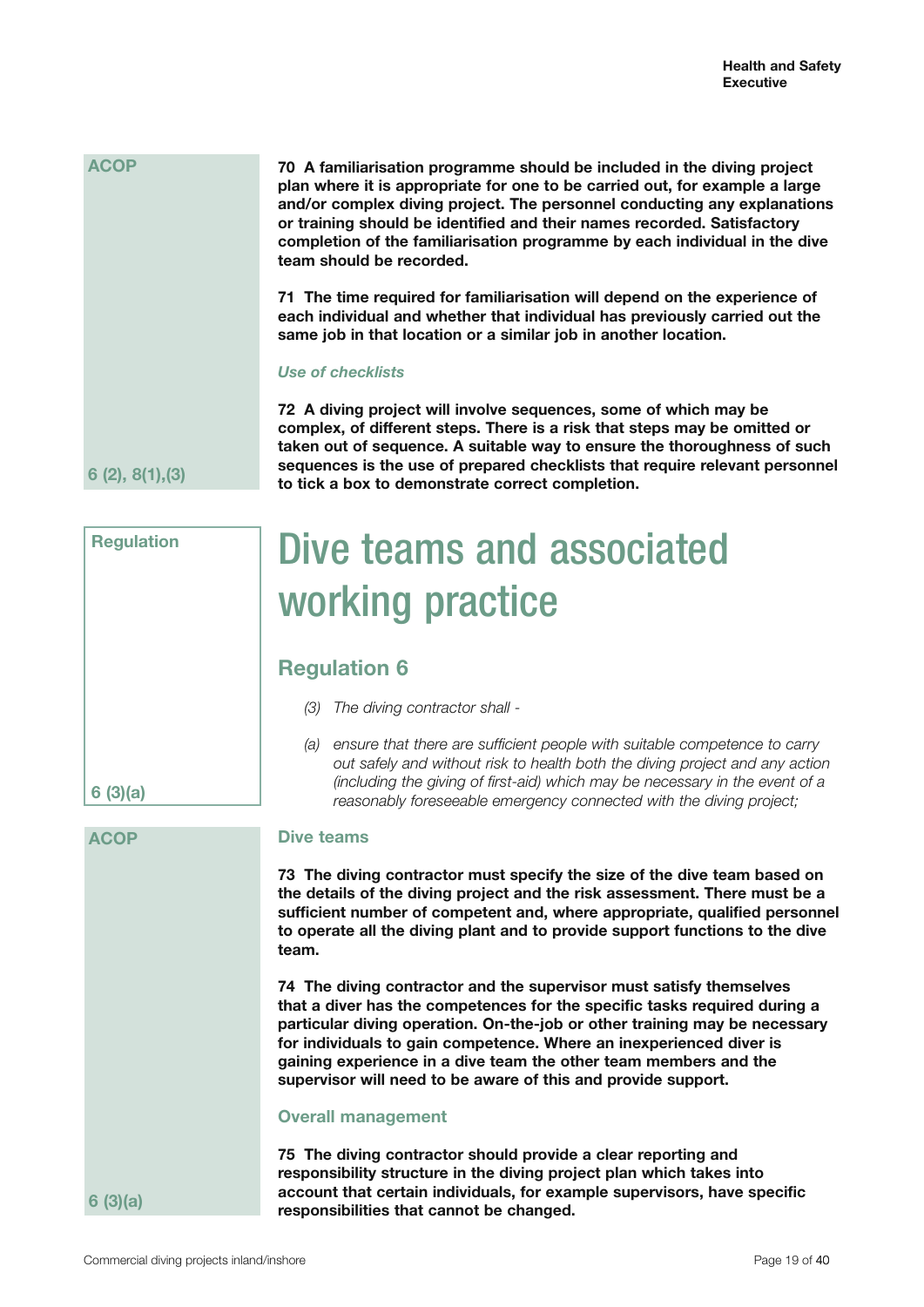### **Team size**

**76 The required size of the dive team will depend on the risk assessment which should take into account the number of hours to be worked each day, the type of diving, the diving plant and the techniques to be used, any decompression requirements, and the appropriate number required for safety.**

**77 The minimum team size normally required to conduct a dive safely within the scope of this Code is four - a supervisor, a working diver, a standby diver and a tender for the working diver (see paragraphs 79 and 80). Additional people may be required to operate or maintain specialised plant, such as winches, and to assist in an emergency.**

**78 However, a dive team of three - a supervisor, working diver and standby diver/tender - may be acceptable in controlled conditions in a swimming pool or a tank where there is no risk of entrapment and the management of an emergency has been considered. Controlled conditions in this context means that no aspect of the working environment can change without the specific authorisation of the supervisor. In such circumstances, when diving in swimming pools and tanks specifically in clear visibility, the standby diver can be dispensed with. However, a third person is needed on the surface to assist the supervisor with an emergency recovery of the diver. The third person is part of the diving team and should not leave the immediate vicinity of the dive site while the diver is in the water unless sent by the supervisor to summon emergency assistance. The third person should be competent to perform such duties.**

### **Tenders**

**79 The diving contractor should be satisfied that the tender is competent. The tender should be familiar with the diving procedures to be used and the contingency and emergency plans for the project.**

**80 For umbilicals or lifelines that are tended from the surface, at least one tender is required for each diver in the water. For umbilicals tended from a basket or stage, one tender is required for each diver in the water.**

#### **Standby diver**

**81 A standby diver should be in immediate readiness to provide any necessary assistance to a diver in the water.** 

**82 The standby diver will normally be on the surface and should be dressed to enter the water, but need not be wearing a mask or a helmet. This equipment should, however, be immediately to hand.**

**83 When surface-supplied breathing apparatus is being used for carrying out diving operations under this Code it should also be used by the standby diver(s).**

**6 (3)(a)**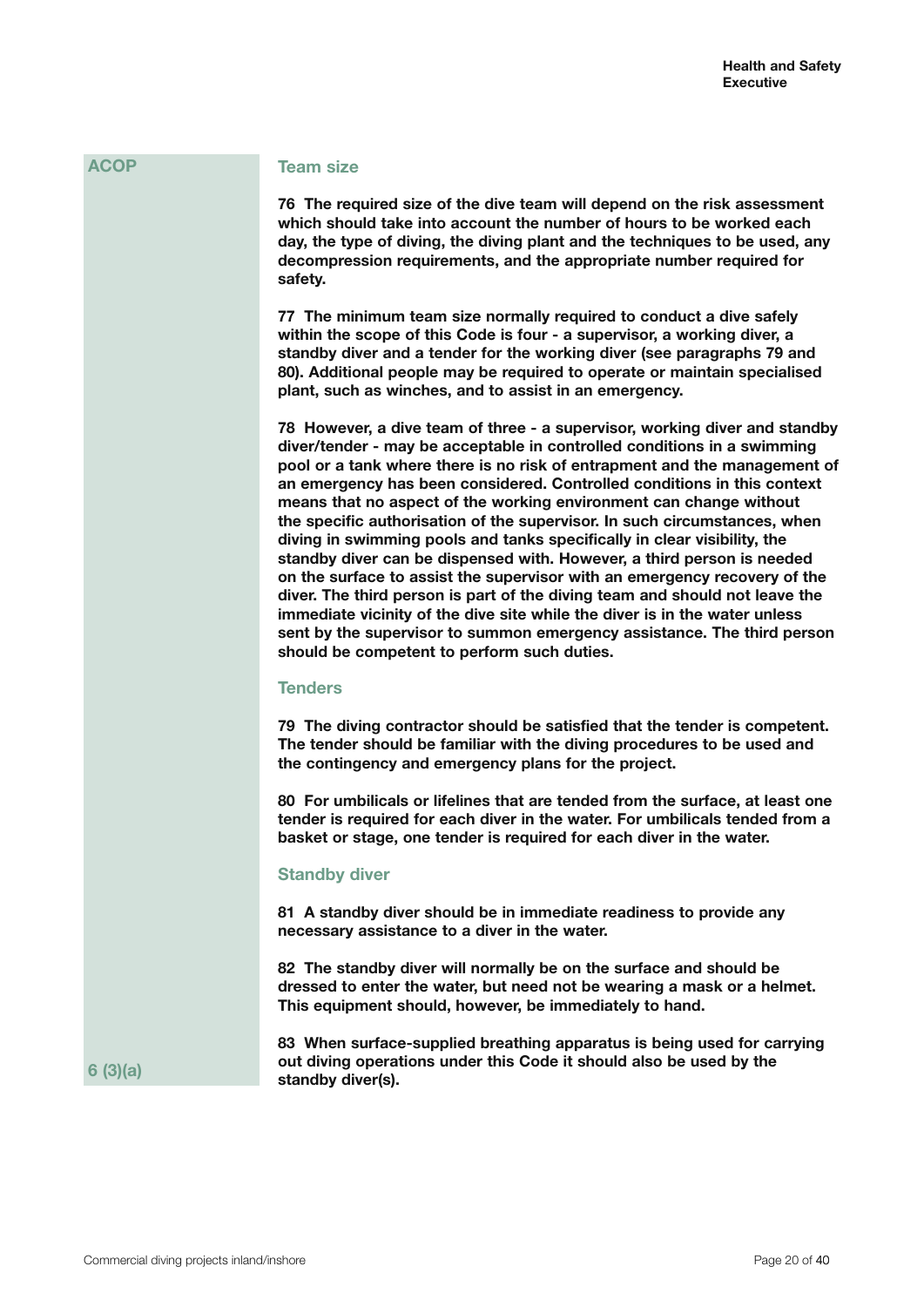## **Overlapping functions**

**84 Individuals in a dive team may carry out more than one duty, provided that they are competent and, if appropriate, qualified to do so and that their different duties do not interfere with each other or affect the safety of the dive team. For example, divers may carry out other associated duties while waiting to dive, such as acting as tenders or standby divers, or operating and attending to plant.**

### **Personnel not employed by the diving contractor**

**85 Personnel who are not employed by the diving contractor but who are considered for inclusion in the dive team must be competent for the work that they are going to do. They should be familiar with the diving contractor's procedures, rules and the diving plant that is to be used.**

**86 Arrangements for their involvement should be set out in the diving project plan together with details of their responsibilities and reporting line.**

## **First aid**

**87 The diving contractor is responsible for ensuring that enough people in each dive team have been trained to the required standard of first aid. For all diving projects under these Regulations, the required standard is the First Aid at Work standard, as defined by the Health and Safety (First-Aid) Regulations 1981 Approved Code of Practice.** 

**88 All trainee divers undergoing a diver competence assessment will be taught and assessed for:**

- **(a) the first-aid qualification to the standard prescribed in paragraph 87. On successful completion they will be issued with a first aid at work certificate;**
- **(b) the reasons for and ways of giving oxygen. Such training will be provided at the diver training organisation. On successful completion, they will be issued with a certificate in oxygen administration.**

**89 Both these qualifications will be valid for three years. There is no legal obligation on divers to attend refresher courses or to renew the qualifications if they do not wish to do so.**

**90 For diving under this Code, the supervisor and at least one diver in each dive team should be qualified in first aid to the standard prescribed in paragraph 87. The supervisor should be responsible for arranging their duties so that one of them should be able to administer first aid, should it be needed, to a member of the dive team in an emergency.**

**91 The diving contractor's risk assessment, which should be carried out before the start of the diving project, should consider whether additional members of the dive team need to be qualified in first aid. In particular the assessment should take into account the type of diving to be undertaken, the tools and techniques to be used, the size of the dive team and the distance of the dive site from emergency services. The Health and Safety (First-Aid) Regulations 1981 Approved Code of Practice sets out additional advice for those areas where special additional training may be necessary to cover less common risks.**

**6 (3)(a)**

**ACOP**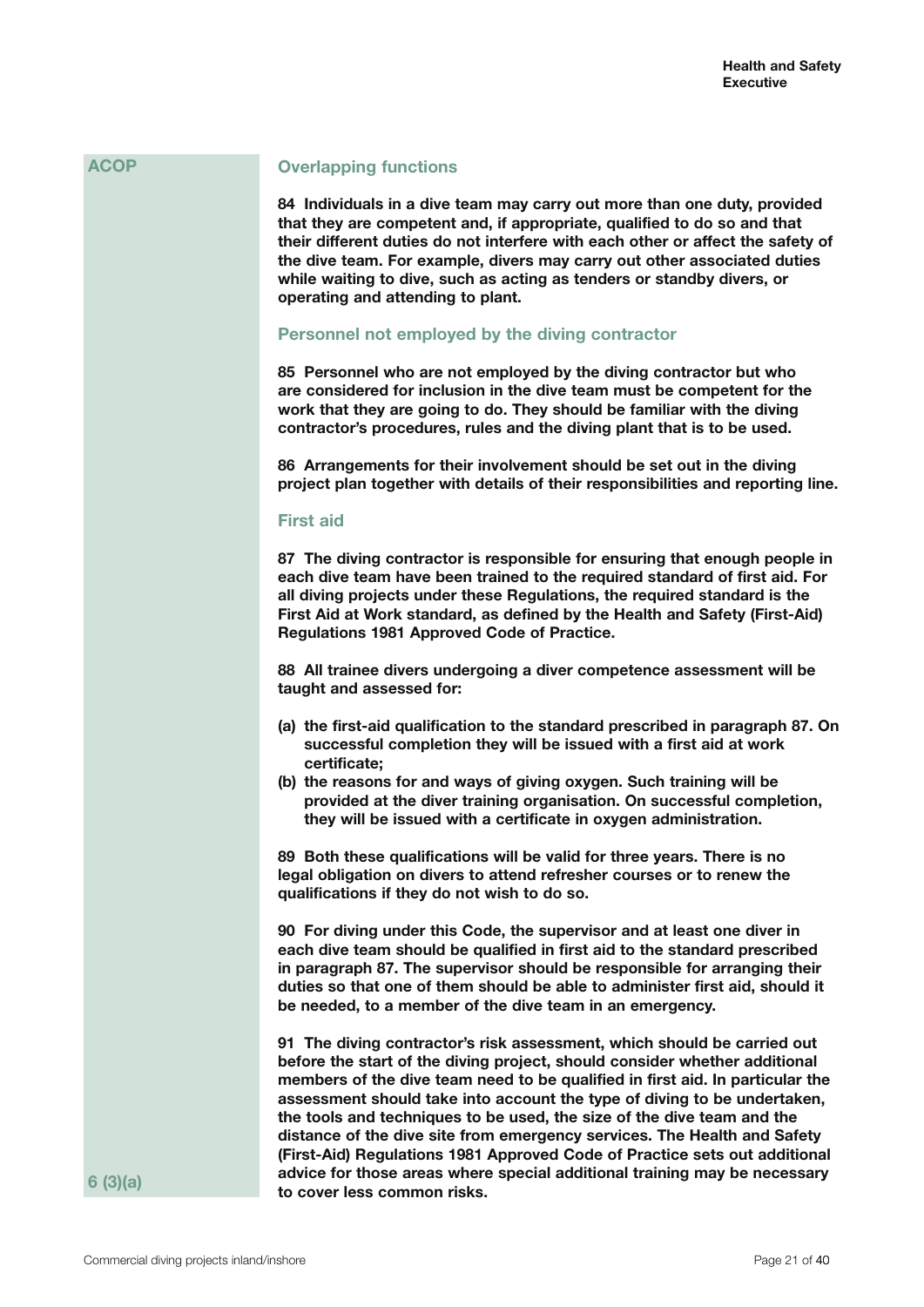## **6 (3)(a)**

**6 (3)(b)**

**ACOP**

**Regulation**

**92 The diving contractor should provide first-aid equipment to the standard set down in the Health and Safety (First-Aid) Regulations 1981 Approved Code of Practice.**

## Diving plant

## **Regulation 6**

- *(3) The diving contractor shall -*
- *(b) ensure that suitable and sufficient plant is available whenever needed to carry out safely and without risk to health both the diving project and any action (including the giving of first-aid) which may be necessary in the event of a reasonably foreseeable emergency connected with the diving project;*

**93 The diving contractor must be satisfied that sufficient plant, suitable for the use to which it will be put, is provided for the diving project and that sufficient plant is available, whenever needed, which is suitable to carry out safely any action which may need to be taken in a reasonably foreseeable emergency.**

**94 Suitability can be assessed by the evaluation by a competent person, clear instructions or statements from the manufacturer or supplier, physical testing, or previous use in similar circumstances. All items of equipment worn by the diver should, wherever possible, be to international, European or national standards.**

**High-pressure cylinders and low-pressure vessels**

**95\* Gas cylinders should comply with all relevant statutory provisions.**

## **Marking and colour-coding of gas storage**

**96\* Accidents have occurred because of wrong gases or gas mixtures being used in a diving project. The diving contractor should ensure that all gas storage units comply with the international, European or national standards of colour coding and marking of gas storage cylinders, quads and banks. Where appropriate, pipework should also be colour-coded.**

## **Divers' breathing gas supply systems**

**97\* Each diver's breathing gas should be of the correct composition, temperature and flow for all foreseeable situations. This includes independent primary and secondary supplies. Gas supplies should be arranged so that interruption of supplies to one diver will not affect other divers' supplies.**

**6 (3)(b)**

**\* See Annex 5 for relevant industry technical guidance**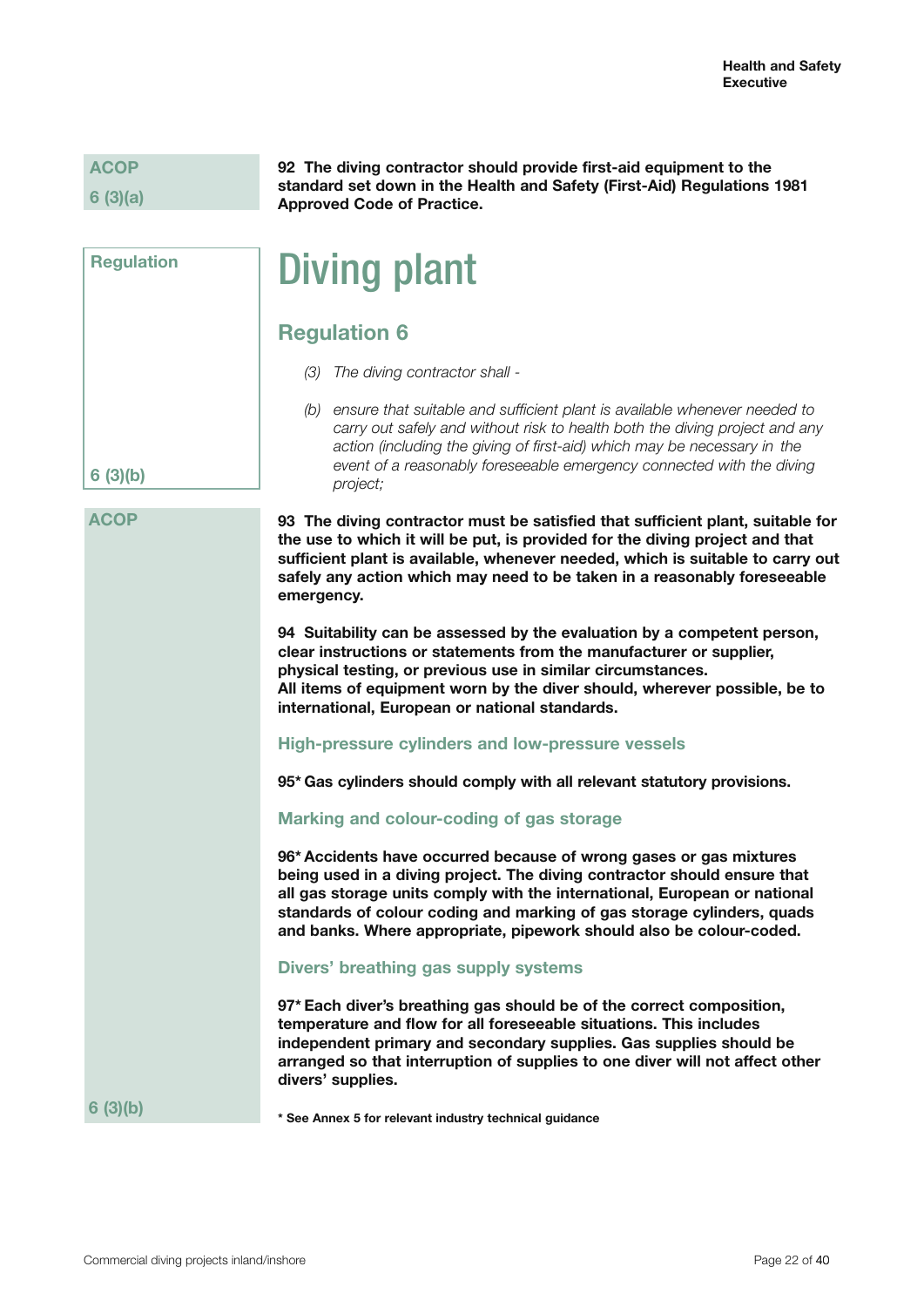**98 Whatever type of breathing apparatus is in use, each diver should carry an independent reserve supply of breathing gas that can be quickly switched to the breathing circuit in an emergency. This should have sufficient capacity to allow the diver to reach a place of safety. If SCUBA is used the independent reserve supply should not be compromised if the primary supply fails.**

## **Emergency breathing gas cylinders**

**99 When a diving basket is used by surface-supplied divers, emergency breathing gas cylinders should be supplied in the basket in a standard layout. This allows divers to access the cylinders rapidly in an emergency.**

### **Oxygen**

**100 Pressurised oxygen can fuel a serious fire or cause an explosion; it should therefore be stored and handled correctly. Any gas mixture containing more than 25% oxygen by volume should be handled as if it were pure oxygen.**

## **Communications**

**101 All divers in the water should have a communication system that allows direct voice contact with the supervisor on the surface and vice versa.**

**102 A hard-wired communication system is preferred because the effectiveness of a through-water communication system can be degraded by acoustic shadow, sediment, air bubbles, turbulence etc. Practical testing of the equipment in the operational location is recommended in order to ensure its effectiveness.**

**103 There are benefits to recording such communications and keeping the recording until the dive is successfully completed. For example, if an incident occurs during the dive the recording may help in any subsequent investigation.**

## **Lifting plant to carry personnel**

**104 Such equipment should be designed in accordance with other statutory provisions, international, European or national standards.**

**105 Particular selection criteria should be used for lift wires to carry personnel, including any wires for secondary or backup lifting. These wires should be non-rotating and have an effective safety factor in accordance with international, European or national standards. Further guidance is available in the Approved Code of Practice to the Lifting Operations and Lifting Equipment Regulations 1998.**

#### **Winches**

**106\* Winches should be provided with independent primary and secondary braking systems. It is recommended for hydraulic winches that the secondary system operates automatically whenever the operating lever is returned to neutral or on loss of power. Both braking systems should be tested separately by a competent person.**

**\* See Annex 5 for relevant industry technical guidance**

**6 (3)(b)**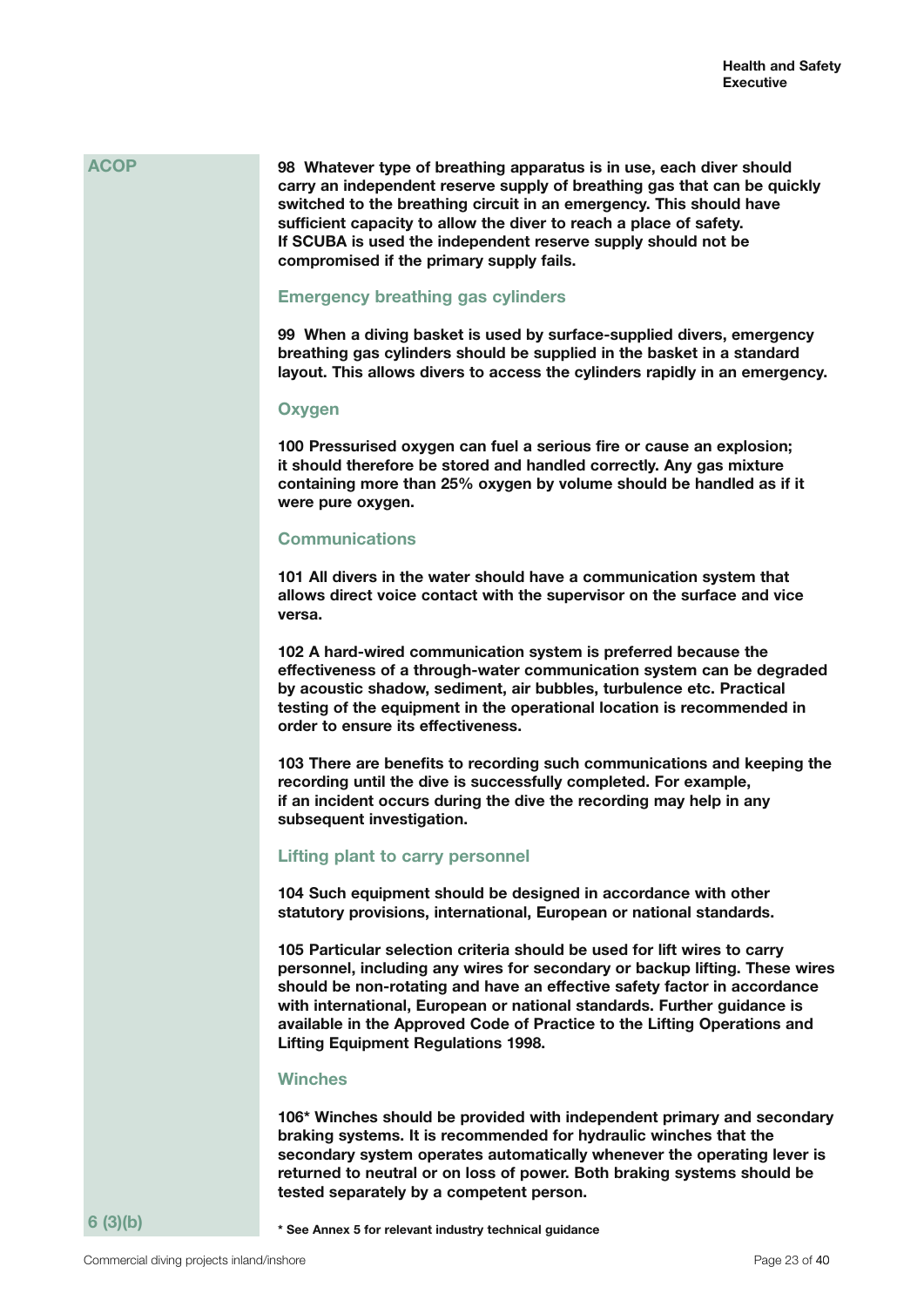| <b>ACOP</b> | 107 Winches should not be fitted with a pawl and ratchet gear where the<br>pawl has to be disengaged before lowering.                                                                                                                                                                                                                                                                                                                                                                                                                                                                                                                                                                                                          |
|-------------|--------------------------------------------------------------------------------------------------------------------------------------------------------------------------------------------------------------------------------------------------------------------------------------------------------------------------------------------------------------------------------------------------------------------------------------------------------------------------------------------------------------------------------------------------------------------------------------------------------------------------------------------------------------------------------------------------------------------------------|
|             | Diving baskets and open-bottom bells                                                                                                                                                                                                                                                                                                                                                                                                                                                                                                                                                                                                                                                                                           |
|             | 108 A basket or open-bottom bell, used in support of surface-supplied<br>diving, should be able to carry at least two divers in an uncramped<br>position. It should be designed to prevent the diver falling out and to<br>prevent spinning and tipping. The basket should be fitted with suitable<br>overhead protection and handholds.                                                                                                                                                                                                                                                                                                                                                                                       |
|             | 109 Provision of a secondary means of recovering the divers should be<br>provided.                                                                                                                                                                                                                                                                                                                                                                                                                                                                                                                                                                                                                                             |
|             | <b>Availability of compression chambers</b>                                                                                                                                                                                                                                                                                                                                                                                                                                                                                                                                                                                                                                                                                    |
|             | 110 The diving contractor has a responsibility to ensure the provision of<br>facilities so that a diver can be recompressed in an emergency, should<br>this be necessary. Treatment of DCI in a compression chamber should<br>commence as soon as possible. The provision of a recompression<br>chamber should be in accordance with the decompression procedures<br>selected as part of the diving project plan.                                                                                                                                                                                                                                                                                                              |
|             | 111 In addition, the following minimum standards should also be applied:                                                                                                                                                                                                                                                                                                                                                                                                                                                                                                                                                                                                                                                       |
|             | (a) for dives with no planned in-water decompression and that are<br>less than 10 metres the diving contractor should identify the nearest<br>suitable operational two-person, two-compartment chamber. Under no<br>circumstances should this be more than 6 hours travelling distance<br>from the dive site;<br>(b) for dives over 10 and up to 50 metres with either:                                                                                                                                                                                                                                                                                                                                                        |
|             | no planned in-water decompression; or<br>with planned in-water decompression of up to 20 minutes,                                                                                                                                                                                                                                                                                                                                                                                                                                                                                                                                                                                                                              |
|             | a suitable two-person, two-compartment chamber should be no more<br>than 2 hours travelling distance from the dive site;                                                                                                                                                                                                                                                                                                                                                                                                                                                                                                                                                                                                       |
|             | (c) for dives with planned in-water decompression greater than 20 minutes<br>a suitable, operational, two-person, two-compartment chamber should<br>be provided for immediate use at the site of the diving project. The diver<br>should be able to leave the water quickly and easily and be pressurised<br>within the chamber to the appropriate recompression pressure as<br>defined by the time in the decompression schedule being used. The<br>controls of a surface compression chamber should only be operated<br>by persons competent to do so. Such competence will be achieved by a<br>combination of training and experience. The degree of supervision<br>provided should reflect the experience of the operator. |
| 6(3)(b)     | 112 In all cases where the recompression chamber is not located on the<br>site, the diving project plan should include arrangements to ensure that<br>in an emergency a diver will be able to be transported and recompressed<br>to ensure, so far as is reasonably practicable, his or her safety. The<br>diving project plan should record the suitable chambers which have been<br>identified and the arrangements which have been made for emergency                                                                                                                                                                                                                                                                       |
|             | recompression throughout the course of the diving project.                                                                                                                                                                                                                                                                                                                                                                                                                                                                                                                                                                                                                                                                     |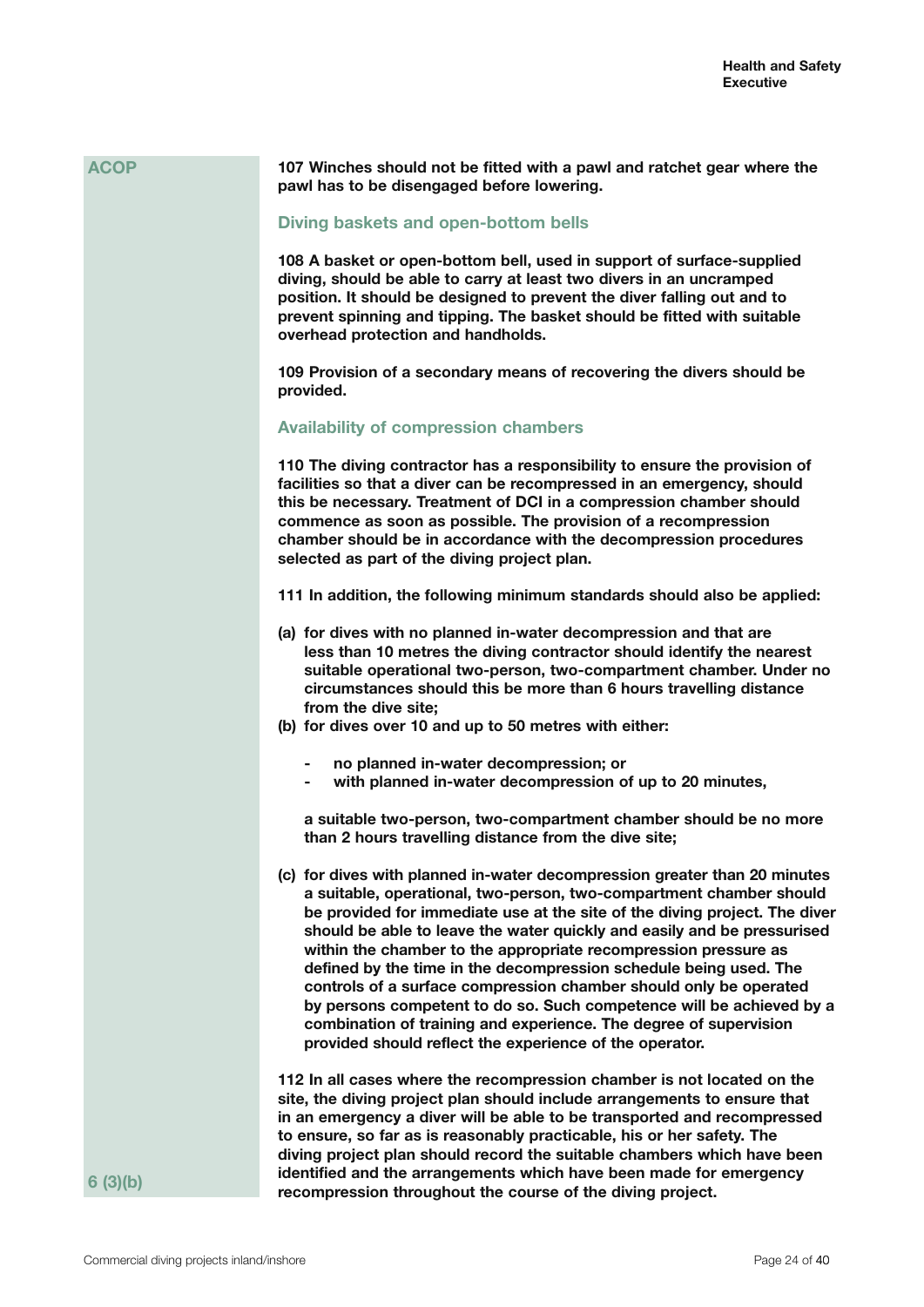**\* See Annex 5 for relevant industry technical guidance**

**Suitability of compression chambers**

**113\* Two-person, two-compartment compression chambers should be suitable for the purposes intended and comply with the recognised standard appropriate to this Code.**

#### **Transporting an injured diver under hyperbaric pressure**

**114 A diving contractor who is responsible for transporting a diver to hospital or other place under hyperbaric pressure should ensure that a competent chamber operator/supervisor accompanies that diver.**

#### **Oxygen availability**

**115 Oxygen should be immediately available at all locations covered by this Code, including those where there is a recompression chamber. Sufficient gas should be provided for the duration of a transfer of a diver to a recompression chamber, hospital or other place. It should be provided by a tight-fitting mask or by a mouthpiece with a noseclip.**

## Maintenance of diving plant

## **Regulation 6**

*(3) The diving contractor shall -*

 *maintained in a safe working condition;*

**6 (3)(c)**

**Regulation**

**6 (3)(b)**

**ACOP**

**ACOP**

**116 Diving plant is used under extreme conditions, including immersion in salt water. It should therefore be maintained, examined and tested regularly. It should be inspected immediately before use by a competent** 

**person to ensure that it is not damaged or suffering from deterioration.**

*(c) ensure that the plant made available under sub-paragraph (b) is* 

#### **Planned maintenance system**

**117 The diving contractor should establish a system of planned maintenance for plant. Maintenance arrangements should take into account both passage of time and usage. Details of the maintenance arrangements should be entered in the diving project plan. The arrangements should identify the item of plant, the date of the check, any limitations as to use, any repairs or modifications carried out and the signature of the competent person.**

## **Periodic examination, testing and certification**

**118\* The frequency and extent of examination and testing required for all items of plant used in a diving project should be in accordance with relevant statutory provisions, and international, European or national standards.**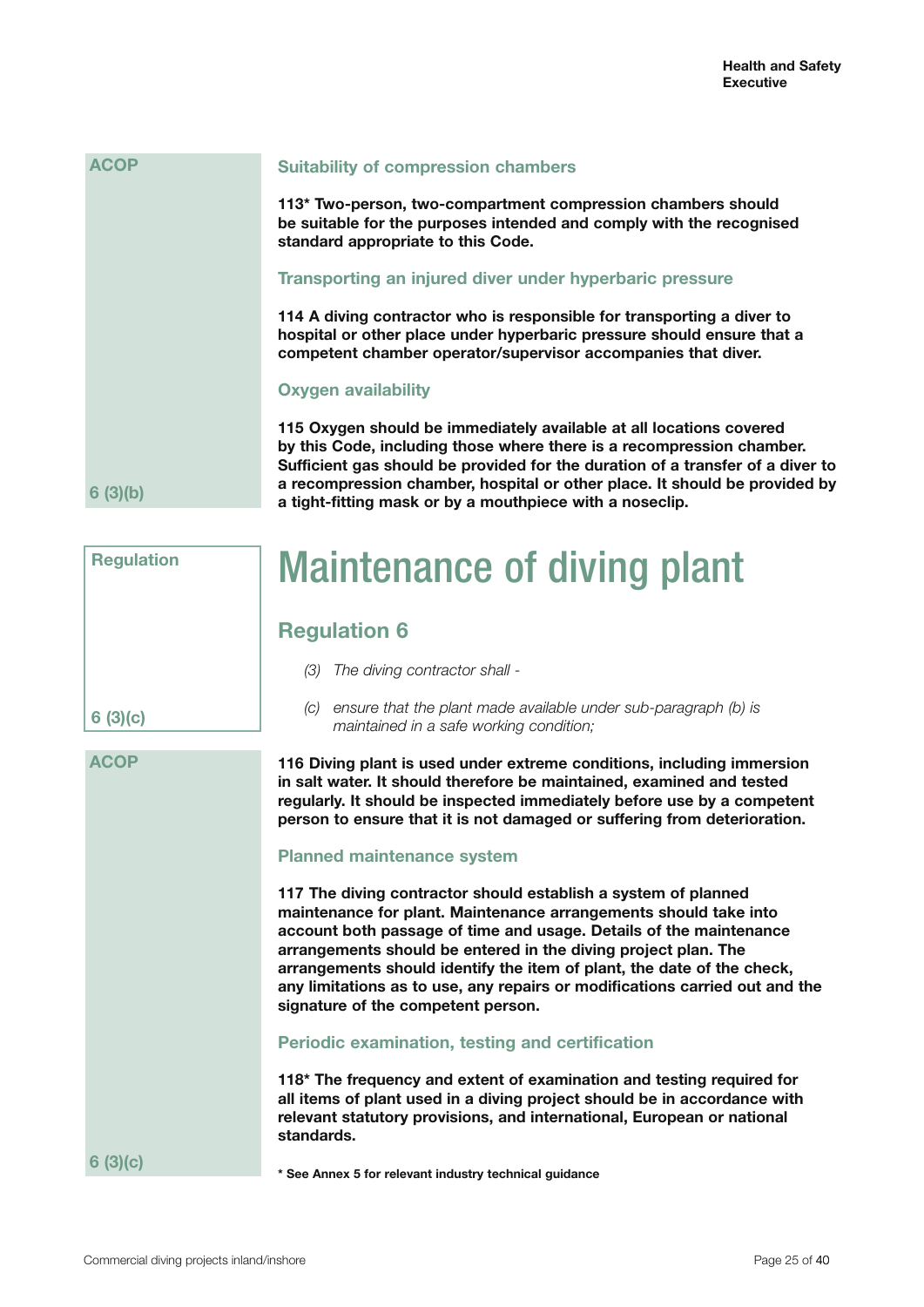| <b>ACOP</b> | <b>Cylinders used underwater</b>                                                                                                                                                                                 |
|-------------|------------------------------------------------------------------------------------------------------------------------------------------------------------------------------------------------------------------|
|             | 119* Divers' emergency gas supply cylinders and other cylinders used<br>underwater can suffer from accelerated corrosion and must be regularly<br>examined and maintained.                                       |
|             | Diving basket and wet bell lift wires                                                                                                                                                                            |
|             | 120 Frequent immersion in water, shock loading, passing over multiple<br>sheaves and so on can cause wear and deterioration to the lift wires if they<br>are not properly maintained.                            |
|             | Lift bags                                                                                                                                                                                                        |
|             | 121* Special requirements for the periodic examination, testing<br>and certification of lift bags have been established. Manufacturers'<br>maintenance instructions and testing requirements should be followed. |
| 6(3)(c)     | * See Annex 5 for relevant industry technical guidance                                                                                                                                                           |

## **Supervisors**

## **Regulation 9**

*(1) Only one supervisor shall be appointed to supervise a diving operation at any one time.*

**122 A supervisor must be appointed in writing by the diving contractor. If a diving project is taking place over such an area or time-scale that its operation cannot be controlled by one supervisor, then further supervisors should be appointed. Written appointments should clearly define the times and areas of control. The supervisor should have immediate overriding control of all safety aspects of the diving operation for which he or she is appointed.**

*(2) No person shall be appointed, or shall act, as a supervisor unless he is competent and, where appropriate, suitably qualified to perform the functions of supervisor in respect of the diving operation which he is appointed to supervise.*

## **Suitable qualifications**

**123 A supervisor must be suitably qualified as a diver for the diving techniques to be used in the operation, or have acted as a supervisor of a diving operation in which the same diving techniques were used during the two-year period before 1 July 1981. For example, if a diving contractor is employing surface-supplied and SCUBA divers for a particular diving operation, it would not be acceptable to appoint a supervisor who was only qualified for SCUBA diving; the supervisor would have to be qualified in both surface-supplied and SCUBA diving.**

**124 Supervisors do not have to have a certificate of medical fitness to dive but should be qualified in first aid (see also paragraphs 87-92) and should be competent to manage a medical emergency.**

**Regulation**

**Regulation**

**9 (2)**

**ACOP**

**9 (2)**

**9 (1)**

**9 (1)**

**ACOP**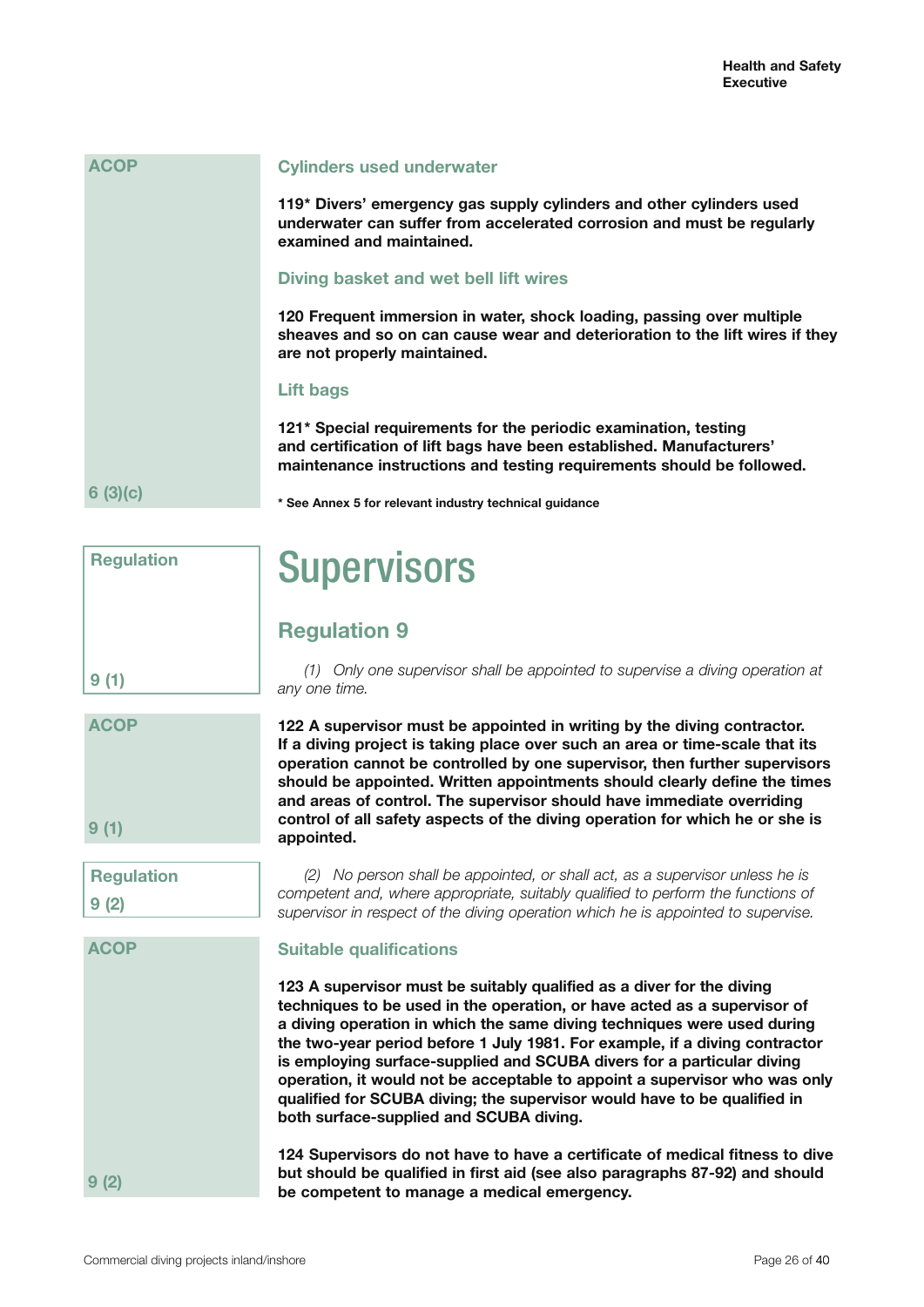| <b>ACOP</b>       | <b>Competence</b>                                                                                                                                                                                                                                                                                                                                                                                                                                                   |
|-------------------|---------------------------------------------------------------------------------------------------------------------------------------------------------------------------------------------------------------------------------------------------------------------------------------------------------------------------------------------------------------------------------------------------------------------------------------------------------------------|
|                   | 125 The diving contractor must consider the competence of a person<br>before appointing him or her as a supervisor. When considering<br>competence, the diving contractor should consider such questions as<br>whether the person is knowledgeable, practical, reliable; capable of<br>conducting the diving operation in a safe manner; capable of managing<br>members of the diving team appropriately; capable of acting sensibly in an<br>emergency; and so on. |
|                   | 126 The diving contractor will be in a good position to decide on a person's<br>competence if the person has worked for the company for some time. If<br>the diving contractor does not know the person, it will be necessary for the<br>diving contractor to make appropriate enquiries concerning the person's<br>knowledge and experience.                                                                                                                       |
|                   | <b>Knowledge and experience</b>                                                                                                                                                                                                                                                                                                                                                                                                                                     |
|                   | 127 The supervisor must have adequate practical and theoretical<br>knowledge and experience of the diving techniques to be used in the<br>diving operation for which he or she is appointed. A person should only be<br>appointed as a supervisor if he or she has:                                                                                                                                                                                                 |
| 9(2)              | (a) sufficient experience; and<br>(b) passed an approved diver competence assessment (see also paragraph<br>123).                                                                                                                                                                                                                                                                                                                                                   |
| <b>Regulation</b> | <b>Regulation 10</b>                                                                                                                                                                                                                                                                                                                                                                                                                                                |
|                   | (1) The supervisor shall, in respect of the diving operation for which he has<br>been appointed as supervisor -                                                                                                                                                                                                                                                                                                                                                     |
|                   | (a) ensure that it is carried out, so far as is reasonably practicable -                                                                                                                                                                                                                                                                                                                                                                                            |
| 10 $(1)(a)(i)$    | (i)<br>without risk to the health and safety of all those taking part in that<br>operation and of other persons who may be affected thereby;                                                                                                                                                                                                                                                                                                                        |
| <b>ACOP</b>       | <b>Responsibility of the supervisor</b>                                                                                                                                                                                                                                                                                                                                                                                                                             |
|                   | 128 Supervisors are responsible for the operation that they have been<br>appointed to supervise and they should only hand over control to apother                                                                                                                                                                                                                                                                                                                   |

**appointed to supervise and they should only hand over control to another suitably qualified supervisor appointed for that diving project by the diving contractor. Such a handover must be entered in the diving operation record. Supervisors can only supervise that part of a diving project that they can safely and personally control, both during routine operations and in an emergency.**

**129 The supervisor with responsibility for the operation is the only person who can order the start of a dive. Other relevant parties, such as a harbour master, can, however, tell the supervisor to terminate a dive for safety or operational reasons.**

**130 A supervisor should be in control when a diver is under pressure in a surface compression chamber at the site of the diving project. 10 (1)(a)(i)**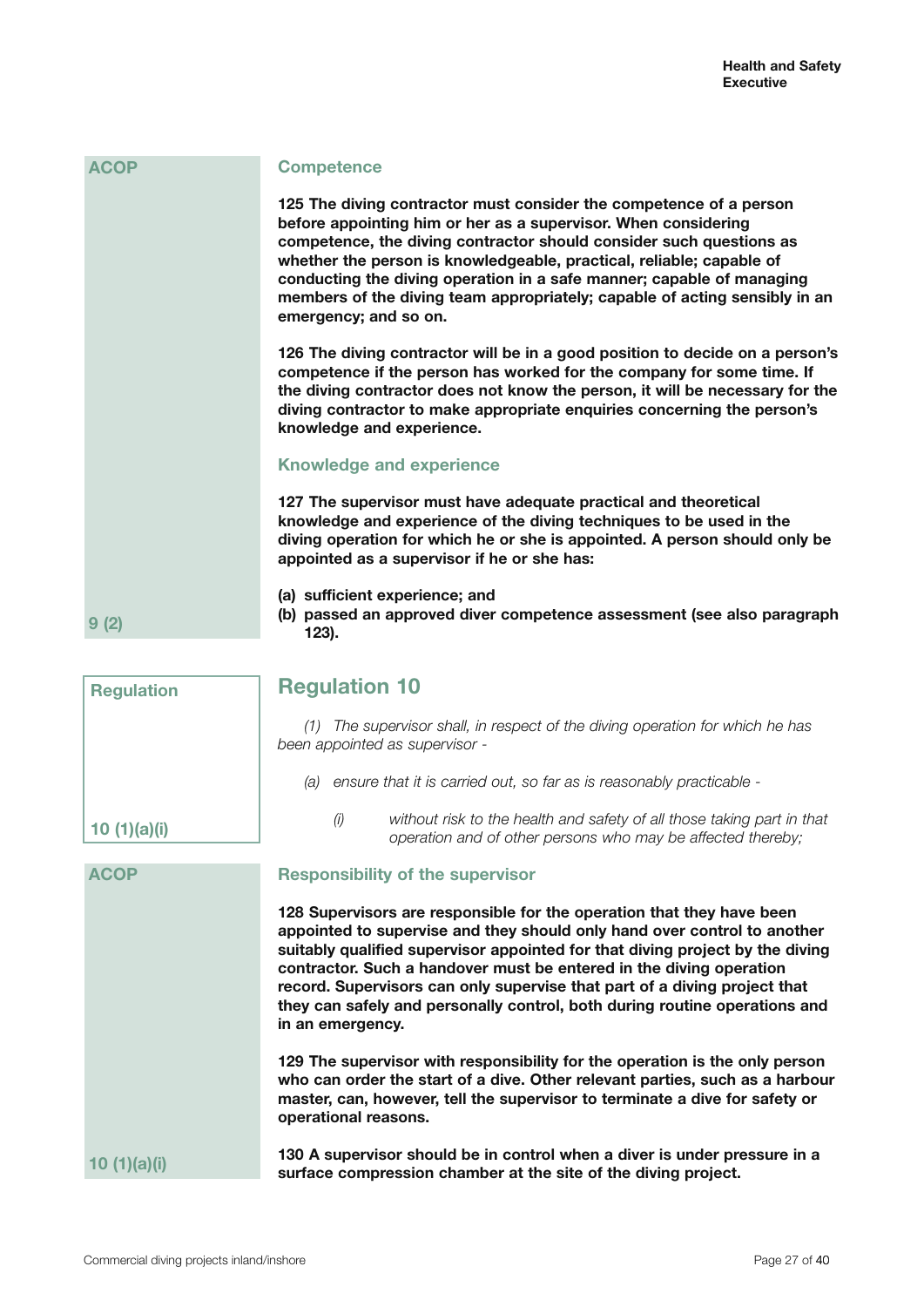| <b>ACOP</b> | 131 During diving operations from a vessel, the supervisor should liaise<br>with other personnel, such as the vessel master. In such circumstances,<br>the supervisor should recognise that the vessel master has responsibility<br>for the overall safety of the vessel and its occupants.                                                                                                                                                                                                                                     |
|-------------|---------------------------------------------------------------------------------------------------------------------------------------------------------------------------------------------------------------------------------------------------------------------------------------------------------------------------------------------------------------------------------------------------------------------------------------------------------------------------------------------------------------------------------|
|             | 132 To ensure that a diving operation is carried out safely, supervisors<br>must conduct the diving operation in accordance with the requirements of<br>the diving project plan and the site-specific risk assessment. They should:                                                                                                                                                                                                                                                                                             |
|             | (a) ensure, as far as is reasonably practicable, that the operation that they<br>are being asked to supervise complies with the requirements of this<br>Code;                                                                                                                                                                                                                                                                                                                                                                   |
|             | (b) satisfy themselves, as far as is reasonably practicable, that the<br>proposed dive site and the water and weather conditions are suitable;<br>(c) ensure that the risk assessment is still current for the prevailing                                                                                                                                                                                                                                                                                                       |
|             | circumstances on the day of and during the dive;                                                                                                                                                                                                                                                                                                                                                                                                                                                                                |
|             | (d) ensure that they understand their own areas and levels of responsibility<br>and who is responsible for any other relevant areas;                                                                                                                                                                                                                                                                                                                                                                                            |
|             | (e) satisfy themselves that the personnel that they are to supervise are                                                                                                                                                                                                                                                                                                                                                                                                                                                        |
|             | competent to carry out the work required of them and where<br>appropriate hold a suitable and valid certificate. They should also<br>check, as far as is reasonable, that these personnel are fit, and in<br>possession of all necessary certificates, ie where appropriate, medical<br>fitness to dive, diver's certificate and first-aid certificate;                                                                                                                                                                         |
|             | (f) ensure that the diving project plan and arrangements for dealing with<br>foreseeable emergencies are clearly understood by all those engaged<br>in the diving operation. This would normally be ensured by carrying<br>out a pre-dive briefing session with all those involved and, if<br>appropriate, carrying out a rehearsal of the arrangements;                                                                                                                                                                        |
|             | (g) check that the plant that they propose to use is adequate, safe,<br>properly certified and maintained. They should ensure that the plant<br>is adequately inspected by themselves or another competent person<br>before its use. Such inspections should be documented, for example on<br>a prepared checklist, and recorded in the diving operation record;                                                                                                                                                                |
|             | (h) ensure that the possible hazards from complex or potentially hazardous<br>plant have been evaluated and are fully understood by all relevant<br>parties and that, if required, training or familiarisation is given;                                                                                                                                                                                                                                                                                                        |
|             | establish so far as they are reasonably able that all relevant people<br>(i)<br>are aware that a diving operation is to start or continue. They should<br>also obtain any necessary permission before starting or continuing the<br>operation, for example when working in or close to a lock or in a<br>harbour;                                                                                                                                                                                                               |
|             | have adequate means of communication with any personnel under their<br>$\mathbf{U}$<br>supervision. So long as they have such communication they do<br>not need to be able to operate physically every control under their<br>responsibility. For example, a supervisor will be able to supervise<br>adequately the raising and lowering of plant if there is a direct audio<br>link with the winch operator, even though the winch may be physically<br>located where the supervisor cannot see it or have ready access to it; |
|             | (k) maintain proper records of the diving operation. This must include the                                                                                                                                                                                                                                                                                                                                                                                                                                                      |
| 10(1)(a)(i) | particulars in Annex 1;<br>maintain the diving operation record throughout the diving operation for<br>(I)<br>which they are appointed.                                                                                                                                                                                                                                                                                                                                                                                         |

Commercial diving projects inland/inshore extending the extension of the Page 28 of 40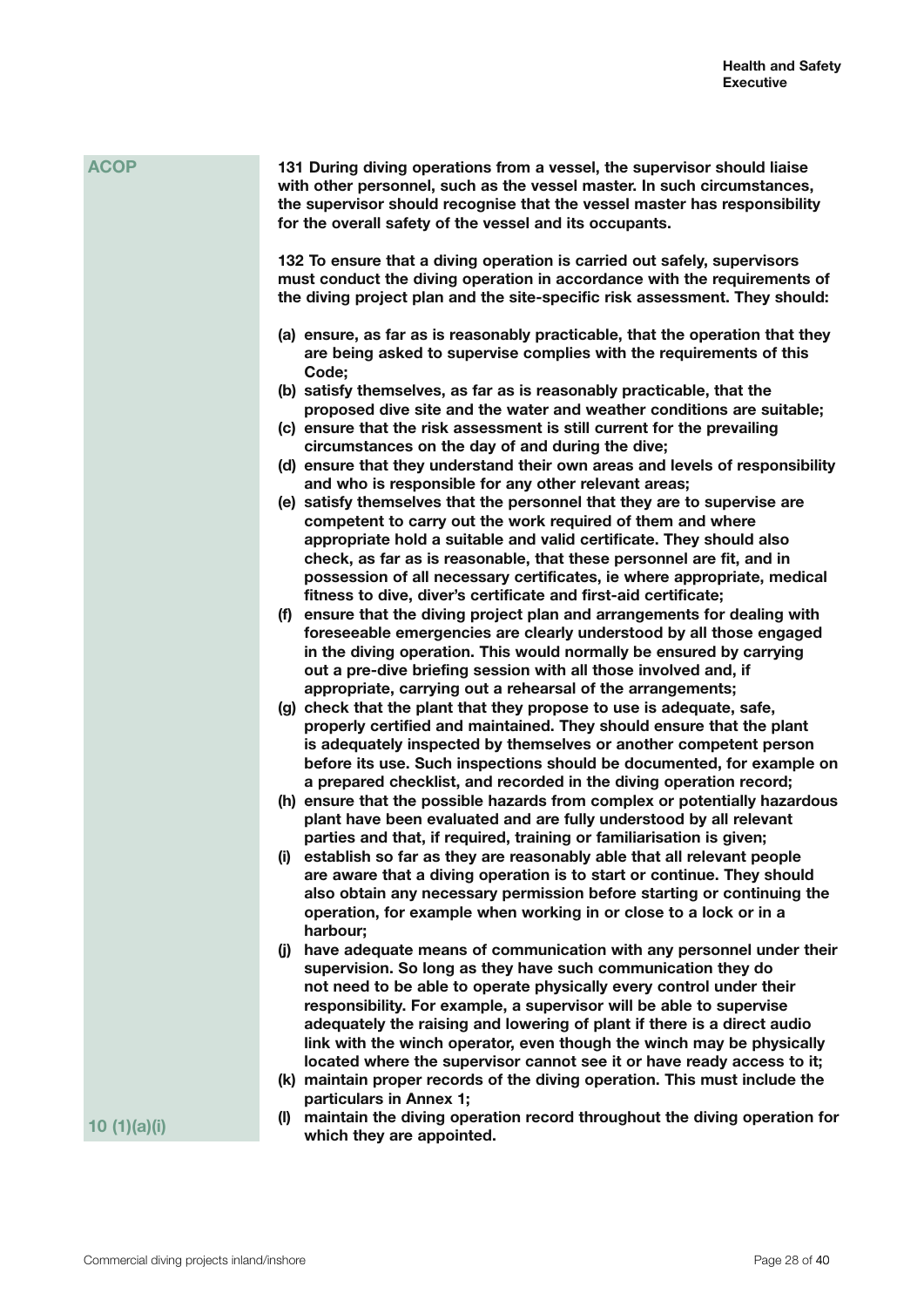| <b>Regulation</b> |  |
|-------------------|--|
|                   |  |
|                   |  |
| 11                |  |

## **Regulation 11**

*A supervisor may, whilst supervising the diving operation in respect of which he is appointed, give such reasonable directions to any person taking part in that operation or who may affect the safety of that operation as are necessary to enable him to comply with regulation 10.*

**ACOP 11**

**133 The supervisor is entitled to give reasonable orders in relation to health and safety to any person taking part in the diving operation. These orders take precedence over any company hierarchy. These orders could include instructing unnecessary personnel to leave a control area, instructing personnel to operate plant and so on.**

| <b>Regulation</b> |  |
|-------------------|--|
|                   |  |
|                   |  |
|                   |  |
|                   |  |
| 12(1)(a)          |  |

## **Divers**

## **Regulation 12**

- *(1) No diver shall dive in a diving project unless he -*
- *(a) has, subject to paragraph (2), an approved qualification which is valid for any activity he may reasonably expect to carry out while taking part in the diving project;*

| <b>Regulation</b> |  |
|-------------------|--|
| 14(1)             |  |
|                   |  |

**12 (1)(a), 14 (1)**

## **Regulation 14**

*(1) The Executive may approve in writing such qualification as it considers suitable for the purpose of ensuring the adequate competence of divers for the purposes of regulation 12(1)(a).*

## **Qualifications**

**134 All divers at work must hold an approved diving qualification suitable for the work that they intend to do. A list of current approved qualifications can be obtained from HSE.**

| <b>Regulation</b> |  |
|-------------------|--|
|                   |  |
| 13(1)(a)          |  |

## **Regulation 13**

- *(1) No person shall dive in a diving project -*
- *(a) unless he is competent to carry out safely and without risk to health any activity he may reasonably expect to carry out while taking part in the diving project;*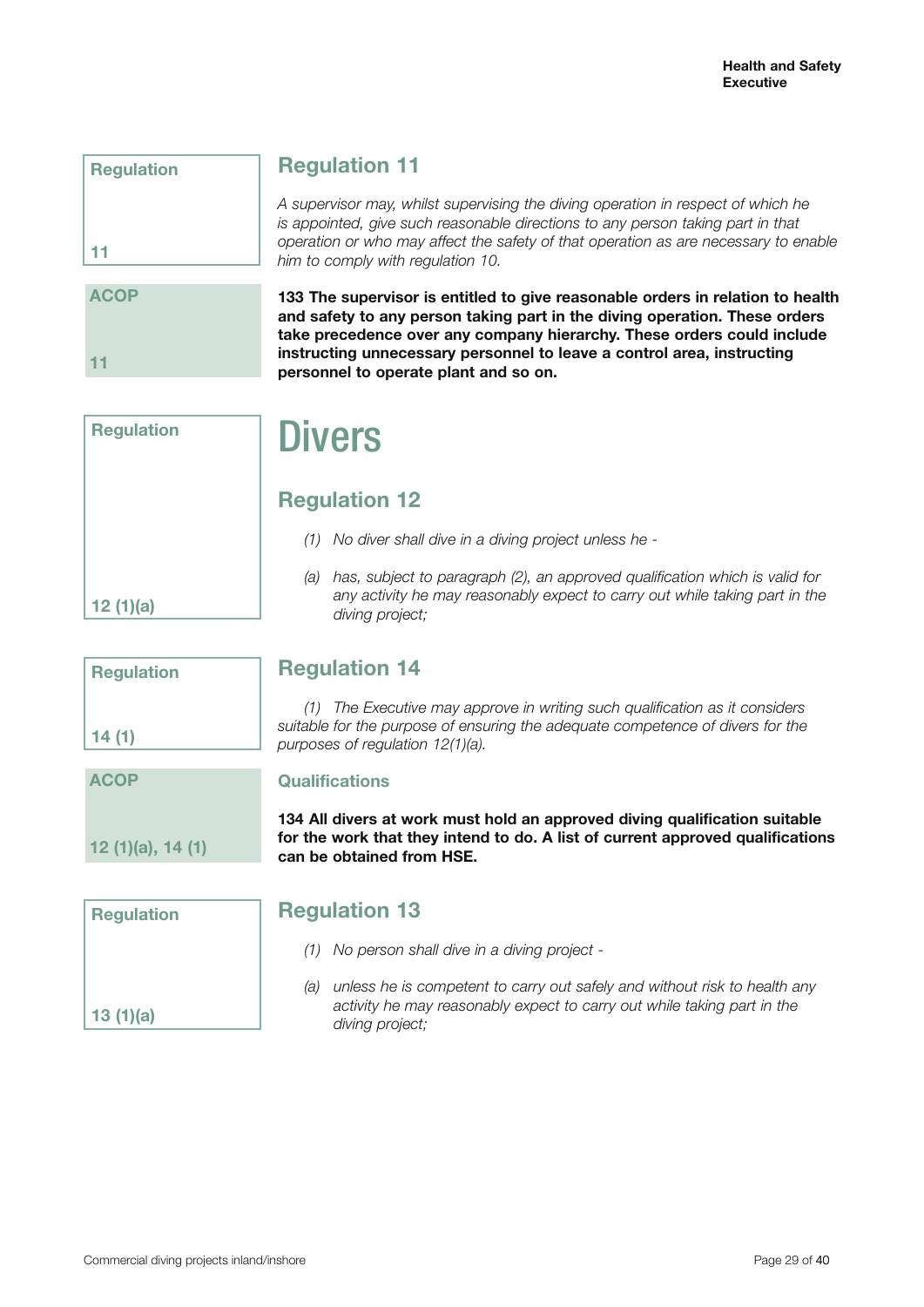| 13(1)(a)          | 135 Divers must be competent to do the work allocated to the<br>diving project plan. A basic level of diving competence may be<br>from a diver who has an approved diving qualification. They sh<br>good understanding of diving physics and physiology and dec<br>They should be able to recognise the signs and symptoms of a<br>illnesses in themselves and others and initiate appropriate trea<br>should be able to carry out a diver rescue, including the perfor<br>of resuscitation techniques. They should be able to initiate app<br>actions in the event of an emergency. |
|-------------------|--------------------------------------------------------------------------------------------------------------------------------------------------------------------------------------------------------------------------------------------------------------------------------------------------------------------------------------------------------------------------------------------------------------------------------------------------------------------------------------------------------------------------------------------------------------------------------------|
| <b>Requiation</b> | (2) Every person engaged in a diving project shall comply with -                                                                                                                                                                                                                                                                                                                                                                                                                                                                                                                     |

## **Competence**

**135 Divers must be competent to do the work allocated to them within the diving project plan. A basic level of diving competence may be assumed from a diver who has an approved diving qualification. They should have a good understanding of diving physics and physiology and decompression. They should be able to recognise the signs and symptoms of diving-related**  ses in themselves and others and initiate appropriate treatment. They **should be able to carry out a diver rescue, including the performance of resuscitation techniques. They should be able to initiate appropriate actions in the event of an emergency.**

| <b>Regulation</b> |  |
|-------------------|--|
| 13(2)(a)          |  |

**ACOP**

**Regulation**

**12 (3)(a)**

**ACOP 12 (3)(a)**

**13 (2)(a)**

**ACOP**

| 136 All people in the dive team have a responsibility to co-operate with the |
|------------------------------------------------------------------------------|
| supervisor and to follow any reasonable directions and instructions that     |
| the supervisor gives.                                                        |

*(a) any directions given to him by a supervisor under regulation 11;*

## **Regulation 12**

- *(3) Every diver engaged in a diving project shall -*
- *(a) maintain a daily record of his diving;*

## **137 Divers' daily records (logs) must include the particulars in Annex 2.**

| <b>Regulation</b> | <b>Regulation 17</b>                                                                                                                                                                                                                                                                                                                                                                                                                                                             |
|-------------------|----------------------------------------------------------------------------------------------------------------------------------------------------------------------------------------------------------------------------------------------------------------------------------------------------------------------------------------------------------------------------------------------------------------------------------------------------------------------------------|
|                   | (1) Any certificate of training and any certificate of medical fitness to dive<br>issued, or having effect as if issued, under the Diving Operations at Work<br>Regulations 1981 <sup>(a)</sup> ("the 1981 Regulations") shall have effect, subject to any<br>conditions or limitations contained in any such certificate, as if it were, as the case<br>may be, an approved qualification or a certificate of medical fitness to dive for the<br>purposes of these Regulations. |
| 17(1)             | (a) SI 1981/399 as amended by SI 1990/996 and SI 1992/608                                                                                                                                                                                                                                                                                                                                                                                                                        |
| <b>ACOP</b>       | 138 The main and restricted HSE part certificates issued under the Diving<br>Operations at Work Regulations 1981 are still legally valid and do not have<br>to be exchanged for the new certificates.                                                                                                                                                                                                                                                                            |
|                   | 139 Transitional certificates issued under regulation 15 of the Diving<br>Operations at Work Regulations 1981 are still legally valid.                                                                                                                                                                                                                                                                                                                                           |
|                   | 140 Certificates issued by the Manpower Services Commission (MSC)<br>and the Training Services Agency (TSA) are still legally valid, but may be<br>exchanged for the appropriate HSE certificate.                                                                                                                                                                                                                                                                                |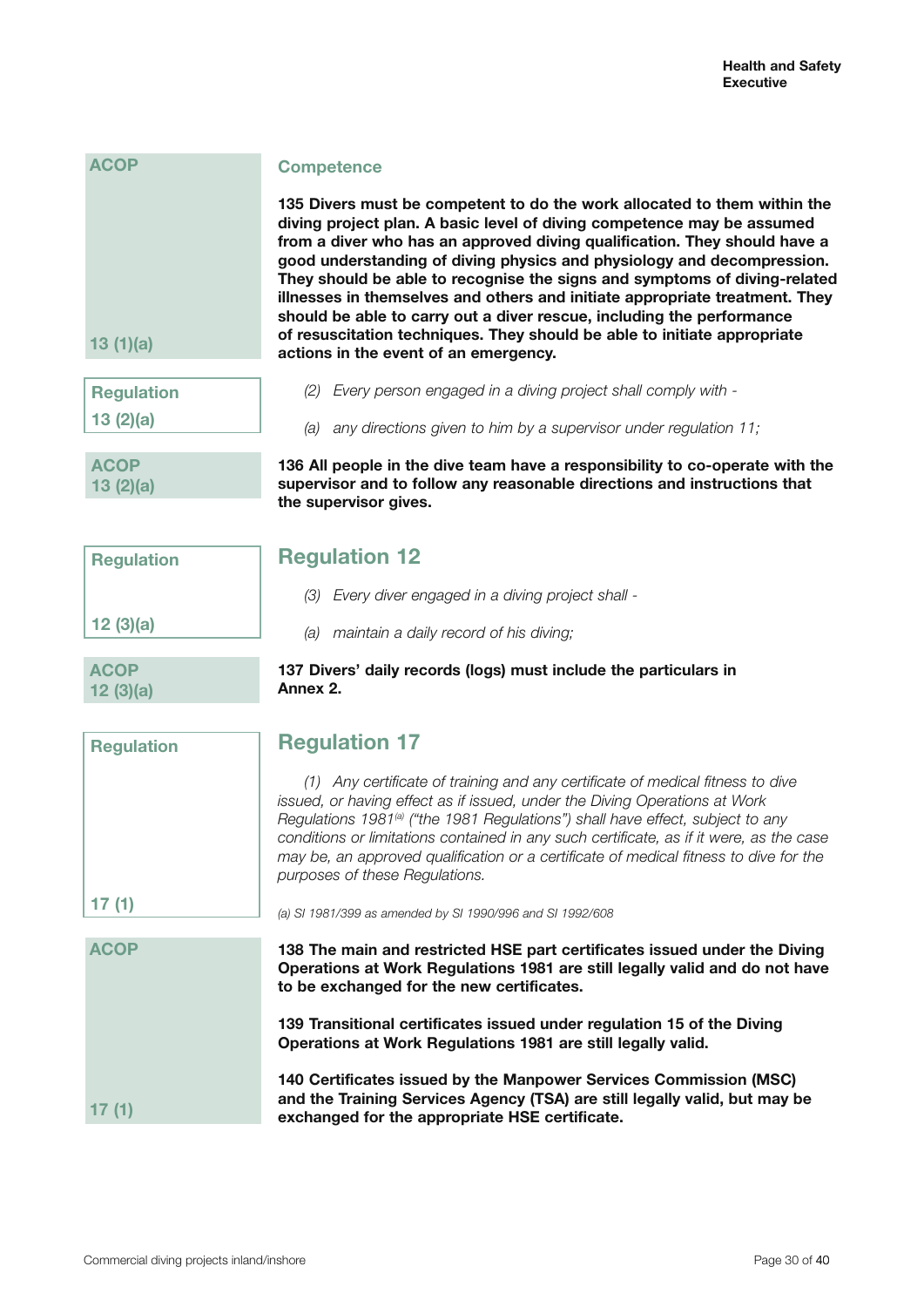|  | <b>Medical checks</b> |
|--|-----------------------|
|  |                       |

## **Regulation 12**

**Regulation**

**12 (1)(b)**

**12 (1)(b)**

*(1) No diver shall dive in a diving project unless he -*

*(b) has a valid certificate of medical fitness to dive.*

**141 All divers at work must have a valid certificate of medical fitness to dive issued by an HSE medical examiner of divers. The certificate of medical fitness to dive is a statement of the diver's fitness to perform work underwater, and is valid for as long as the doctor certifies, up to a maximum of 12 months. ACOP**

> **142 Where an annual medical examination is carried out less than a month before the expiry of the current medical certificate to dive, the start date of the new certificate may begin from the expiry date of the current certificate.**

**143 Trainee divers who train while at work must hold a certificate of medical fitness to dive before they begin training. This will help potential divers to be aware of any health problems that may affect their employment prospects or long-term health, should they continue to dive. The pre-training medical examination contains the same elements as the annual medical assessment with the addition of such investigations as blood group and so on.**

**144 Every diver, or person who is likely to be subject to hyperbaric conditions as routine rather than in an emergency, must have a valid certificate of medical fitness to dive.**

| <b>Regulation</b>    | <b>Regulation 15</b>                                                                                                                                                                                                                                                                                                     |
|----------------------|--------------------------------------------------------------------------------------------------------------------------------------------------------------------------------------------------------------------------------------------------------------------------------------------------------------------------|
| 15(1)                | (1) A certificate of medical fitness to dive is a certificate from a medical<br>examiner of divers (or from the Executive following an appeal under paragraph (4))<br>that the person issuing the certificate considers the person named in the certificate<br>to be fit to dive.                                        |
| <b>ACOP</b><br>15(1) | 145 The medical examination and assessment look at the diver's<br>overall fitness to dive. These include the main systems of the body -<br>cardiovascular system, respiratory system and central nervous system<br>- as well as the ears, nose and throat, vision, dentition, and the person's<br>capacity for exercise. |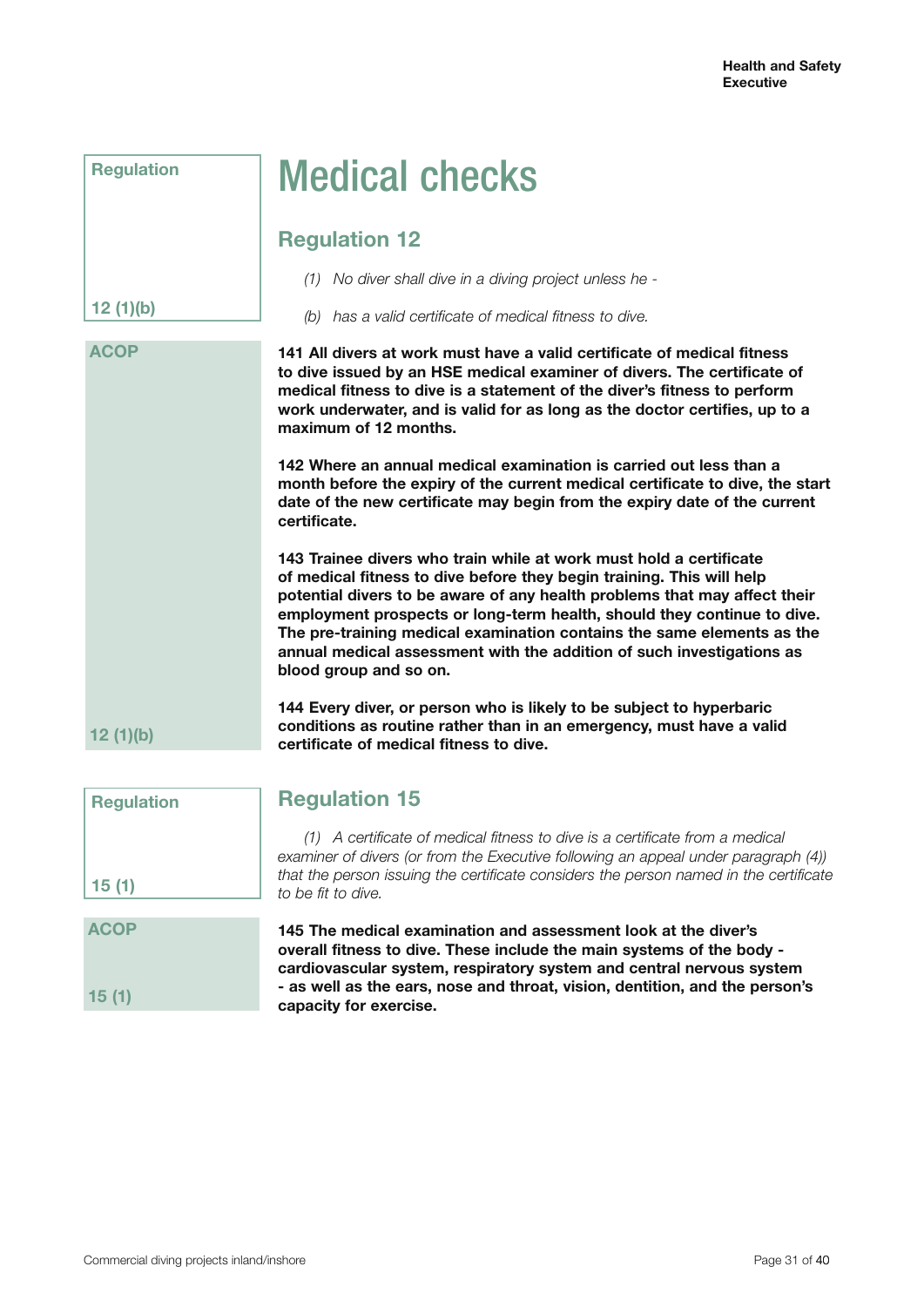**Regulation**

**13 (1)(b)**

**ACOP**

**13 (1)(b)**

## **Regulation 13**

- *(1) No person shall dive in a diving project -*
- *(b) if he knows of anything (including any illness or medical condition) which makes him unfit to dive.*

**146 People who dive in a diving project and who consider themselves unfit for any reason, for example, fatigue, minor injury, recent medical treatment, must inform their supervisor. Even a minor illness, such as the common cold or a dental problem, can have serious effects on a diver under pressure, and should be reported to the supervisor before the start of a dive. Supervisors should seek guidance from the diving contractor or the company's medical adviser if there is doubt about a diver's fitness to dive.**

**147\* People who dive in a diving project who have suffered an incident of DCI should record details of the treatment they received in their daily record (log book). They should show this to the supervisor before taking part in their first dive after the treatment in order that a check can be made of their fitness to return to diving. Supervisors should seek guidance from the diving contractor or the company's medical adviser if there is doubt about a diver's fitness to dive.**

| <b>Regulation</b> | <b>Regulation 15</b>                                                                                                                                                                                                                                                                                                                                            |
|-------------------|-----------------------------------------------------------------------------------------------------------------------------------------------------------------------------------------------------------------------------------------------------------------------------------------------------------------------------------------------------------------|
| 15(6)             | In this regulation, "medical examiner of divers" means a medical<br>(6)<br>practitioner who is, or who falls within a class of medical practitioners which is,<br>for the time being, approved in writing by the Executive for the purposes of this<br>regulation; and any such approval may be given generally or restricted to any class<br>of diver or dive. |
| <b>ACOP</b>       | 148 HSE approves doctors to carry out diving medical examinations and<br>assessments. These medical examiners are selected for approval based<br>on their training in diving physiology and their knowledge of diving. This<br>approval is for a limited period, usually for one or two years. Details are<br>available from HSE.                               |
| 15 (6)            | * See Annex 5 for relevant industry technical guidance                                                                                                                                                                                                                                                                                                          |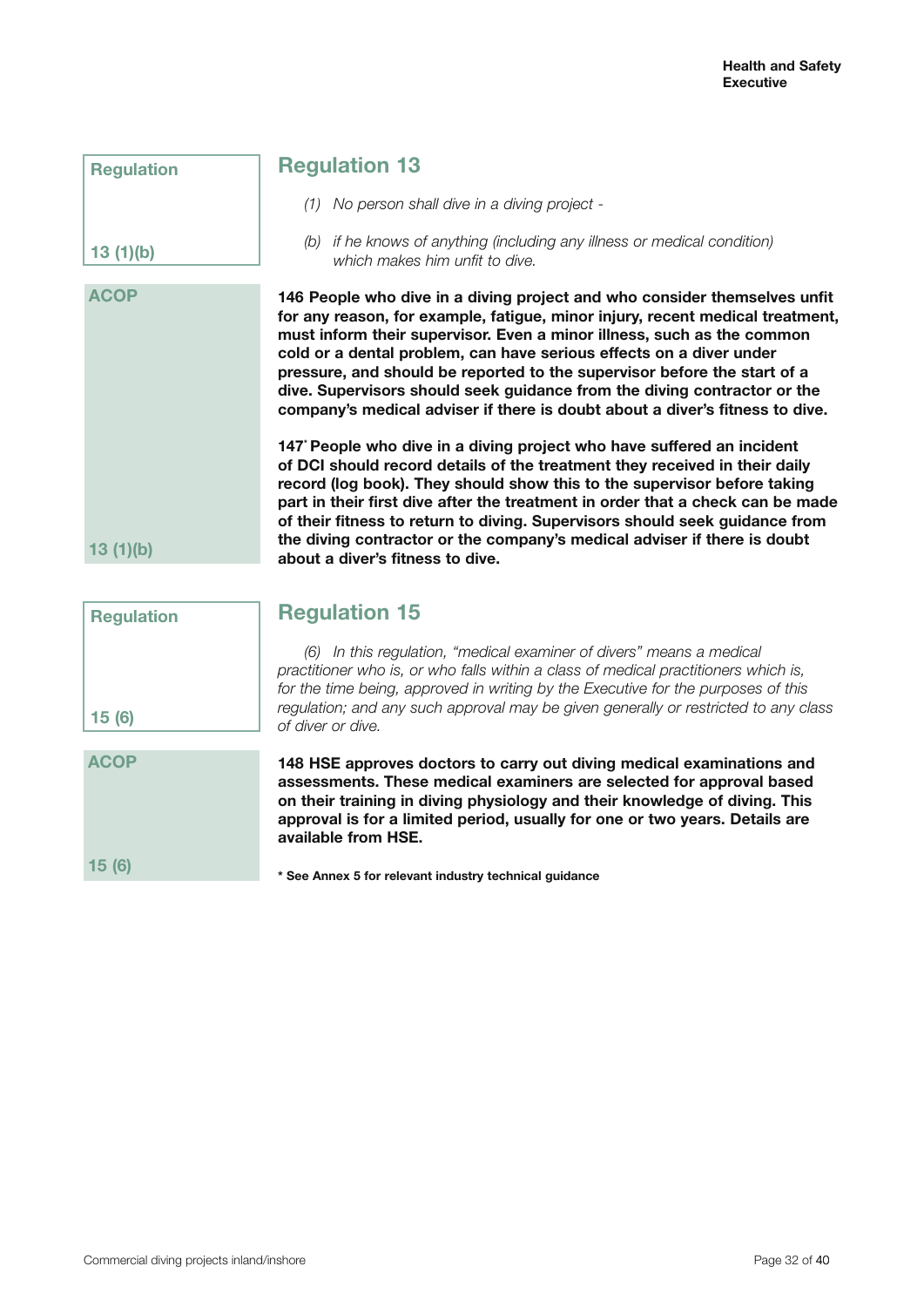# Annex 1 Particulars to be included in the diving operation record

- 1 Name and address of the diving contractor.
- 2 Date to which entry relates and name of the supervisor or supervisors (an entry must be completed daily by each supervisor for each diving operation).
- 3 Location of the diving operation, including the name of any vessel from which diving is taking place.
- 4 Names of those taking part in the diving operation as divers and other members of the dive team.
- 5 Approved Code of Practice that applies to the diving operation.
- 6 Purpose of the diving operation.
- 7 Breathing apparatus and breathing mixture used by each diver in the diving operation.
- 8 Time at which each diver leaves atmospheric pressure and returns to atmospheric pressure plus his bottom time.
- 9 Maximum depth which each diver reached.
- 10 Decompression schedule containing details of the pressures (or depths and the duration of time spent by divers at those pressures (or depths) during decompression.
- 11 Emergency support arrangements.
- 12 Any emergency or incident of special note which occurred during the diving operation, including details of any decompression illness and the treatment given.
- 13 Details of the pre-dive inspection of all plant and equipment being used in the diving operation.
- 14 Any defect recorded in the functioning of any plant used in the diving operation.
- 15 Particulars of any relevant environmental factors during the diving operation.
- 16 Any other factors likely to affect the safety or health of any persons engaged in the diving operation.
- 17 Name and signature of the supervisor completing the record.
- 18 Affix company stamp (if appropriate).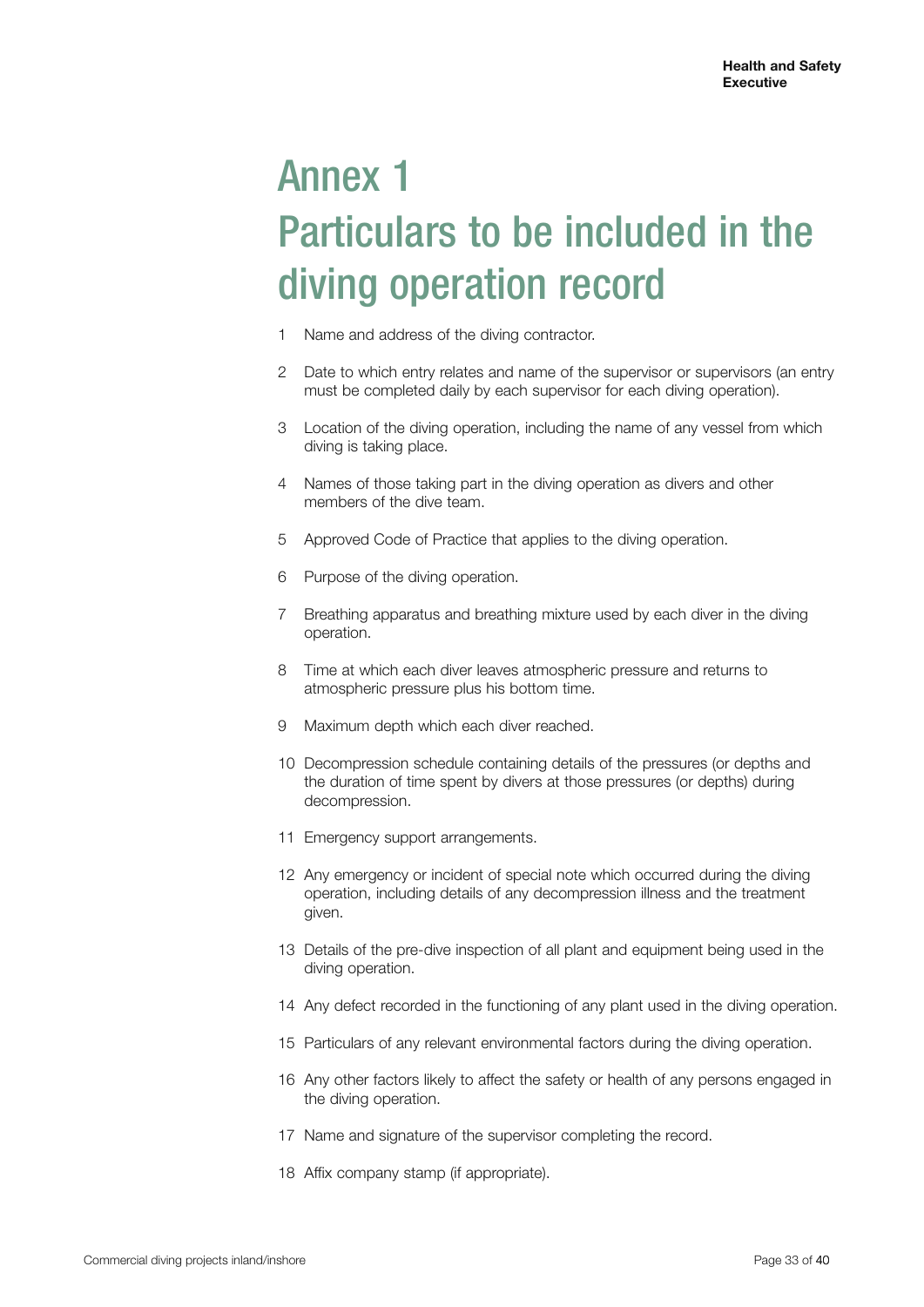# Annex 2 Details to be included in the diver's daily record (log)

Names and addresses should be printed and in block capitals.

- 1 Name and signature of the diver.
- 2 Date to which entry relates.
- 3 Name and address of the diving contractor.
- 4 Name and signature of the supervisor(s) for that dive.
- 5 Location of the diving project, including the name of any vessel from which diving is taking place.
- 6 The maximum depth reached on each occasion.
- 7 The time the diver left the surface, the bottom time, and the time the diver reached the surface on each occasion.
- 8 Where the dive includes time spent in a compression chamber, details of any time spent outside the chamber at a different pressure.
- 9 Breathing apparatus and breathing mixture used by the diver.
- 10 Any decompression schedules followed by the diver on each occasion.
- 11 Any work done by the diver on each occasion, and the plant (including any tools) used in that work.
- 12 Any episode of barotrauma, discomfort or injury suffered by the diver including details of any decompression illness and the treatment given.
- 13 Any emergency or incident of special note which occurred during the diving operation.
- 14 Any other factor relevant to the diver's health or safety.
- 15 Affix company stamp after the daily record has been signed by the diver and the supervisor(s).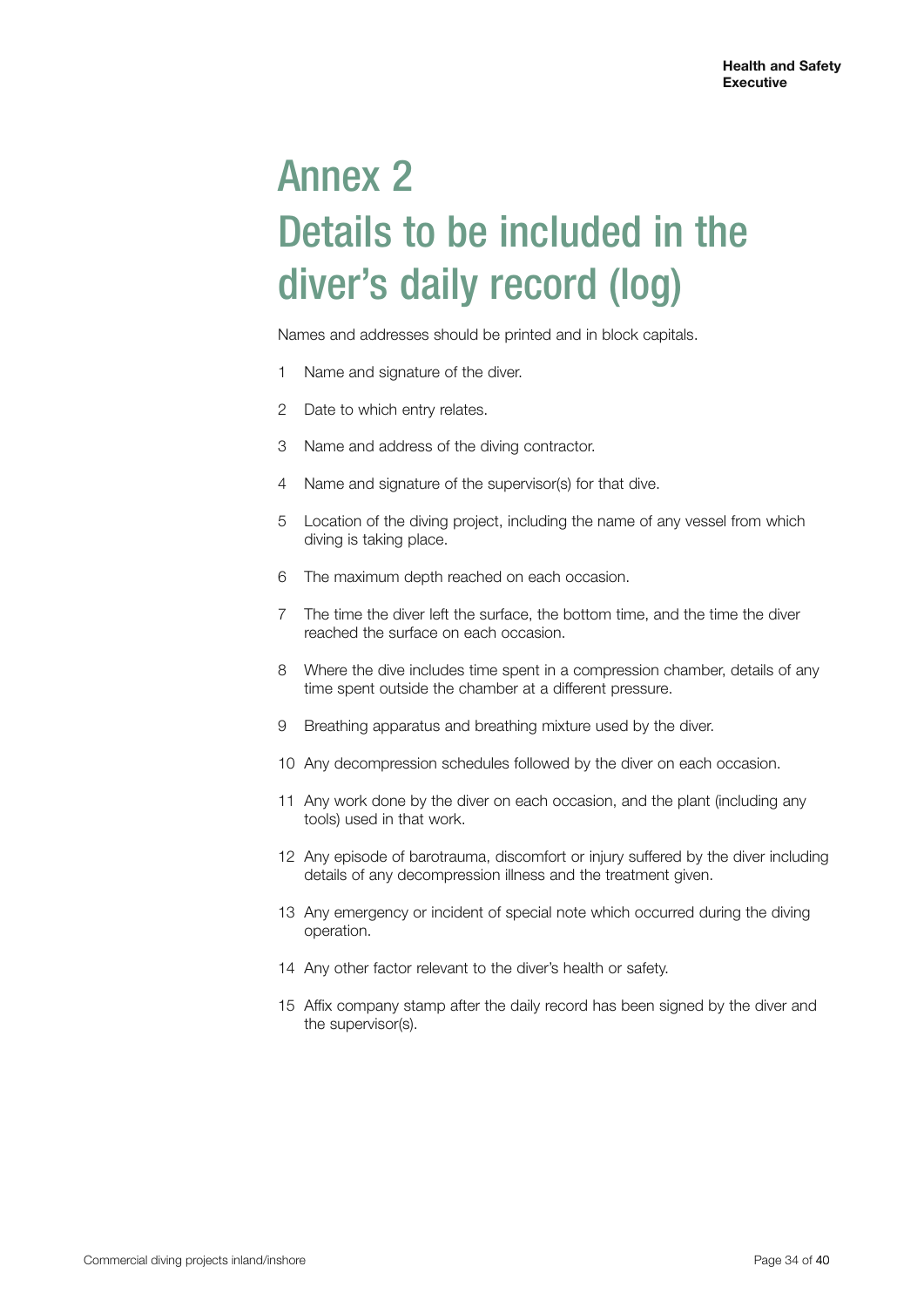# Annex 3 Glossary of terms and abbreviations

## **Competence**

Competence means having a combination of training, knowledge and experience such that the person can do the job required in a safe and efficient manner.

## **Hazard**

A hazard is something with the potential to cause harm. This may include water, environmental factors, plant, methods of diving and other aspects of work organisation.

## **Permit-to-work system**

A formal written system used to control certain types of work which are identified as involving significant risk.

## **Risk**

A risk is the possibility that someone or something will be harmed by an identified hazard. The extent of the risk includes the numbers of people who might be affected by the risk.

## **Risk assessment**

A risk assessment is a careful examination of what may cause harm and an evaluation of precautions that can be taken to prevent harm.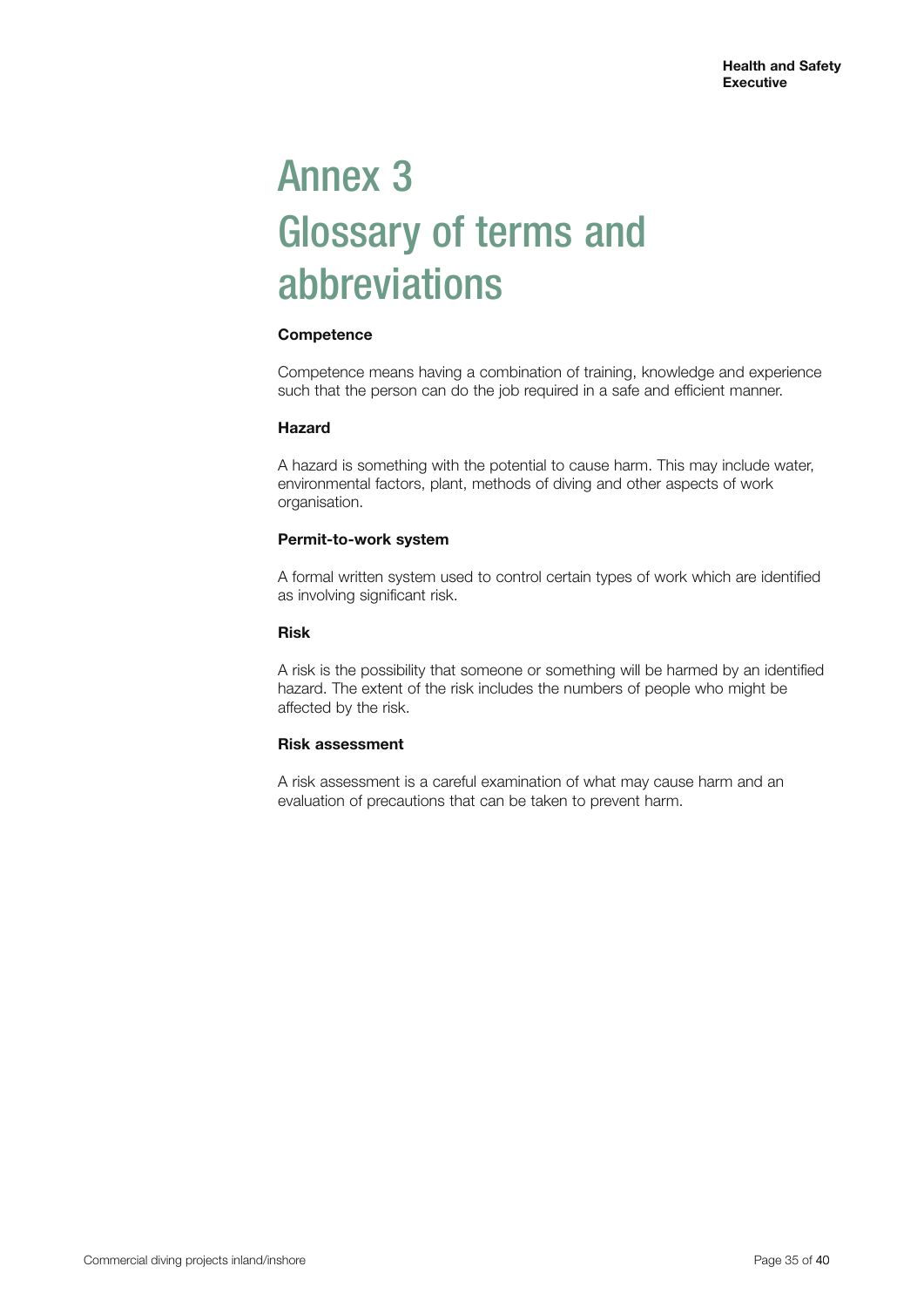## **ADC**

Association of Diving Contractors

## **AODC**

Association of Offshore Diving Contractors (superseded by ADC and IMCA from 1 April 1995)

## **DCI**

Decompression illness

## **DVIS**

Diving Information Sheet

## **DMAC**

Diving Medical Advisory Committee

## **HSC**

Health and Safety Commission

## **HSE**

Health and Safety Executive

## **IMCA**

International Marine Contractors Association

## **MSC**

Manpower Services Commission

## **ROV**

Remotely operated vehicle

## **SCUBA**

Self-contained underwater breathing apparatus

## **SD**

Surface decompression

## **TSA**

Training Services Agency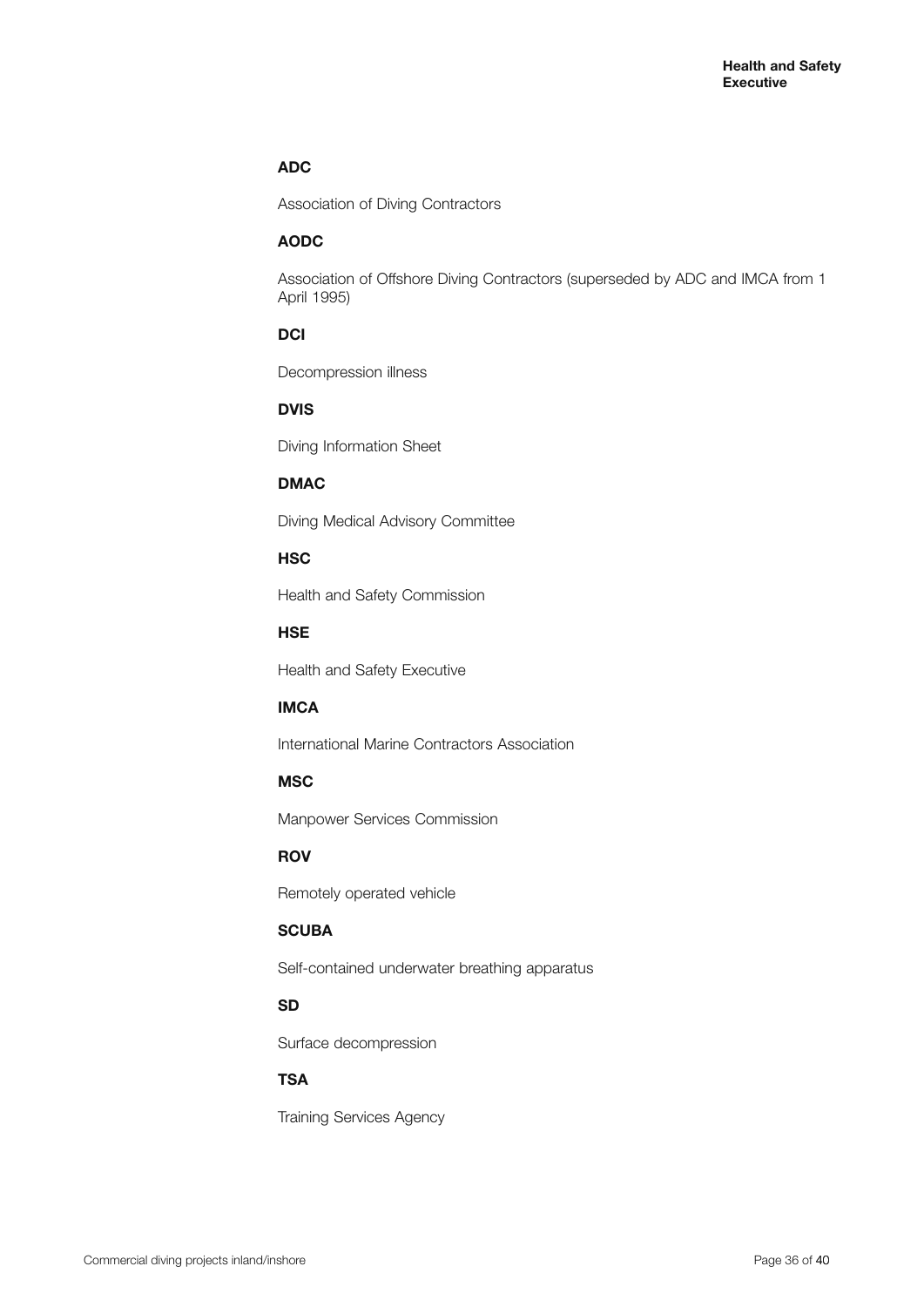# Annex 4 Major legislation

This legislation covers all industries and may be relevant to diving projects. This list is not exhaustive.

- 1 *The Health and Safety at Work etc Act 1974.*
- 2 *Health and Safety (Display Screen Equipment) Regulations 1992* set out requirements for work with visual display units.
- 3 *Management of Health and Safety at Work Regulations 1999* require employers to carry out risk assessments, make arrangements to implement necessary measures, appoint competent people and arrange for appropriate information and training.
- 4 *Manual Handling Operations Regulations 1992* cover the moving of objects by hand or bodily force.
- 5 *Personal Protective Equipment Regulations 1992* require employers to provide appropriate protective clothing and plant for their employees.
- 6 *Provision and Use of Work Equipment Regulations 1998* require that plant provided for use at work including machinery is safe.
- 7 *Workplace (Health, Safety and Welfare) Regulations 1992* cover a wide range of issues such as ventilation, heating, lighting, seating and welfare facilities.
- 8 *Employers' Liability (Compulsory Insurance) Act 1969* requires employers to take out insurance to cover their liability for accidents and ill health sustained by their employees.
- 9 *Health and Safety (First Aid) Regulations 1981* cover requirements for first aid.
- 10 *Health and Safety Information for Employees (Modifications and Repeals) Regulations 1995* require employers to display a poster telling employees what they need to know about health and safety.
- 11 *Control of Noise at Work Regulations 2005* require employers to take action to protect employees from hearing damage. The Regulations now apply offshore.
- 12 *Electricity at Work Regulations 1989* require people in control of electrical systems to ensure they are safe to use and maintained in a safe condition. The Regulations now apply offshore.
- 13 *Health and Safety (Training for Employment) Regulations 1990* set out how certain people being trained for employment should be treated for the purposes of health and safety law.
- 14 *Chemicals (Hazard Information and Packaging for Supply) Regulations 2002* require suppliers to classify, label and package dangerous chemicals and provide safety data sheets for them.
- 15 *Construction (Design and Management) Regulations 2007* cover safe systems of work on construction sites.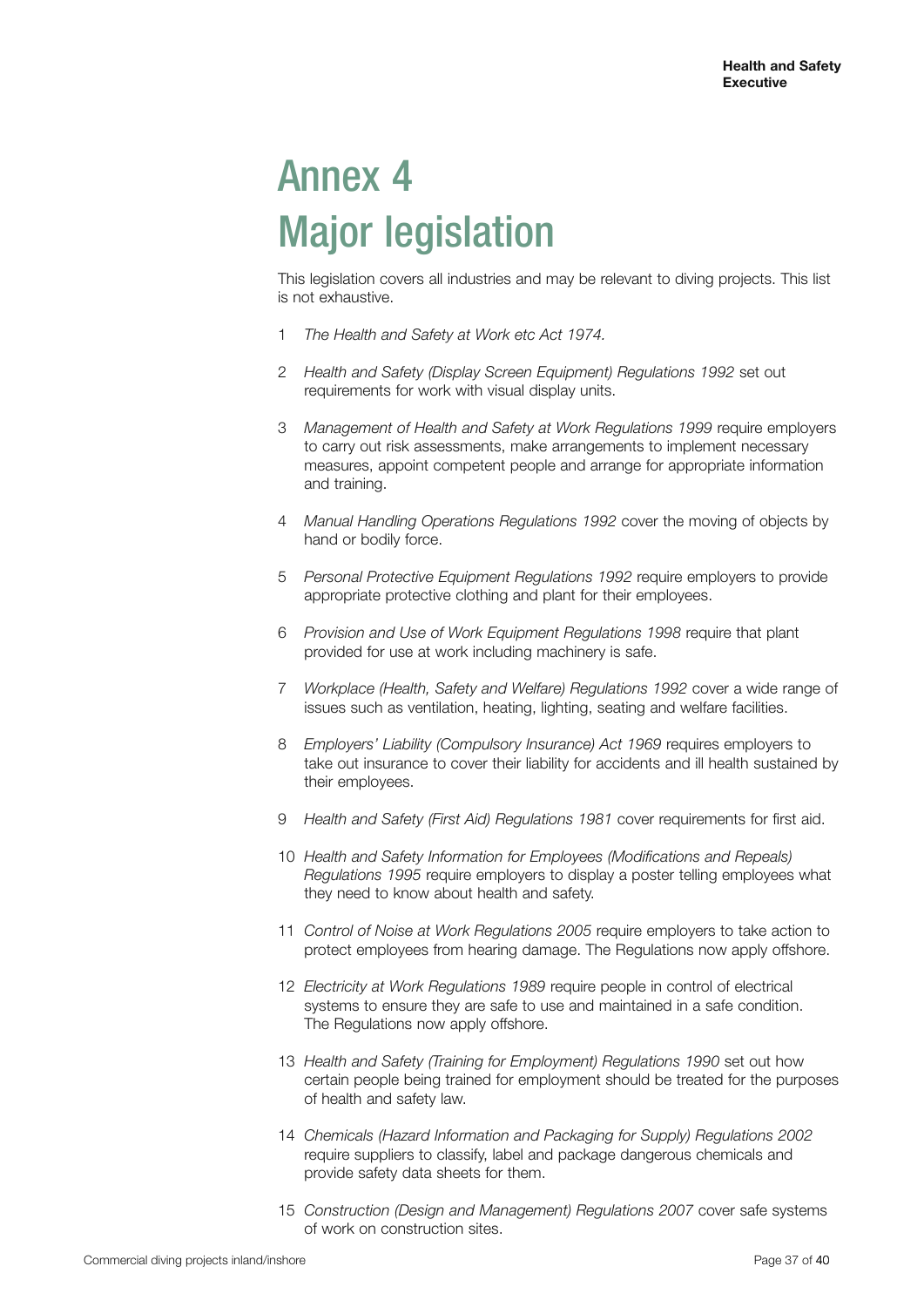- 16 *Control of Substances Hazardous to Health Regulations 2002 (as amended)* require employers to assess the risks from hazardous substances and take appropriate precautions.
- 17 *Reporting of Injuries, Diseases and Dangerous Occurrences Regulations 1995* require employers to notify certain occupational injuries, diseases and dangerous events.
- 18 *Carriage of Dangerous Goods and Use of Transportable Pressure Equipment Regulations 2007* regulate the transport of pressurised gas cylinders.
- 19 *Lifting Operations and Lifting Equipment Regulations 1998* include any equipment used at work for lifting or lowering loads.

## Annex 5 Sources of information

| <b>Reference</b>   | <b>Title</b>                                                                                                               | Paragraph(s) |
|--------------------|----------------------------------------------------------------------------------------------------------------------------|--------------|
| DVIS <sub>5</sub>  | Exposure limits for air diving operations                                                                                  | 47           |
| AODC 055           | Protection of water intake points for diver<br>safety                                                                      | 49           |
| AODC 047           | Effects of underwater currents on divers'<br>performance and safety                                                        | 52           |
| AODC 032<br>(Rev1) | Remotely-operated vehicle intervention<br>during diving operations                                                         | 53           |
| AODC 035           | Code of Practice for the safe use of<br>electricity under water                                                            | 54           |
| IMCA D042          | Use of battery-operated equipment in<br>hyperbaric conditions                                                              | 54           |
| DMAC 03            | Accidents with high pressure water jets                                                                                    | 55           |
| AODC 049           | Code of Practice for the use of high<br>pressure water jetting equipment by divers                                         | 55           |
| IMCA D016          | Underwater air lift bags                                                                                                   | 56           |
| DVIS1              | General hazards (Section on abrasive<br>cutting discs)                                                                     | 57           |
| DVIS1              | General hazards (Section on prevention of<br>explosions during oxy-arc cutting operations)                                 | 58           |
| MaTR133            | Investigations into the damage caused to a<br>diver's helmet by an explosion during oxy-arc<br>conditions in the North Sea | 58           |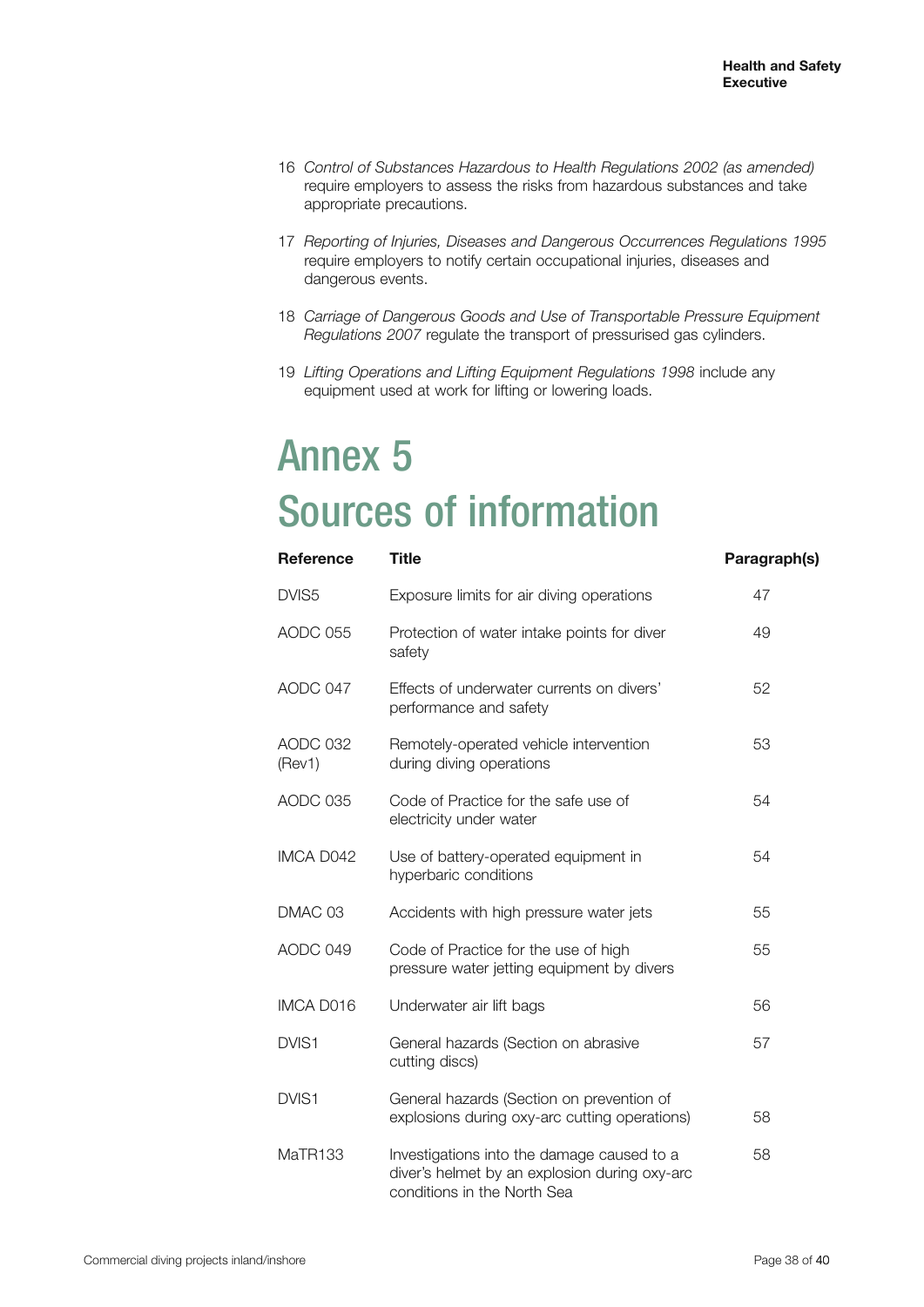| DMAC 02            | In-water diver monitoring                                                                                               | 64  |
|--------------------|-------------------------------------------------------------------------------------------------------------------------|-----|
| DMAC 07<br>(Rev1)  | Recommendations for flying after diving                                                                                 | 67  |
| DMAC 08            | Thermal stress in relation to diving                                                                                    | 68  |
| AODC 010<br>(Rev1) | Testing, examination and certification of gas<br>cylinders                                                              | 95  |
| ADC 5/95           | Minimum criteria to be met by a surface<br>supply inland/inshore air diving panel for<br>diving operations in the UK    | 96  |
| AODC 028           | Divers' air gas supply                                                                                                  | 97  |
| DVIS3              | Breathing gas management (Section on<br>divers' gas supply systems)                                                     | 97  |
| DVIS2              | Diving system winches (Section on air-driven<br>winches)                                                                | 106 |
| ADC 8/97           | Minimum specification for surface<br>compression chambers for inland/inshore<br>diving                                  | 113 |
| IMCA D018          | Code of Practice on the initial and<br>periodic examination, testing and<br>certification of diving plant and equipment | 118 |
| AODC 037           | Periodic examination of bail-out bottles                                                                                | 119 |
| <b>IMCA D016</b>   | Underwater air lift bags                                                                                                | 121 |
| DMAC 013<br>(Rev1) | Guidance on assessing fitness to return to<br>diving                                                                    | 147 |

The future availability and accuracy of the references listed in this publication cannot be guaranteed.